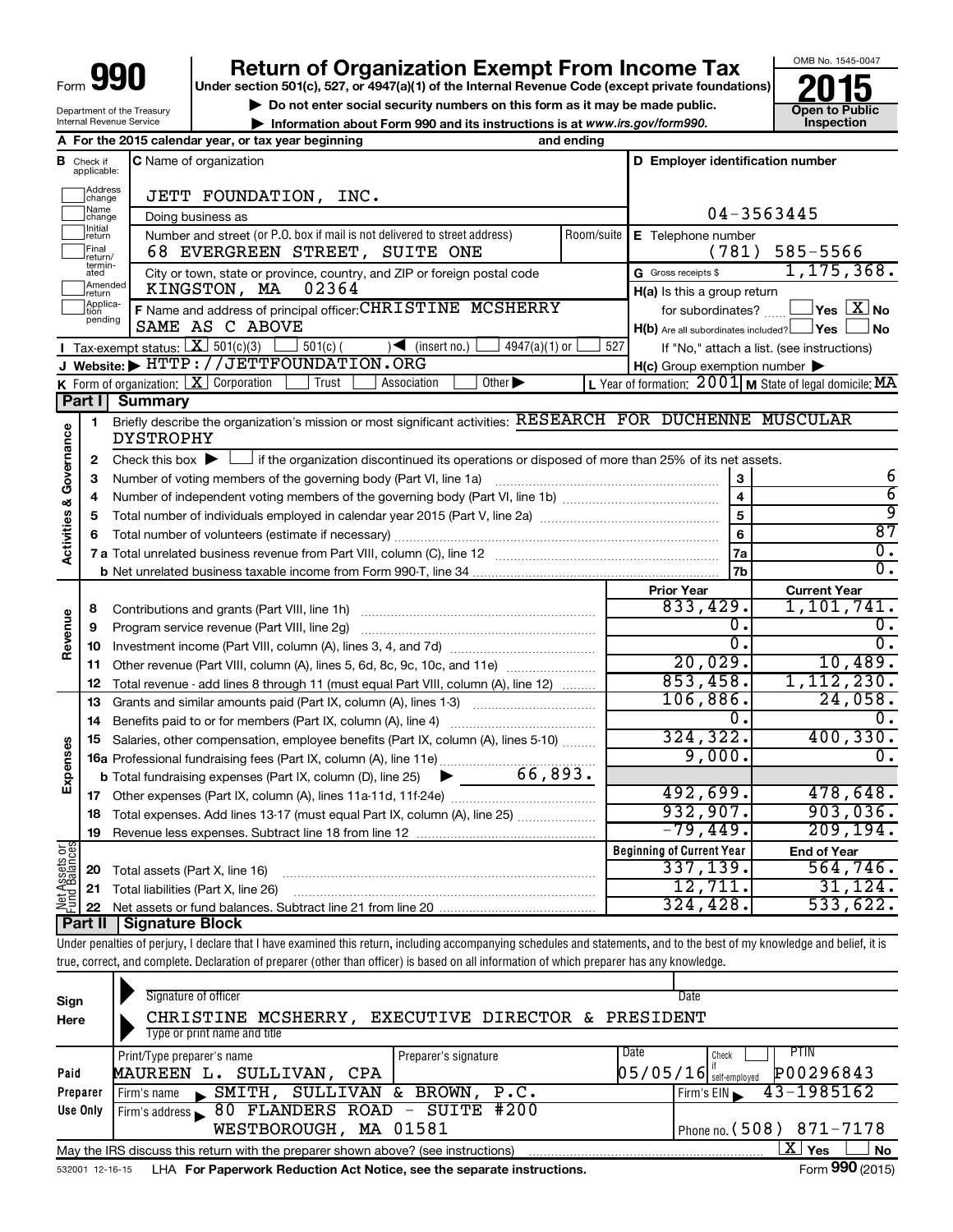|                          | $04 - 3563445$<br>JETT FOUNDATION, INC.<br>Form 990 (2015)                                                                                                                              |                                           | Page 2                  |
|--------------------------|-----------------------------------------------------------------------------------------------------------------------------------------------------------------------------------------|-------------------------------------------|-------------------------|
|                          | Part III   Statement of Program Service Accomplishments                                                                                                                                 |                                           |                         |
|                          |                                                                                                                                                                                         |                                           | $\overline{\mathbf{X}}$ |
| 1                        | Briefly describe the organization's mission:<br>THE MISSION OF THE JETT FOUNDATION IS TO INCREASE WORLDWIDE AWARENESS                                                                   |                                           |                         |
|                          | OF DUCHENNE MUSCULAR DYSTROPHY WITH THE PURPOSE OR RAISING AND                                                                                                                          |                                           |                         |
|                          | APPROPRIATING FUNDS FOR RESEARCH THAT WILL REALIZE A CURE FOR THIS                                                                                                                      |                                           |                         |
|                          | FATAL DISEASE AND ENSURE THAT CHILDREN LIKE JETT HAVE THE OPPORTUNITY                                                                                                                   |                                           |                         |
| $\mathbf{2}$             | Did the organization undertake any significant program services during the year which were not listed on                                                                                |                                           |                         |
|                          | the prior Form 990 or 990-EZ?                                                                                                                                                           | $\overline{\ }$ Yes $\overline{\rm X}$ No |                         |
|                          | If "Yes," describe these new services on Schedule O.                                                                                                                                    |                                           |                         |
| 3                        | Did the organization cease conducting, or make significant changes in how it conducts, any program services?                                                                            | $\overline{Y}$ es $\overline{X}$ No       |                         |
| 4                        | If "Yes," describe these changes on Schedule O.<br>Describe the organization's program service accomplishments for each of its three largest program services, as measured by expenses. |                                           |                         |
|                          | Section 501(c)(3) and 501(c)(4) organizations are required to report the amount of grants and allocations to others, the total expenses, and                                            |                                           |                         |
|                          | revenue, if any, for each program service reported.                                                                                                                                     |                                           |                         |
| 4a                       | $257,026$ • including grants of \$24,058 • ) (Revenue \$<br>) (Expenses \$<br>(Code:                                                                                                    |                                           |                         |
|                          | DIRECT SERVICE:                                                                                                                                                                         |                                           |                         |
|                          | CAMP PROMISE:                                                                                                                                                                           |                                           |                         |
|                          |                                                                                                                                                                                         |                                           |                         |
|                          | JETT FOUNDATION'S SUMMER CAMP, CALLED CAMP PROMISE, HAS BEEN THE ONLY                                                                                                                   |                                           |                         |
|                          | CAMP IN THE COUNTRY FOR KIDS, TEENS, AND ADULTS WITH MUSCULAR DYSTROPHY                                                                                                                 |                                           |                         |
|                          | AND NEUROMUSCULAR DISEASES SINCE 2009. WITH NO UPPER AGE LIMIT AND A                                                                                                                    |                                           |                         |
|                          | COMPLETE ON-SITE, 24-HOUR MEDICAL TEAM, WE PROVIDE A FREE AND UNIQUE                                                                                                                    |                                           |                         |
|                          | OPPORTUNITY FOR CAMPERS TO EXPERIENCE A WEEK OF INDEPENDENCE, FREEDOM<br>AND NEW OPPORTUNITIES AWAY FROM THE ROUTINE OF DAILY LIFE.                                                     |                                           |                         |
|                          |                                                                                                                                                                                         |                                           |                         |
|                          | WE PROVIDE CAMPER-FOCUSED PROGRAMMING THAT BUILDS<br>AT CAMP PROMISE,                                                                                                                   |                                           |                         |
| 4b                       | 206,706. including grants of \$<br>) (Expenses \$<br>$\angle$ (Revenue \$)<br>(Code:                                                                                                    |                                           |                         |
|                          | EDUCATION:                                                                                                                                                                              |                                           |                         |
|                          | JETT SPONSORED CONTINUING EDUCATION:                                                                                                                                                    |                                           |                         |
|                          |                                                                                                                                                                                         |                                           |                         |
|                          | THE JETT FOUNDATION HAS SPONSORED EDUCATIONAL FORUMS FOR PARENTS,                                                                                                                       |                                           |                         |
|                          | CAREGIVERS, FRIENDS, FAMILY AND RESEARCHERS SINCE 2007.<br><b>IT</b>                                                                                                                    | IS THE ONLY                               |                         |
|                          | PROGRAM LIKE IT IN THE COUNTRY AND FILLS A MUCH NEEDED GAP IN SERVICES                                                                                                                  |                                           |                         |
|                          | FOR FAMILIES AND INDIVIDUALS AFFECTED BY MUSCULAR DYSTROPHY. THE JETT                                                                                                                   |                                           |                         |
|                          | FOUNDATION ALSO PARTICIPATES IN BOTH NATIONAL AND INTERNATIONAL                                                                                                                         |                                           |                         |
|                          | CONFERENCES TO SHARE OUR SUCCESSES AND TO CONTINUALLY EDUCATE OURSELVES<br>SO THAT WE CAN CONTINUE TO ASSIST CHILDREN AND FAMILIES AS THEY                                              |                                           |                         |
|                          | NAVIGATE THE PERSONAL, MEDICAL AND COMMUNITY CHALLENGES OF LIVING WITH                                                                                                                  |                                           |                         |
|                          | ) (Expenses \$<br>4c (Code:                                                                                                                                                             |                                           |                         |
|                          | ADVOCACY:                                                                                                                                                                               |                                           |                         |
|                          |                                                                                                                                                                                         |                                           |                         |
|                          | IN 2014, THE JETT FOUNDATION SPENT A SIGNIFICANT AMOUNT OF TIME AND                                                                                                                     |                                           |                         |
|                          | EFFORT LAUNCHING AN AGGRESSIVE ADVOCACY CAMPAIGN EDUCATING REGULATORY<br>AND INDUSTRY PARTNERS ABOUT DUCHENNE IN HOPES TO ACCELERATE THE PATHWAY                                        |                                           |                         |
|                          | TO FINDING TREATMENTS FOR THIS FATAL DISEASE.<br>THIS HAS REQUIRED A                                                                                                                    |                                           |                         |
|                          | LARGE SCALE COORDINATION EFFORT OF EXPERTS, CONFERENCES, CONGRESSIONAL                                                                                                                  |                                           |                         |
|                          | MEETINGS AND OVERSIGHT HEARINGS. WE HAVE BROUGHT EXPERTS IN THE                                                                                                                         |                                           |                         |
|                          | RESEARCH AND MEDICAL FIELDS, TOGETHER WITH PATIENT ADVOCATES TO EDUCATE                                                                                                                 |                                           |                         |
|                          | THE FDA ON THE URGENT NEED OF ACCELERATED APPROVAL.                                                                                                                                     |                                           |                         |
|                          |                                                                                                                                                                                         |                                           |                         |
|                          | 4d Other program services (Describe in Schedule O.)                                                                                                                                     |                                           |                         |
|                          | 128, 853. including grants of \$<br>(Expenses \$<br>) (Revenue \$                                                                                                                       |                                           |                         |
|                          | 746,947.<br>4e Total program service expenses                                                                                                                                           |                                           |                         |
| 532002<br>$12 - 16 - 15$ | SEE SCHEDULE O FOR CONTINUATION(S)                                                                                                                                                      | Form 990 (2015)                           |                         |
|                          | 2                                                                                                                                                                                       |                                           |                         |
|                          | 14510505 807818 JETTFOUNDATI 2015.03030 JETT FOUNDATION, INC.                                                                                                                           | <b>JETTFOU1</b>                           |                         |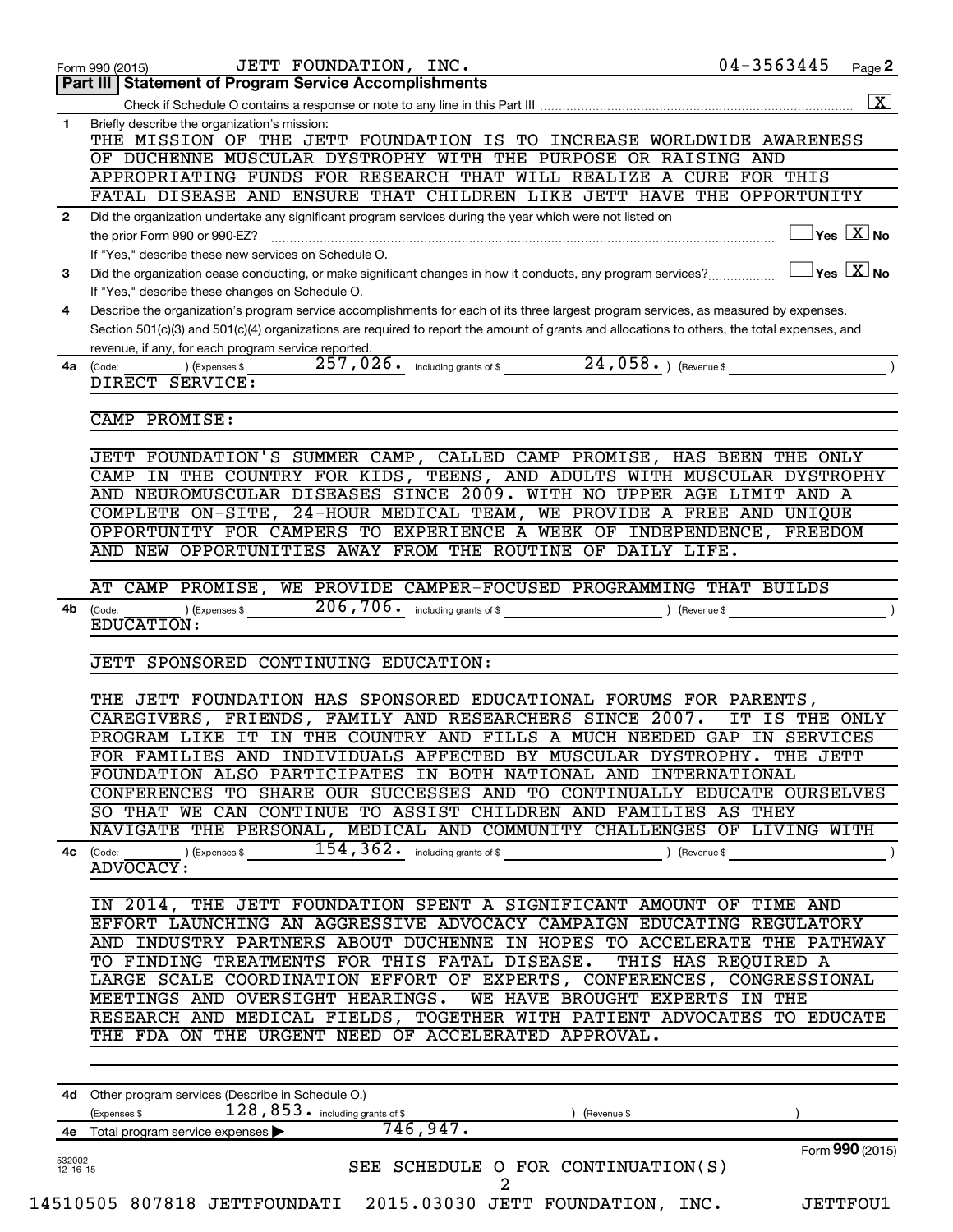| Form 990 (2015) |  |  |
|-----------------|--|--|

Form 990 (2015) Page JETT FOUNDATION, INC. 04-3563445 **Part IV Checklist of Required Schedules**

|    |                                                                                                                                                                                                                                                                |                | Yes                     | No                           |
|----|----------------------------------------------------------------------------------------------------------------------------------------------------------------------------------------------------------------------------------------------------------------|----------------|-------------------------|------------------------------|
| 1  | Is the organization described in section 501(c)(3) or 4947(a)(1) (other than a private foundation)?                                                                                                                                                            |                |                         |                              |
|    |                                                                                                                                                                                                                                                                | 1              | X                       |                              |
| 2  |                                                                                                                                                                                                                                                                | $\mathbf{2}$   | $\overline{\textbf{x}}$ |                              |
| 3  | Did the organization engage in direct or indirect political campaign activities on behalf of or in opposition to candidates for                                                                                                                                | 3              |                         | x                            |
| 4  | Section 501(c)(3) organizations. Did the organization engage in lobbying activities, or have a section 501(h) election in effect                                                                                                                               |                |                         |                              |
|    |                                                                                                                                                                                                                                                                | 4              | X                       |                              |
| 5  | Is the organization a section 501(c)(4), 501(c)(5), or 501(c)(6) organization that receives membership dues, assessments, or                                                                                                                                   |                |                         |                              |
|    |                                                                                                                                                                                                                                                                | 5              |                         | x                            |
| 6  | Did the organization maintain any donor advised funds or any similar funds or accounts for which donors have the right to                                                                                                                                      |                |                         |                              |
|    | provide advice on the distribution or investment of amounts in such funds or accounts? If "Yes," complete Schedule D, Part I                                                                                                                                   | 6              |                         | х                            |
| 7  | Did the organization receive or hold a conservation easement, including easements to preserve open space,                                                                                                                                                      |                |                         | x                            |
|    | the environment, historic land areas, or historic structures? If "Yes," complete Schedule D, Part II                                                                                                                                                           | $\overline{7}$ |                         |                              |
| 8  | Did the organization maintain collections of works of art, historical treasures, or other similar assets? If "Yes," complete                                                                                                                                   | 8              |                         | x                            |
| 9  | Did the organization report an amount in Part X, line 21, for escrow or custodial account liability, serve as a custodian for                                                                                                                                  |                |                         |                              |
|    | amounts not listed in Part X; or provide credit counseling, debt management, credit repair, or debt negotiation services?<br>If "Yes," complete Schedule D, Part IV                                                                                            | 9              |                         | х                            |
| 10 | Did the organization, directly or through a related organization, hold assets in temporarily restricted endowments, permanent                                                                                                                                  |                |                         |                              |
|    |                                                                                                                                                                                                                                                                | 10             |                         | x                            |
| 11 | If the organization's answer to any of the following questions is "Yes," then complete Schedule D, Parts VI, VII, VIII, IX, or X                                                                                                                               |                |                         |                              |
|    | as applicable.                                                                                                                                                                                                                                                 |                |                         |                              |
|    | a Did the organization report an amount for land, buildings, and equipment in Part X, line 10? If "Yes," complete Schedule D,<br>Part VI                                                                                                                       | 11a            | х                       |                              |
|    | <b>b</b> Did the organization report an amount for investments - other securities in Part X, line 12 that is 5% or more of its total                                                                                                                           | <b>11b</b>     |                         | x                            |
|    | c Did the organization report an amount for investments - program related in Part X, line 13 that is 5% or more of its total                                                                                                                                   |                |                         |                              |
|    |                                                                                                                                                                                                                                                                | 11c            |                         | x                            |
|    | d Did the organization report an amount for other assets in Part X, line 15 that is 5% or more of its total assets reported in                                                                                                                                 |                |                         |                              |
|    |                                                                                                                                                                                                                                                                | 11d            | х                       |                              |
|    |                                                                                                                                                                                                                                                                | 11e            |                         | х                            |
| f  | Did the organization's separate or consolidated financial statements for the tax year include a footnote that addresses                                                                                                                                        |                |                         |                              |
|    | the organization's liability for uncertain tax positions under FIN 48 (ASC 740)? If "Yes," complete Schedule D, Part X                                                                                                                                         | 11f            |                         | x                            |
|    | 12a Did the organization obtain separate, independent audited financial statements for the tax year? If "Yes," complete<br>Schedule D, Parts XI and XII                                                                                                        | 12a            | х                       |                              |
|    | <b>b</b> Was the organization included in consolidated, independent audited financial statements for the tax year?                                                                                                                                             |                |                         |                              |
|    | If "Yes," and if the organization answered "No" to line 12a, then completing Schedule D, Parts XI and XII is optional                                                                                                                                          | 12b            |                         | Χ                            |
| 13 |                                                                                                                                                                                                                                                                | 13             |                         | $\overline{\textbf{x}}$<br>х |
|    | 14a Did the organization maintain an office, employees, or agents outside of the United States?                                                                                                                                                                | 14a            |                         |                              |
|    | <b>b</b> Did the organization have aggregate revenues or expenses of more than \$10,000 from grantmaking, fundraising, business,<br>investment, and program service activities outside the United States, or aggregate foreign investments valued at \$100,000 |                |                         |                              |
|    |                                                                                                                                                                                                                                                                | 14b            |                         | х                            |
| 15 | Did the organization report on Part IX, column (A), line 3, more than \$5,000 of grants or other assistance to or for any                                                                                                                                      |                |                         |                              |
|    |                                                                                                                                                                                                                                                                | 15             |                         | х                            |
| 16 | Did the organization report on Part IX, column (A), line 3, more than \$5,000 of aggregate grants or other assistance to                                                                                                                                       |                |                         |                              |
|    |                                                                                                                                                                                                                                                                | 16             |                         | х                            |
| 17 | Did the organization report a total of more than \$15,000 of expenses for professional fundraising services on Part IX,                                                                                                                                        |                |                         |                              |
|    |                                                                                                                                                                                                                                                                | 17             |                         | х                            |
| 18 | Did the organization report more than \$15,000 total of fundraising event gross income and contributions on Part VIII, lines                                                                                                                                   |                |                         |                              |
|    |                                                                                                                                                                                                                                                                | 18             | х                       |                              |
| 19 | Did the organization report more than \$15,000 of gross income from gaming activities on Part VIII, line 9a? If "Yes,"                                                                                                                                         |                |                         |                              |
|    |                                                                                                                                                                                                                                                                | 19             |                         | x                            |

Form **990** (2015)

532003 12-16-15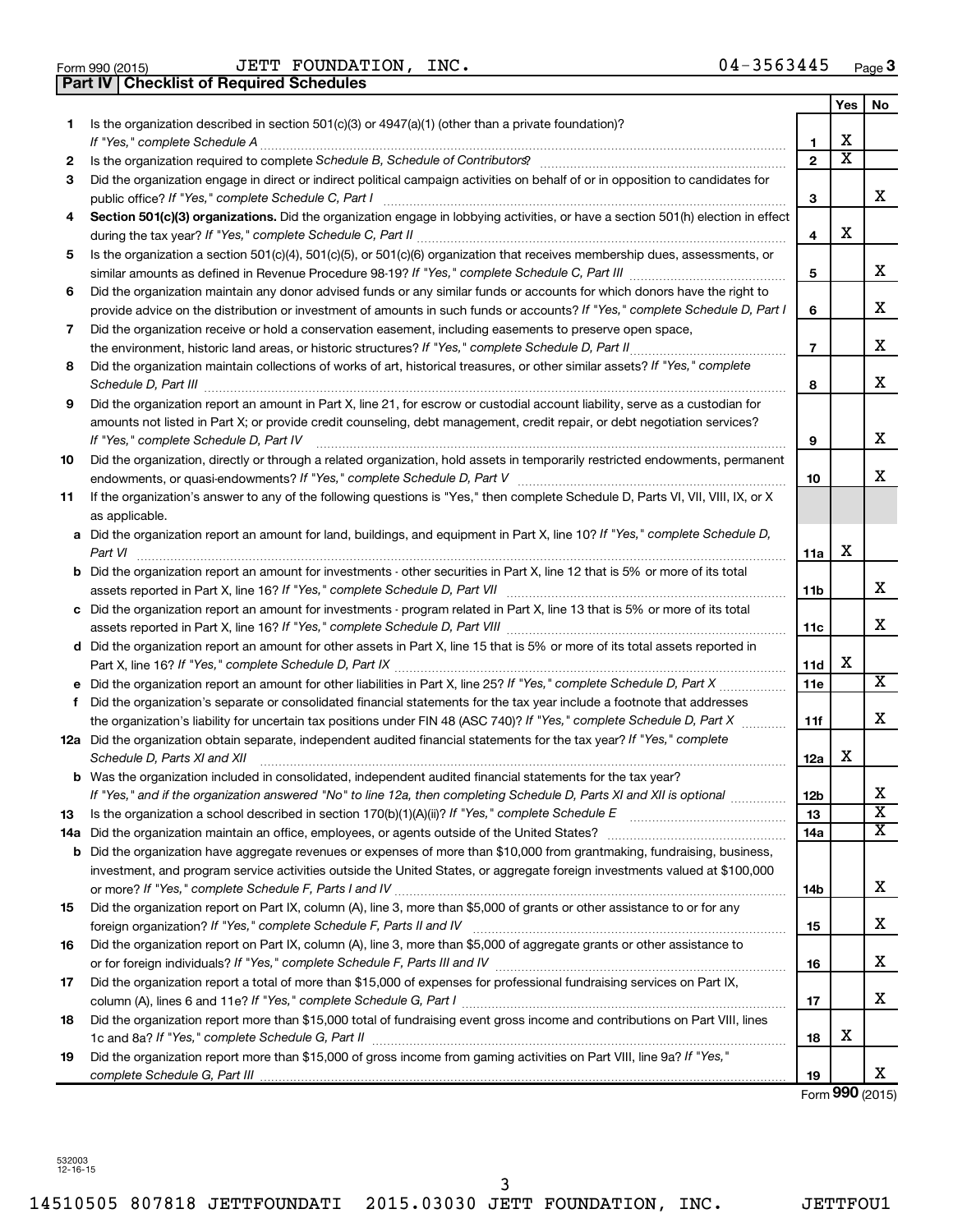Form 990 (2015) Page JETT FOUNDATION, INC. 04-3563445

*(continued)* **Part IV Checklist of Required Schedules**

|    |                                                                                                                                           |                 | Yes | No                      |
|----|-------------------------------------------------------------------------------------------------------------------------------------------|-----------------|-----|-------------------------|
|    | 20a Did the organization operate one or more hospital facilities? If "Yes," complete Schedule H                                           | 20a             |     | x                       |
|    |                                                                                                                                           | 20 <sub>b</sub> |     |                         |
| 21 | Did the organization report more than \$5,000 of grants or other assistance to any domestic organization or                               |                 |     |                         |
|    |                                                                                                                                           | 21              |     | x                       |
| 22 | Did the organization report more than \$5,000 of grants or other assistance to or for domestic individuals on                             |                 |     |                         |
|    |                                                                                                                                           | 22              | X   |                         |
| 23 | Did the organization answer "Yes" to Part VII, Section A, line 3, 4, or 5 about compensation of the organization's current                |                 |     |                         |
|    | and former officers, directors, trustees, key employees, and highest compensated employees? If "Yes," complete                            |                 |     | x                       |
|    | Schedule J<br>24a Did the organization have a tax-exempt bond issue with an outstanding principal amount of more than \$100,000 as of the | 23              |     |                         |
|    | last day of the year, that was issued after December 31, 2002? If "Yes," answer lines 24b through 24d and complete                        |                 |     |                         |
|    | Schedule K. If "No", go to line 25a                                                                                                       | 24a             |     | x                       |
| b  | Did the organization invest any proceeds of tax-exempt bonds beyond a temporary period exception?                                         | 24 <sub>b</sub> |     |                         |
| с  | Did the organization maintain an escrow account other than a refunding escrow at any time during the year to defease                      |                 |     |                         |
|    |                                                                                                                                           | 24c             |     |                         |
|    |                                                                                                                                           | 24d             |     |                         |
|    | 25a Section 501(c)(3), 501(c)(4), and 501(c)(29) organizations. Did the organization engage in an excess benefit                          |                 |     |                         |
|    |                                                                                                                                           | 25a             |     | x                       |
|    | <b>b</b> Is the organization aware that it engaged in an excess benefit transaction with a disqualified person in a prior year, and       |                 |     |                         |
|    | that the transaction has not been reported on any of the organization's prior Forms 990 or 990-EZ? If "Yes," complete                     |                 |     |                         |
|    | Schedule L, Part I                                                                                                                        | 25b             |     | X                       |
| 26 | Did the organization report any amount on Part X, line 5, 6, or 22 for receivables from or payables to any current or                     |                 |     |                         |
|    | former officers, directors, trustees, key employees, highest compensated employees, or disqualified persons? If "Yes,"                    | 26              |     | x                       |
| 27 | Did the organization provide a grant or other assistance to an officer, director, trustee, key employee, substantial                      |                 |     |                         |
|    | contributor or employee thereof, a grant selection committee member, or to a 35% controlled entity or family member                       |                 |     |                         |
|    |                                                                                                                                           | 27              |     | х                       |
| 28 | Was the organization a party to a business transaction with one of the following parties (see Schedule L, Part IV                         |                 |     |                         |
|    | instructions for applicable filing thresholds, conditions, and exceptions):                                                               |                 |     |                         |
| а  | A current or former officer, director, trustee, or key employee? If "Yes," complete Schedule L, Part IV                                   | 28a             |     | x                       |
| b  | A family member of a current or former officer, director, trustee, or key employee? If "Yes," complete Schedule L, Part IV                | 28 <sub>b</sub> |     | $\overline{\mathtt{x}}$ |
|    | c An entity of which a current or former officer, director, trustee, or key employee (or a family member thereof) was an officer,         |                 |     |                         |
|    | director, trustee, or direct or indirect owner? If "Yes," complete Schedule L, Part IV                                                    | 28c             |     | х                       |
| 29 |                                                                                                                                           | 29              |     | $\overline{\mathtt{x}}$ |
| 30 | Did the organization receive contributions of art, historical treasures, or other similar assets, or qualified conservation               |                 |     | X                       |
|    |                                                                                                                                           | 30              |     |                         |
| 31 | Did the organization liquidate, terminate, or dissolve and cease operations?                                                              | 31              |     | х                       |
| 32 | Did the organization sell, exchange, dispose of, or transfer more than 25% of its net assets? If "Yes," complete                          |                 |     |                         |
|    | Schedule N, Part II                                                                                                                       | 32              |     | x                       |
| 33 | Did the organization own 100% of an entity disregarded as separate from the organization under Regulations                                |                 |     |                         |
|    |                                                                                                                                           | 33              |     | х                       |
| 34 | Was the organization related to any tax-exempt or taxable entity? If "Yes," complete Schedule R, Part II, III, or IV, and                 |                 |     |                         |
|    | Part V, line 1                                                                                                                            | 34              |     | х                       |
|    |                                                                                                                                           | 35a             |     | $\overline{\mathtt{x}}$ |
|    | b If "Yes" to line 35a, did the organization receive any payment from or engage in any transaction with a controlled entity               |                 |     |                         |
|    |                                                                                                                                           | 35 <sub>b</sub> |     |                         |
| 36 | Section 501(c)(3) organizations. Did the organization make any transfers to an exempt non-charitable related organization?                |                 |     | x                       |
| 37 | Did the organization conduct more than 5% of its activities through an entity that is not a related organization                          | 36              |     |                         |
|    |                                                                                                                                           | 37              |     | x                       |
| 38 | Did the organization complete Schedule O and provide explanations in Schedule O for Part VI, lines 11b and 19?                            |                 |     |                         |
|    |                                                                                                                                           | 38              | х   |                         |

Form **990** (2015)

532004 12-16-15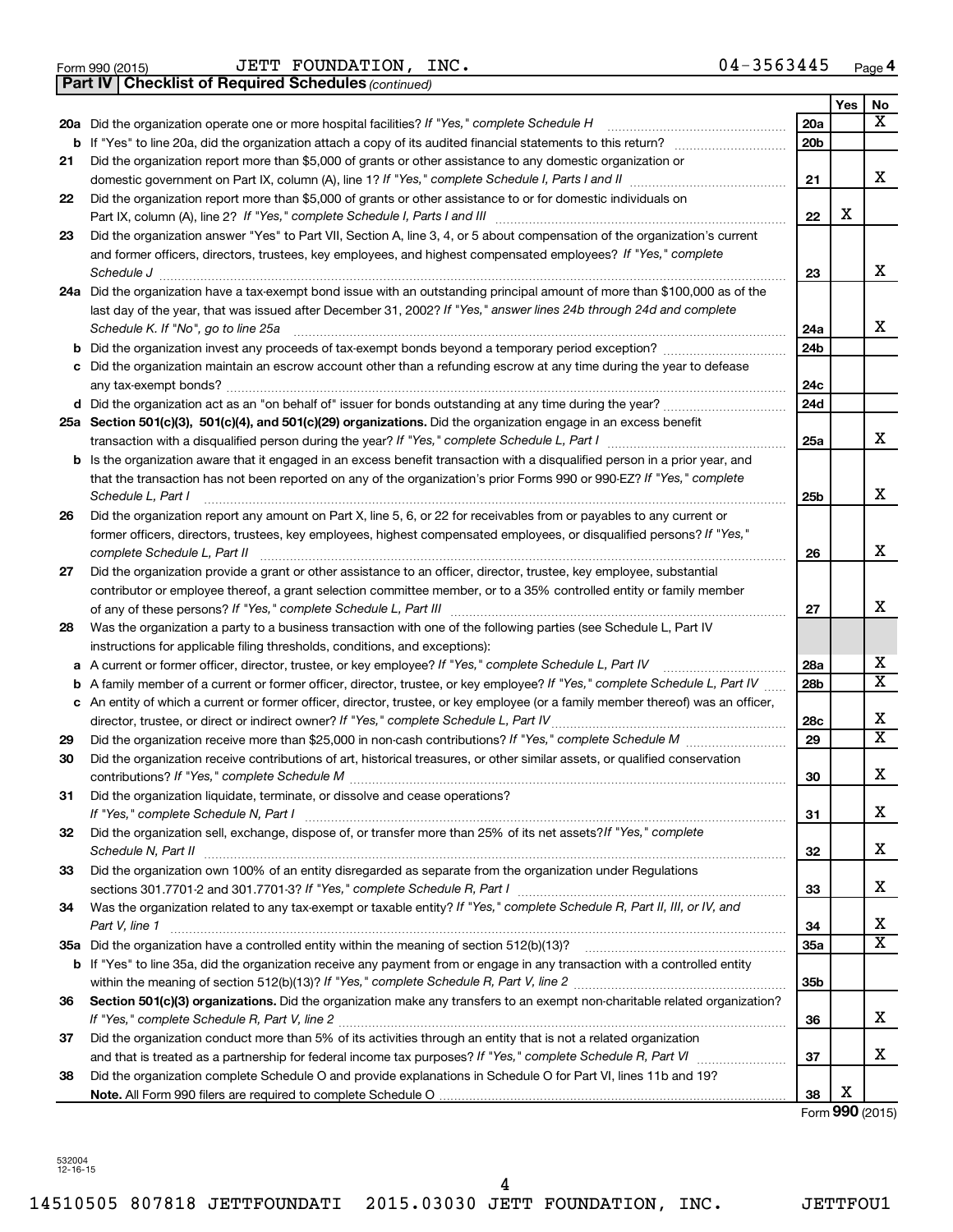|    | 04-3563445<br>JETT FOUNDATION, INC.<br>Form 990 (2015)                                                                                          |                 |     | Page 5          |
|----|-------------------------------------------------------------------------------------------------------------------------------------------------|-----------------|-----|-----------------|
|    | <b>Statements Regarding Other IRS Filings and Tax Compliance</b><br><b>Part V</b>                                                               |                 |     |                 |
|    | Check if Schedule O contains a response or note to any line in this Part V                                                                      |                 |     |                 |
|    |                                                                                                                                                 |                 | Yes | No              |
|    | 1a                                                                                                                                              |                 |     |                 |
| b  | $\overline{0}$<br>1 <sub>b</sub><br>Enter the number of Forms W-2G included in line 1a. Enter -0- if not applicable                             |                 |     |                 |
|    | c Did the organization comply with backup withholding rules for reportable payments to vendors and reportable gaming                            |                 |     |                 |
|    |                                                                                                                                                 | 1c              |     |                 |
|    | 2a Enter the number of employees reported on Form W-3, Transmittal of Wage and Tax Statements,                                                  |                 |     |                 |
|    | $\overline{9}$<br>filed for the calendar year ending with or within the year covered by this return<br>2a                                       |                 |     |                 |
|    |                                                                                                                                                 | 2 <sub>b</sub>  | X   |                 |
|    |                                                                                                                                                 |                 |     |                 |
|    | 3a Did the organization have unrelated business gross income of \$1,000 or more during the year?                                                | За              |     | х               |
|    |                                                                                                                                                 | 3 <sub>b</sub>  |     |                 |
|    | 4a At any time during the calendar year, did the organization have an interest in, or a signature or other authority over, a                    |                 |     |                 |
|    | financial account in a foreign country (such as a bank account, securities account, or other financial account)?                                | 4a              |     | х               |
|    | <b>b</b> If "Yes," enter the name of the foreign country: $\blacktriangleright$                                                                 |                 |     |                 |
|    | See instructions for filing requirements for FinCEN Form 114, Report of Foreign Bank and Financial Accounts (FBAR).                             |                 |     |                 |
|    |                                                                                                                                                 | 5a              |     | х               |
|    |                                                                                                                                                 | 5 <sub>b</sub>  |     | X               |
|    |                                                                                                                                                 | 5 <sub>c</sub>  |     |                 |
|    | 6a Does the organization have annual gross receipts that are normally greater than \$100,000, and did the organization solicit                  |                 |     |                 |
|    |                                                                                                                                                 | 6a              |     | х               |
|    | <b>b</b> If "Yes," did the organization include with every solicitation an express statement that such contributions or gifts                   |                 |     |                 |
|    |                                                                                                                                                 | 6b              |     |                 |
| 7  | Organizations that may receive deductible contributions under section 170(c).                                                                   |                 |     |                 |
| a  | Did the organization receive a payment in excess of \$75 made partly as a contribution and partly for goods and services provided to the payor? | 7a              | х   |                 |
|    |                                                                                                                                                 | 7b              | X   |                 |
|    | c Did the organization sell, exchange, or otherwise dispose of tangible personal property for which it was required                             |                 |     |                 |
|    |                                                                                                                                                 | 7с              |     | x               |
|    | 7d                                                                                                                                              |                 |     |                 |
| е  |                                                                                                                                                 | 7e              |     | х               |
| f. | Did the organization, during the year, pay premiums, directly or indirectly, on a personal benefit contract?                                    | 7f              |     | X               |
|    | If the organization received a contribution of qualified intellectual property, did the organization file Form 8899 as required?                | 7g              |     |                 |
|    | h If the organization received a contribution of cars, boats, airplanes, or other vehicles, did the organization file a Form 1098-C?            | 7h              |     |                 |
| 8  | Sponsoring organizations maintaining donor advised funds. Did a donor advised fund maintained by the                                            |                 |     |                 |
|    |                                                                                                                                                 | 8               |     |                 |
|    | Sponsoring organizations maintaining donor advised funds.                                                                                       |                 |     |                 |
| а  | Did the sponsoring organization make any taxable distributions under section 4966?                                                              | 9а              |     |                 |
| b  |                                                                                                                                                 | 9b              |     |                 |
| 10 | Section 501(c)(7) organizations. Enter:                                                                                                         |                 |     |                 |
| a  | 10a                                                                                                                                             |                 |     |                 |
| b  | 10 <sub>b</sub><br>Gross receipts, included on Form 990, Part VIII, line 12, for public use of club facilities                                  |                 |     |                 |
| 11 | Section 501(c)(12) organizations. Enter:                                                                                                        |                 |     |                 |
| а  | 11a                                                                                                                                             |                 |     |                 |
|    | <b>b</b> Gross income from other sources (Do not net amounts due or paid to other sources against                                               |                 |     |                 |
|    | 11b                                                                                                                                             |                 |     |                 |
|    | 12a Section 4947(a)(1) non-exempt charitable trusts. Is the organization filing Form 990 in lieu of Form 1041?                                  | 12a             |     |                 |
|    | 12b<br><b>b</b> If "Yes," enter the amount of tax-exempt interest received or accrued during the year                                           |                 |     |                 |
| 13 | Section 501(c)(29) qualified nonprofit health insurance issuers.                                                                                |                 |     |                 |
|    | a Is the organization licensed to issue qualified health plans in more than one state?                                                          | 13a             |     |                 |
|    | Note. See the instructions for additional information the organization must report on Schedule O.                                               |                 |     |                 |
|    | <b>b</b> Enter the amount of reserves the organization is required to maintain by the states in which the                                       |                 |     |                 |
|    | 13b                                                                                                                                             |                 |     |                 |
|    | 13 <sub>c</sub>                                                                                                                                 |                 |     |                 |
|    | 14a Did the organization receive any payments for indoor tanning services during the tax year?                                                  | 14a             |     | x               |
|    |                                                                                                                                                 | 14 <sub>b</sub> |     |                 |
|    |                                                                                                                                                 |                 |     | Form 990 (2015) |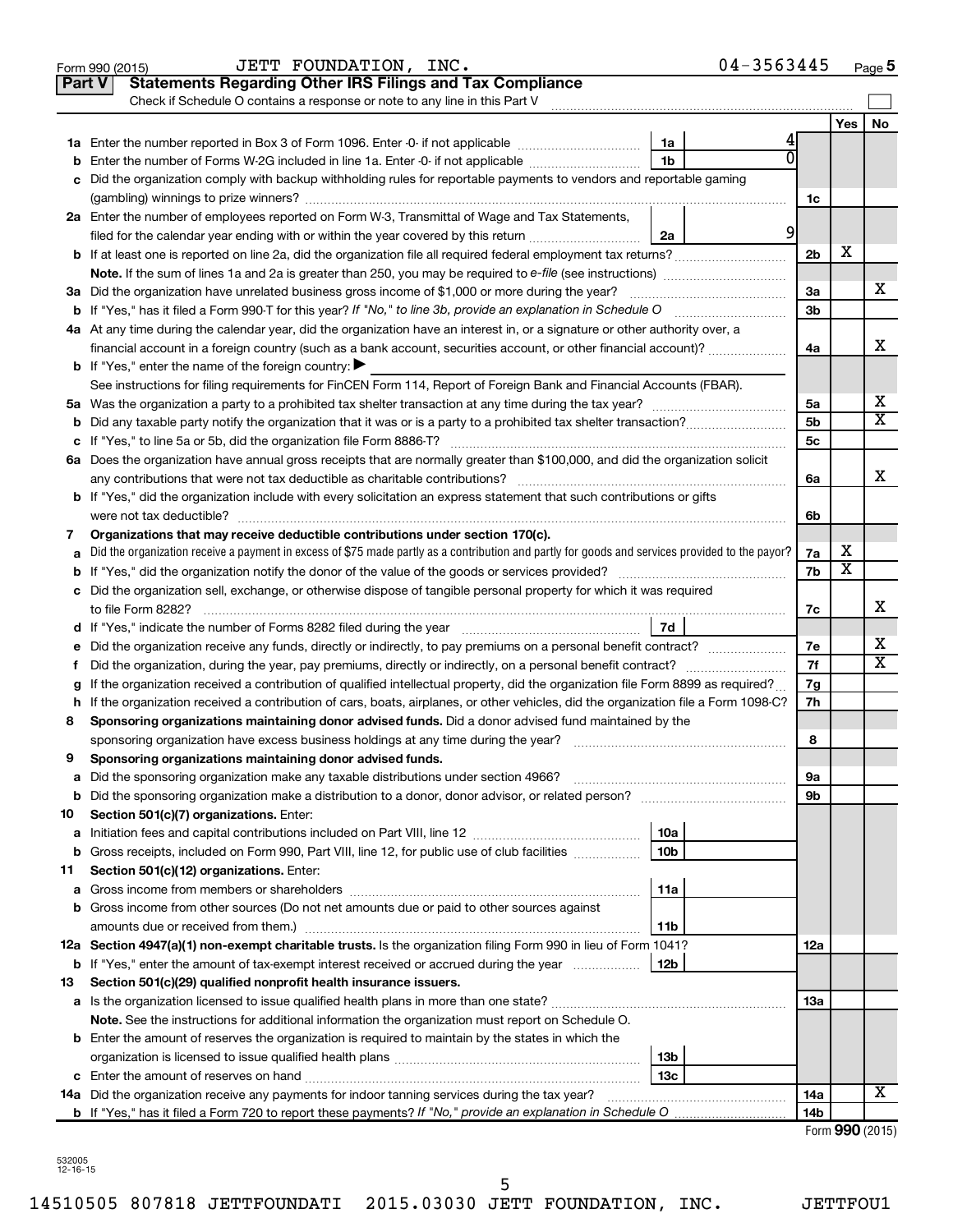| Form 990 (2015) |  |
|-----------------|--|
|-----------------|--|

### Form 990 (2015) Page JETT FOUNDATION, INC. 04-3563445

| 04-3563445<br>Page $6$ |  |
|------------------------|--|
|------------------------|--|

**Part VI** Governance, Management, and Disclosure For each "Yes" response to lines 2 through 7b below, and for a "No" response *to line 8a, 8b, or 10b below, describe the circumstances, processes, or changes in Schedule O. See instructions.*

| 13              | <b>Section A. Governing Body and Management</b><br>1a<br>1a Enter the number of voting members of the governing body at the end of the tax year<br>If there are material differences in voting rights among members of the governing body, or if the governing<br>body delegated broad authority to an executive committee or similar committee, explain in Schedule O.<br><b>b</b> Enter the number of voting members included in line 1a, above, who are independent <i>manumum</i><br>1b<br>Did any officer, director, trustee, or key employee have a family relationship or a business relationship with any other<br>Did the organization delegate control over management duties customarily performed by or under the direct supervision<br>Did the organization make any significant changes to its governing documents since the prior Form 990 was filed?<br>7a Did the organization have members, stockholders, or other persons who had the power to elect or appoint one or<br><b>b</b> Are any governance decisions of the organization reserved to (or subject to approval by) members, stockholders, or<br>persons other than the governing body?<br>Did the organization contemporaneously document the meetings held or written actions undertaken during the year by the following:<br>Is there any officer, director, trustee, or key employee listed in Part VII, Section A, who cannot be reached at the | 61<br>61<br>$\mathbf{2}$<br>3<br>$\overline{4}$<br>5<br>6<br>7a<br>7b<br>8a | <b>Yes</b>              |
|-----------------|---------------------------------------------------------------------------------------------------------------------------------------------------------------------------------------------------------------------------------------------------------------------------------------------------------------------------------------------------------------------------------------------------------------------------------------------------------------------------------------------------------------------------------------------------------------------------------------------------------------------------------------------------------------------------------------------------------------------------------------------------------------------------------------------------------------------------------------------------------------------------------------------------------------------------------------------------------------------------------------------------------------------------------------------------------------------------------------------------------------------------------------------------------------------------------------------------------------------------------------------------------------------------------------------------------------------------------------------------------------------------------------------------------------------------------|-----------------------------------------------------------------------------|-------------------------|
|                 |                                                                                                                                                                                                                                                                                                                                                                                                                                                                                                                                                                                                                                                                                                                                                                                                                                                                                                                                                                                                                                                                                                                                                                                                                                                                                                                                                                                                                                 |                                                                             |                         |
|                 |                                                                                                                                                                                                                                                                                                                                                                                                                                                                                                                                                                                                                                                                                                                                                                                                                                                                                                                                                                                                                                                                                                                                                                                                                                                                                                                                                                                                                                 |                                                                             |                         |
|                 |                                                                                                                                                                                                                                                                                                                                                                                                                                                                                                                                                                                                                                                                                                                                                                                                                                                                                                                                                                                                                                                                                                                                                                                                                                                                                                                                                                                                                                 |                                                                             |                         |
|                 |                                                                                                                                                                                                                                                                                                                                                                                                                                                                                                                                                                                                                                                                                                                                                                                                                                                                                                                                                                                                                                                                                                                                                                                                                                                                                                                                                                                                                                 |                                                                             |                         |
|                 |                                                                                                                                                                                                                                                                                                                                                                                                                                                                                                                                                                                                                                                                                                                                                                                                                                                                                                                                                                                                                                                                                                                                                                                                                                                                                                                                                                                                                                 |                                                                             |                         |
|                 |                                                                                                                                                                                                                                                                                                                                                                                                                                                                                                                                                                                                                                                                                                                                                                                                                                                                                                                                                                                                                                                                                                                                                                                                                                                                                                                                                                                                                                 |                                                                             |                         |
|                 |                                                                                                                                                                                                                                                                                                                                                                                                                                                                                                                                                                                                                                                                                                                                                                                                                                                                                                                                                                                                                                                                                                                                                                                                                                                                                                                                                                                                                                 |                                                                             |                         |
|                 |                                                                                                                                                                                                                                                                                                                                                                                                                                                                                                                                                                                                                                                                                                                                                                                                                                                                                                                                                                                                                                                                                                                                                                                                                                                                                                                                                                                                                                 |                                                                             |                         |
|                 |                                                                                                                                                                                                                                                                                                                                                                                                                                                                                                                                                                                                                                                                                                                                                                                                                                                                                                                                                                                                                                                                                                                                                                                                                                                                                                                                                                                                                                 |                                                                             |                         |
|                 |                                                                                                                                                                                                                                                                                                                                                                                                                                                                                                                                                                                                                                                                                                                                                                                                                                                                                                                                                                                                                                                                                                                                                                                                                                                                                                                                                                                                                                 |                                                                             |                         |
|                 |                                                                                                                                                                                                                                                                                                                                                                                                                                                                                                                                                                                                                                                                                                                                                                                                                                                                                                                                                                                                                                                                                                                                                                                                                                                                                                                                                                                                                                 |                                                                             |                         |
|                 |                                                                                                                                                                                                                                                                                                                                                                                                                                                                                                                                                                                                                                                                                                                                                                                                                                                                                                                                                                                                                                                                                                                                                                                                                                                                                                                                                                                                                                 |                                                                             |                         |
|                 |                                                                                                                                                                                                                                                                                                                                                                                                                                                                                                                                                                                                                                                                                                                                                                                                                                                                                                                                                                                                                                                                                                                                                                                                                                                                                                                                                                                                                                 |                                                                             |                         |
|                 |                                                                                                                                                                                                                                                                                                                                                                                                                                                                                                                                                                                                                                                                                                                                                                                                                                                                                                                                                                                                                                                                                                                                                                                                                                                                                                                                                                                                                                 |                                                                             |                         |
|                 |                                                                                                                                                                                                                                                                                                                                                                                                                                                                                                                                                                                                                                                                                                                                                                                                                                                                                                                                                                                                                                                                                                                                                                                                                                                                                                                                                                                                                                 |                                                                             |                         |
|                 |                                                                                                                                                                                                                                                                                                                                                                                                                                                                                                                                                                                                                                                                                                                                                                                                                                                                                                                                                                                                                                                                                                                                                                                                                                                                                                                                                                                                                                 |                                                                             |                         |
|                 |                                                                                                                                                                                                                                                                                                                                                                                                                                                                                                                                                                                                                                                                                                                                                                                                                                                                                                                                                                                                                                                                                                                                                                                                                                                                                                                                                                                                                                 |                                                                             |                         |
|                 |                                                                                                                                                                                                                                                                                                                                                                                                                                                                                                                                                                                                                                                                                                                                                                                                                                                                                                                                                                                                                                                                                                                                                                                                                                                                                                                                                                                                                                 |                                                                             | х                       |
|                 |                                                                                                                                                                                                                                                                                                                                                                                                                                                                                                                                                                                                                                                                                                                                                                                                                                                                                                                                                                                                                                                                                                                                                                                                                                                                                                                                                                                                                                 | 8b                                                                          | $\overline{\mathbf{x}}$ |
|                 |                                                                                                                                                                                                                                                                                                                                                                                                                                                                                                                                                                                                                                                                                                                                                                                                                                                                                                                                                                                                                                                                                                                                                                                                                                                                                                                                                                                                                                 |                                                                             |                         |
|                 |                                                                                                                                                                                                                                                                                                                                                                                                                                                                                                                                                                                                                                                                                                                                                                                                                                                                                                                                                                                                                                                                                                                                                                                                                                                                                                                                                                                                                                 | 9                                                                           |                         |
|                 | Section B. Policies (This Section B requests information about policies not required by the Internal Revenue Code.)                                                                                                                                                                                                                                                                                                                                                                                                                                                                                                                                                                                                                                                                                                                                                                                                                                                                                                                                                                                                                                                                                                                                                                                                                                                                                                             |                                                                             |                         |
|                 |                                                                                                                                                                                                                                                                                                                                                                                                                                                                                                                                                                                                                                                                                                                                                                                                                                                                                                                                                                                                                                                                                                                                                                                                                                                                                                                                                                                                                                 |                                                                             | <b>Yes</b>              |
|                 |                                                                                                                                                                                                                                                                                                                                                                                                                                                                                                                                                                                                                                                                                                                                                                                                                                                                                                                                                                                                                                                                                                                                                                                                                                                                                                                                                                                                                                 | 10a                                                                         |                         |
|                 | <b>b</b> If "Yes," did the organization have written policies and procedures governing the activities of such chapters, affiliates,                                                                                                                                                                                                                                                                                                                                                                                                                                                                                                                                                                                                                                                                                                                                                                                                                                                                                                                                                                                                                                                                                                                                                                                                                                                                                             |                                                                             |                         |
|                 |                                                                                                                                                                                                                                                                                                                                                                                                                                                                                                                                                                                                                                                                                                                                                                                                                                                                                                                                                                                                                                                                                                                                                                                                                                                                                                                                                                                                                                 | 10 <sub>b</sub>                                                             |                         |
|                 | 11a Has the organization provided a complete copy of this Form 990 to all members of its governing body before filing the form?                                                                                                                                                                                                                                                                                                                                                                                                                                                                                                                                                                                                                                                                                                                                                                                                                                                                                                                                                                                                                                                                                                                                                                                                                                                                                                 | 11a                                                                         | X                       |
|                 | <b>b</b> Describe in Schedule O the process, if any, used by the organization to review this Form 990.                                                                                                                                                                                                                                                                                                                                                                                                                                                                                                                                                                                                                                                                                                                                                                                                                                                                                                                                                                                                                                                                                                                                                                                                                                                                                                                          |                                                                             |                         |
|                 | 12a Did the organization have a written conflict of interest policy? If "No," go to line 13                                                                                                                                                                                                                                                                                                                                                                                                                                                                                                                                                                                                                                                                                                                                                                                                                                                                                                                                                                                                                                                                                                                                                                                                                                                                                                                                     | 12a                                                                         | х                       |
|                 |                                                                                                                                                                                                                                                                                                                                                                                                                                                                                                                                                                                                                                                                                                                                                                                                                                                                                                                                                                                                                                                                                                                                                                                                                                                                                                                                                                                                                                 | 12 <sub>b</sub>                                                             | $\overline{\textbf{x}}$ |
|                 | c Did the organization regularly and consistently monitor and enforce compliance with the policy? If "Yes," describe                                                                                                                                                                                                                                                                                                                                                                                                                                                                                                                                                                                                                                                                                                                                                                                                                                                                                                                                                                                                                                                                                                                                                                                                                                                                                                            |                                                                             |                         |
|                 | in Schedule O how this was done manufactured and continuum and contract the way of the state of the state of t                                                                                                                                                                                                                                                                                                                                                                                                                                                                                                                                                                                                                                                                                                                                                                                                                                                                                                                                                                                                                                                                                                                                                                                                                                                                                                                  | 12c                                                                         | X                       |
|                 |                                                                                                                                                                                                                                                                                                                                                                                                                                                                                                                                                                                                                                                                                                                                                                                                                                                                                                                                                                                                                                                                                                                                                                                                                                                                                                                                                                                                                                 | 13                                                                          | $\overline{\textbf{x}}$ |
|                 | Did the organization have a written document retention and destruction policy? [11] manufaction manufaction in                                                                                                                                                                                                                                                                                                                                                                                                                                                                                                                                                                                                                                                                                                                                                                                                                                                                                                                                                                                                                                                                                                                                                                                                                                                                                                                  | 14                                                                          | X                       |
|                 |                                                                                                                                                                                                                                                                                                                                                                                                                                                                                                                                                                                                                                                                                                                                                                                                                                                                                                                                                                                                                                                                                                                                                                                                                                                                                                                                                                                                                                 |                                                                             |                         |
|                 | Did the process for determining compensation of the following persons include a review and approval by independent                                                                                                                                                                                                                                                                                                                                                                                                                                                                                                                                                                                                                                                                                                                                                                                                                                                                                                                                                                                                                                                                                                                                                                                                                                                                                                              |                                                                             |                         |
|                 | persons, comparability data, and contemporaneous substantiation of the deliberation and decision?                                                                                                                                                                                                                                                                                                                                                                                                                                                                                                                                                                                                                                                                                                                                                                                                                                                                                                                                                                                                                                                                                                                                                                                                                                                                                                                               |                                                                             | х                       |
|                 | a The organization's CEO, Executive Director, or top management official manufaction content content content content of the United States and The Organization's CEO, Executive Director, or top management official manufactu                                                                                                                                                                                                                                                                                                                                                                                                                                                                                                                                                                                                                                                                                                                                                                                                                                                                                                                                                                                                                                                                                                                                                                                                  | 15a                                                                         | X                       |
|                 |                                                                                                                                                                                                                                                                                                                                                                                                                                                                                                                                                                                                                                                                                                                                                                                                                                                                                                                                                                                                                                                                                                                                                                                                                                                                                                                                                                                                                                 | 15 <sub>b</sub>                                                             |                         |
|                 | If "Yes" to line 15a or 15b, describe the process in Schedule O (see instructions).                                                                                                                                                                                                                                                                                                                                                                                                                                                                                                                                                                                                                                                                                                                                                                                                                                                                                                                                                                                                                                                                                                                                                                                                                                                                                                                                             |                                                                             |                         |
|                 | 16a Did the organization invest in, contribute assets to, or participate in a joint venture or similar arrangement with a                                                                                                                                                                                                                                                                                                                                                                                                                                                                                                                                                                                                                                                                                                                                                                                                                                                                                                                                                                                                                                                                                                                                                                                                                                                                                                       |                                                                             |                         |
|                 |                                                                                                                                                                                                                                                                                                                                                                                                                                                                                                                                                                                                                                                                                                                                                                                                                                                                                                                                                                                                                                                                                                                                                                                                                                                                                                                                                                                                                                 | 16a                                                                         |                         |
|                 | taxable entity during the year?                                                                                                                                                                                                                                                                                                                                                                                                                                                                                                                                                                                                                                                                                                                                                                                                                                                                                                                                                                                                                                                                                                                                                                                                                                                                                                                                                                                                 |                                                                             |                         |
|                 | b If "Yes," did the organization follow a written policy or procedure requiring the organization to evaluate its participation                                                                                                                                                                                                                                                                                                                                                                                                                                                                                                                                                                                                                                                                                                                                                                                                                                                                                                                                                                                                                                                                                                                                                                                                                                                                                                  |                                                                             |                         |
|                 | in joint venture arrangements under applicable federal tax law, and take steps to safeguard the organization's                                                                                                                                                                                                                                                                                                                                                                                                                                                                                                                                                                                                                                                                                                                                                                                                                                                                                                                                                                                                                                                                                                                                                                                                                                                                                                                  | 16b                                                                         |                         |
|                 | exempt status with respect to such arrangements?                                                                                                                                                                                                                                                                                                                                                                                                                                                                                                                                                                                                                                                                                                                                                                                                                                                                                                                                                                                                                                                                                                                                                                                                                                                                                                                                                                                |                                                                             |                         |
|                 | <b>Section C. Disclosure</b>                                                                                                                                                                                                                                                                                                                                                                                                                                                                                                                                                                                                                                                                                                                                                                                                                                                                                                                                                                                                                                                                                                                                                                                                                                                                                                                                                                                                    |                                                                             |                         |
|                 | List the states with which a copy of this Form 990 is required to be filed $\blacktriangleright$ MA                                                                                                                                                                                                                                                                                                                                                                                                                                                                                                                                                                                                                                                                                                                                                                                                                                                                                                                                                                                                                                                                                                                                                                                                                                                                                                                             |                                                                             |                         |
|                 | Section 6104 requires an organization to make its Forms 1023 (or 1024 if applicable), 990, and 990-T (Section 501(c)(3)s only) available                                                                                                                                                                                                                                                                                                                                                                                                                                                                                                                                                                                                                                                                                                                                                                                                                                                                                                                                                                                                                                                                                                                                                                                                                                                                                        |                                                                             |                         |
|                 | for public inspection. Indicate how you made these available. Check all that apply.                                                                                                                                                                                                                                                                                                                                                                                                                                                                                                                                                                                                                                                                                                                                                                                                                                                                                                                                                                                                                                                                                                                                                                                                                                                                                                                                             |                                                                             |                         |
|                 | $\lfloor \underline{X} \rfloor$ Upon request<br>Own website<br>Another's website<br>Other (explain in Schedule O)                                                                                                                                                                                                                                                                                                                                                                                                                                                                                                                                                                                                                                                                                                                                                                                                                                                                                                                                                                                                                                                                                                                                                                                                                                                                                                               |                                                                             |                         |
|                 | Describe in Schedule O whether (and if so, how) the organization made its governing documents, conflict of interest policy, and financial                                                                                                                                                                                                                                                                                                                                                                                                                                                                                                                                                                                                                                                                                                                                                                                                                                                                                                                                                                                                                                                                                                                                                                                                                                                                                       |                                                                             |                         |
| 20              | statements available to the public during the tax year.                                                                                                                                                                                                                                                                                                                                                                                                                                                                                                                                                                                                                                                                                                                                                                                                                                                                                                                                                                                                                                                                                                                                                                                                                                                                                                                                                                         |                                                                             |                         |
|                 | State the name, address, and telephone number of the person who possesses the organization's books and records:                                                                                                                                                                                                                                                                                                                                                                                                                                                                                                                                                                                                                                                                                                                                                                                                                                                                                                                                                                                                                                                                                                                                                                                                                                                                                                                 |                                                                             |                         |
|                 | CHRISTINE MCSHERRY - (781) 585-5566                                                                                                                                                                                                                                                                                                                                                                                                                                                                                                                                                                                                                                                                                                                                                                                                                                                                                                                                                                                                                                                                                                                                                                                                                                                                                                                                                                                             |                                                                             |                         |
| 532006 12-16-15 | 02364<br>68 EVERGREEN STREET,<br>SUITE ONE, KINGSTON,<br>MA                                                                                                                                                                                                                                                                                                                                                                                                                                                                                                                                                                                                                                                                                                                                                                                                                                                                                                                                                                                                                                                                                                                                                                                                                                                                                                                                                                     |                                                                             | Form 990 (2015)         |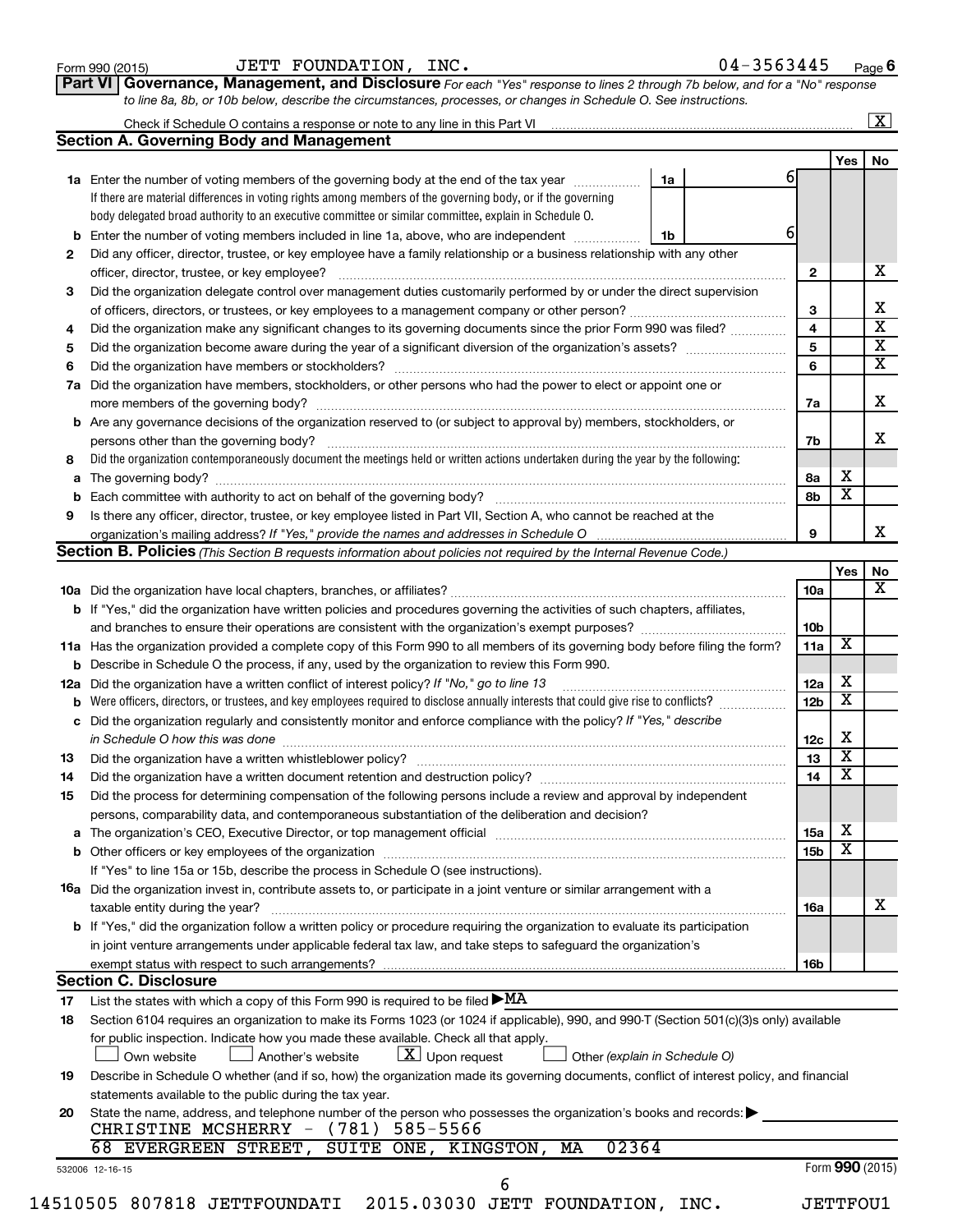$\Box$ 

| Part VII Compensation of Officers, Directors, Trustees, Key Employees, Highest Compensated |  |
|--------------------------------------------------------------------------------------------|--|
| <b>Employees, and Independent Contractors</b>                                              |  |

Check if Schedule O contains a response or note to any line in this Part VII

**Section A. Officers, Directors, Trustees, Key Employees, and Highest Compensated Employees**

**1a**  Complete this table for all persons required to be listed. Report compensation for the calendar year ending with or within the organization's tax year.

**•** List all of the organization's current officers, directors, trustees (whether individuals or organizations), regardless of amount of compensation. Enter -0- in columns  $(D)$ ,  $(E)$ , and  $(F)$  if no compensation was paid.

**•** List all of the organization's **current** key employees, if any. See instructions for definition of "key employee."

**•** List the organization's five current highest compensated employees (other than an officer, director, trustee, or key employee) who received reportable compensation (Box 5 of Form W-2 and/or Box 7 of Form 1099-MISC) of more than \$100,000 from the organization and any related organizations.

**•** List all of the organization's former officers, key employees, and highest compensated employees who received more than \$100,000 of reportable compensation from the organization and any related organizations.

**•** List all of the organization's former directors or trustees that received, in the capacity as a former director or trustee of the organization, more than \$10,000 of reportable compensation from the organization and any related organizations.

List persons in the following order: individual trustees or directors; institutional trustees; officers; key employees; highest compensated employees; and former such persons.

Check this box if neither the organization nor any related organization compensated any current officer, director, or trustee.  $\Box$ 

| (A)                        | (B)            | (C)                                     |                                                                  |             |              |                                   |        | (D)             | (E)             | (F)             |  |
|----------------------------|----------------|-----------------------------------------|------------------------------------------------------------------|-------------|--------------|-----------------------------------|--------|-----------------|-----------------|-----------------|--|
| Name and Title             | Average        | Position<br>(do not check more than one |                                                                  |             |              |                                   |        | Reportable      | Reportable      | Estimated       |  |
|                            | hours per      |                                         | box, unless person is both an<br>officer and a director/trustee) |             |              |                                   |        | compensation    | compensation    | amount of       |  |
|                            | week           |                                         |                                                                  |             |              |                                   |        | from            | from related    | other           |  |
|                            | (list any      |                                         |                                                                  |             |              |                                   |        | the             | organizations   | compensation    |  |
|                            | hours for      |                                         |                                                                  |             |              |                                   |        | organization    | (W-2/1099-MISC) | from the        |  |
|                            | related        |                                         |                                                                  |             |              |                                   |        | (W-2/1099-MISC) |                 | organization    |  |
|                            | organizations  |                                         |                                                                  |             |              |                                   |        |                 |                 | and related     |  |
|                            | below<br>line) | Individual trustee or director          | Institutional trustee                                            | Officer     | Key employee | Highest compensated<br>  employee | Former |                 |                 | organizations   |  |
| (1) RHONDA KALLMAN         | 2.00           |                                         |                                                                  |             |              |                                   |        |                 |                 |                 |  |
| CHAIRMAN OF THE BOARD      |                | $\mathbf X$                             |                                                                  | $\mathbf X$ |              |                                   |        | $\mathbf 0$ .   | 0.              | $0$ .           |  |
| (2) EVY NELSON             | 1.00           |                                         |                                                                  |             |              |                                   |        |                 |                 |                 |  |
| VICE CHAIR                 |                | $\mathbf X$                             |                                                                  | $\rm X$     |              |                                   |        | $\mathbf 0$ .   | $\mathbf 0$ .   | $\mathbf 0$ .   |  |
| (3) LEO ROBINSON           | 2.00           |                                         |                                                                  |             |              |                                   |        |                 |                 |                 |  |
|                            |                | $\mathbf X$                             |                                                                  | $\mathbf X$ |              |                                   |        | $\mathbf 0$ .   | $\mathbf 0$ .   | $\mathbf 0$ .   |  |
| TREASURER                  | 1.00           |                                         |                                                                  |             |              |                                   |        |                 |                 |                 |  |
| (4) KRISTEN DALY           |                | X                                       |                                                                  |             |              |                                   |        | $\mathbf 0$ .   | $\mathbf 0$ .   | $\mathbf 0$ .   |  |
| <b>DIRECTOR</b>            | 1.00           |                                         |                                                                  |             |              |                                   |        |                 |                 |                 |  |
| (5) CAROL MCKEAN           |                | $\mathbf X$                             |                                                                  |             |              |                                   |        | $\mathbf 0$ .   | $\mathbf 0$ .   | $\mathbf 0$ .   |  |
| <b>DIRECTOR</b>            | 1.00           |                                         |                                                                  |             |              |                                   |        |                 |                 |                 |  |
| (6) ROBERT HIGGINS         |                | $\mathbf X$                             |                                                                  |             |              |                                   |        | $\mathbf 0$ .   | $\mathbf 0$ .   | $\mathbf 0$ .   |  |
| <b>DIRECTOR</b>            | 60.00          |                                         |                                                                  |             |              |                                   |        |                 |                 |                 |  |
| (7) CHRISTINE MCSHERRY     |                |                                         |                                                                  | $\mathbf X$ |              |                                   |        | 100,338.        | $\mathbf 0$ .   | 0.              |  |
| PRESIDENT & EXECUTIVE DIR. |                |                                         |                                                                  |             |              |                                   |        |                 |                 |                 |  |
|                            |                |                                         |                                                                  |             |              |                                   |        |                 |                 |                 |  |
|                            |                |                                         |                                                                  |             |              |                                   |        |                 |                 |                 |  |
|                            |                |                                         |                                                                  |             |              |                                   |        |                 |                 |                 |  |
|                            |                |                                         |                                                                  |             |              |                                   |        |                 |                 |                 |  |
|                            |                |                                         |                                                                  |             |              |                                   |        |                 |                 |                 |  |
|                            |                |                                         |                                                                  |             |              |                                   |        |                 |                 |                 |  |
|                            |                |                                         |                                                                  |             |              |                                   |        |                 |                 |                 |  |
|                            |                |                                         |                                                                  |             |              |                                   |        |                 |                 |                 |  |
|                            |                |                                         |                                                                  |             |              |                                   |        |                 |                 |                 |  |
|                            |                |                                         |                                                                  |             |              |                                   |        |                 |                 |                 |  |
|                            |                |                                         |                                                                  |             |              |                                   |        |                 |                 |                 |  |
|                            |                |                                         |                                                                  |             |              |                                   |        |                 |                 |                 |  |
|                            |                |                                         |                                                                  |             |              |                                   |        |                 |                 |                 |  |
|                            |                |                                         |                                                                  |             |              |                                   |        |                 |                 |                 |  |
|                            |                |                                         |                                                                  |             |              |                                   |        |                 |                 |                 |  |
|                            |                |                                         |                                                                  |             |              |                                   |        |                 |                 |                 |  |
|                            |                |                                         |                                                                  |             |              |                                   |        |                 |                 |                 |  |
|                            |                |                                         |                                                                  |             |              |                                   |        |                 |                 |                 |  |
|                            |                |                                         |                                                                  |             |              |                                   |        |                 |                 |                 |  |
| 532007 12-16-15            |                |                                         |                                                                  |             |              |                                   |        |                 |                 | Form 990 (2015) |  |
|                            |                |                                         |                                                                  |             |              |                                   |        |                 |                 |                 |  |

7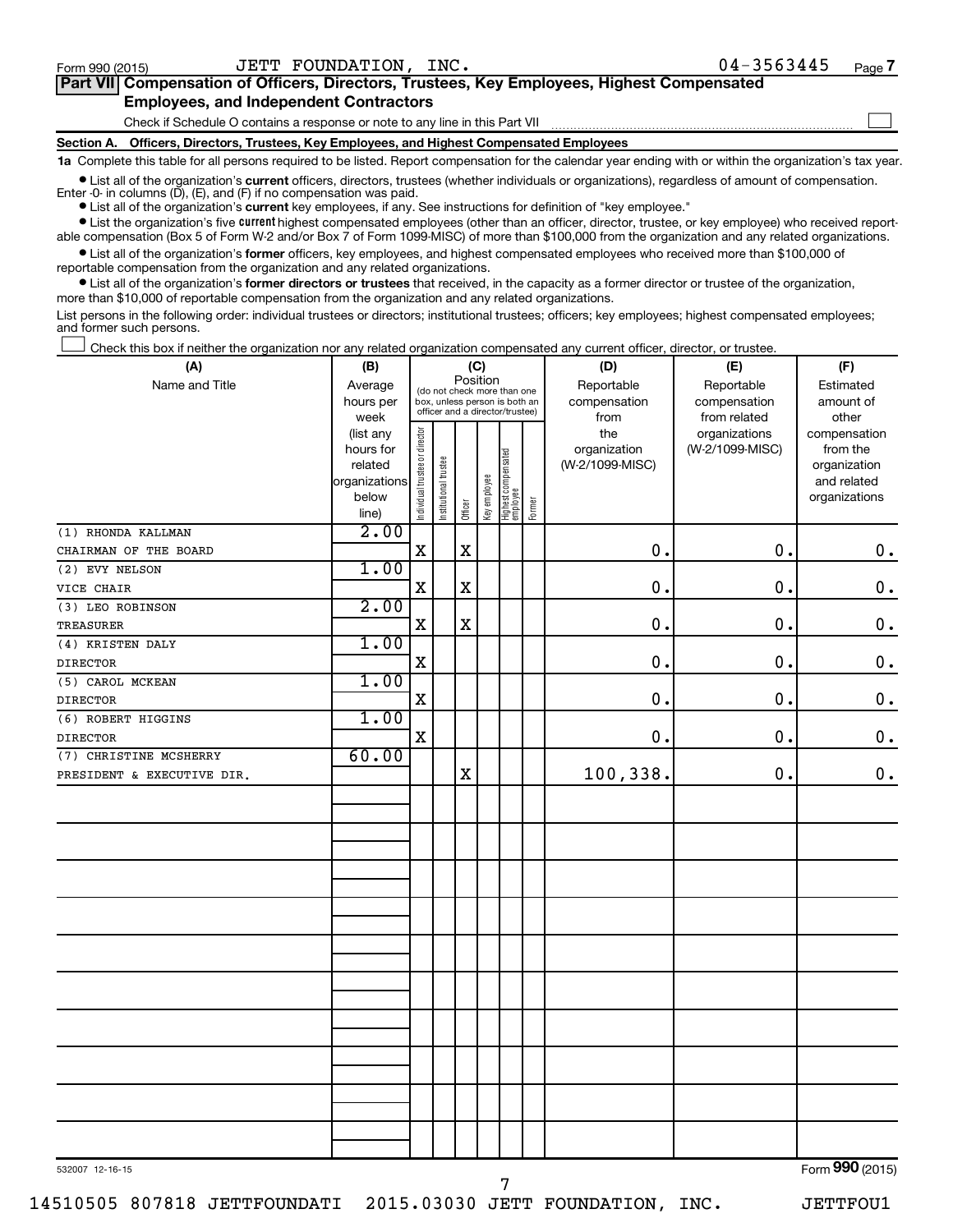|                 | JETT FOUNDATION, INC.<br>Form 990 (2015)                                                                                                                                                                                                               |                                                                      |                                |                       |         |                                                   |                                   |        |                                            | $04 - 3563445$                   |                |   |                                                                          | Page 8                                                   |
|-----------------|--------------------------------------------------------------------------------------------------------------------------------------------------------------------------------------------------------------------------------------------------------|----------------------------------------------------------------------|--------------------------------|-----------------------|---------|---------------------------------------------------|-----------------------------------|--------|--------------------------------------------|----------------------------------|----------------|---|--------------------------------------------------------------------------|----------------------------------------------------------|
| <b>Part VII</b> | Section A. Officers, Directors, Trustees, Key Employees, and Highest Compensated Employees (continued)                                                                                                                                                 |                                                                      |                                |                       |         |                                                   |                                   |        |                                            |                                  |                |   |                                                                          |                                                          |
|                 | (B)<br>(A)<br>(C)<br>(D)<br>Position<br>Average<br>Name and title<br>Reportable<br>(do not check more than one<br>hours per<br>compensation<br>box, unless person is both an<br>officer and a director/trustee)<br>week<br>from                        |                                                                      |                                |                       |         | (E)<br>Reportable<br>compensation<br>from related |                                   |        | (F)<br>Estimated<br>amount of<br>other     |                                  |                |   |                                                                          |                                                          |
|                 |                                                                                                                                                                                                                                                        | (list any<br>hours for<br>related<br>organizations<br>below<br>line) | Individual trustee or director | Institutional trustee | Officer | Key employee                                      | Highest compensated<br>  employee | Former | the<br>organization<br>(W-2/1099-MISC)     | organizations<br>(W-2/1099-MISC) |                |   | compensation<br>from the<br>organization<br>and related<br>organizations |                                                          |
|                 |                                                                                                                                                                                                                                                        |                                                                      |                                |                       |         |                                                   |                                   |        |                                            |                                  |                |   |                                                                          |                                                          |
|                 |                                                                                                                                                                                                                                                        |                                                                      |                                |                       |         |                                                   |                                   |        |                                            |                                  |                |   |                                                                          |                                                          |
|                 |                                                                                                                                                                                                                                                        |                                                                      |                                |                       |         |                                                   |                                   |        |                                            |                                  |                |   |                                                                          |                                                          |
|                 |                                                                                                                                                                                                                                                        |                                                                      |                                |                       |         |                                                   |                                   |        |                                            |                                  |                |   |                                                                          |                                                          |
|                 |                                                                                                                                                                                                                                                        |                                                                      |                                |                       |         |                                                   |                                   |        |                                            |                                  |                |   |                                                                          |                                                          |
|                 |                                                                                                                                                                                                                                                        |                                                                      |                                |                       |         |                                                   |                                   |        |                                            |                                  |                |   |                                                                          |                                                          |
|                 |                                                                                                                                                                                                                                                        |                                                                      |                                |                       |         |                                                   |                                   |        |                                            |                                  |                |   |                                                                          |                                                          |
|                 | 1b Sub-total<br>c Total from continuation sheets to Part VII, Section A manufactured by                                                                                                                                                                |                                                                      |                                |                       |         |                                                   |                                   |        | 100, 338.<br>$\overline{0}$ .<br>100, 338. |                                  | 0.<br>σ.<br>о. |   |                                                                          | $\overline{0}$ .<br>$\overline{0}$ .<br>$\overline{0}$ . |
| 2               | Total number of individuals (including but not limited to those listed above) who received more than \$100,000 of reportable<br>compensation from the organization $\blacktriangleright$                                                               |                                                                      |                                |                       |         |                                                   |                                   |        |                                            |                                  |                |   |                                                                          | 1                                                        |
| 3               | Did the organization list any former officer, director, or trustee, key employee, or highest compensated employee on<br>line 1a? If "Yes," complete Schedule J for such individual manufactured content to the set of the set of the s                 |                                                                      |                                |                       |         |                                                   |                                   |        |                                            |                                  |                | 3 | Yes                                                                      | No<br>х                                                  |
|                 | For any individual listed on line 1a, is the sum of reportable compensation and other compensation from the organization<br>and related organizations greater than \$150,000? If "Yes," complete Schedule J for such individual                        |                                                                      |                                |                       |         |                                                   |                                   |        |                                            |                                  |                | 4 |                                                                          | х                                                        |
| 5               | Did any person listed on line 1a receive or accrue compensation from any unrelated organization or individual for services<br><b>Section B. Independent Contractors</b>                                                                                |                                                                      |                                |                       |         |                                                   |                                   |        |                                            |                                  |                | 5 |                                                                          | х                                                        |
| 1.              | Complete this table for your five highest compensated independent contractors that received more than \$100,000 of compensation from<br>the organization. Report compensation for the calendar year ending with or within the organization's tax year. |                                                                      |                                |                       |         |                                                   |                                   |        |                                            |                                  |                |   |                                                                          |                                                          |
|                 | (A)<br>(B)<br>Name and business address<br>Description of services<br><b>NONE</b>                                                                                                                                                                      |                                                                      |                                |                       |         |                                                   |                                   |        | (C)<br>Compensation                        |                                  |                |   |                                                                          |                                                          |
|                 |                                                                                                                                                                                                                                                        |                                                                      |                                |                       |         |                                                   |                                   |        |                                            |                                  |                |   |                                                                          |                                                          |
|                 |                                                                                                                                                                                                                                                        |                                                                      |                                |                       |         |                                                   |                                   |        |                                            |                                  |                |   |                                                                          |                                                          |
|                 |                                                                                                                                                                                                                                                        |                                                                      |                                |                       |         |                                                   |                                   |        |                                            |                                  |                |   |                                                                          |                                                          |
| 2               | Total number of independent contractors (including but not limited to those listed above) who received more than                                                                                                                                       |                                                                      |                                |                       |         |                                                   |                                   |        |                                            |                                  |                |   |                                                                          |                                                          |
| 532008          | \$100,000 of compensation from the organization                                                                                                                                                                                                        |                                                                      |                                |                       |         |                                                   | 0                                 |        |                                            |                                  |                |   | Form 990 (2015)                                                          |                                                          |

532008 12-16-15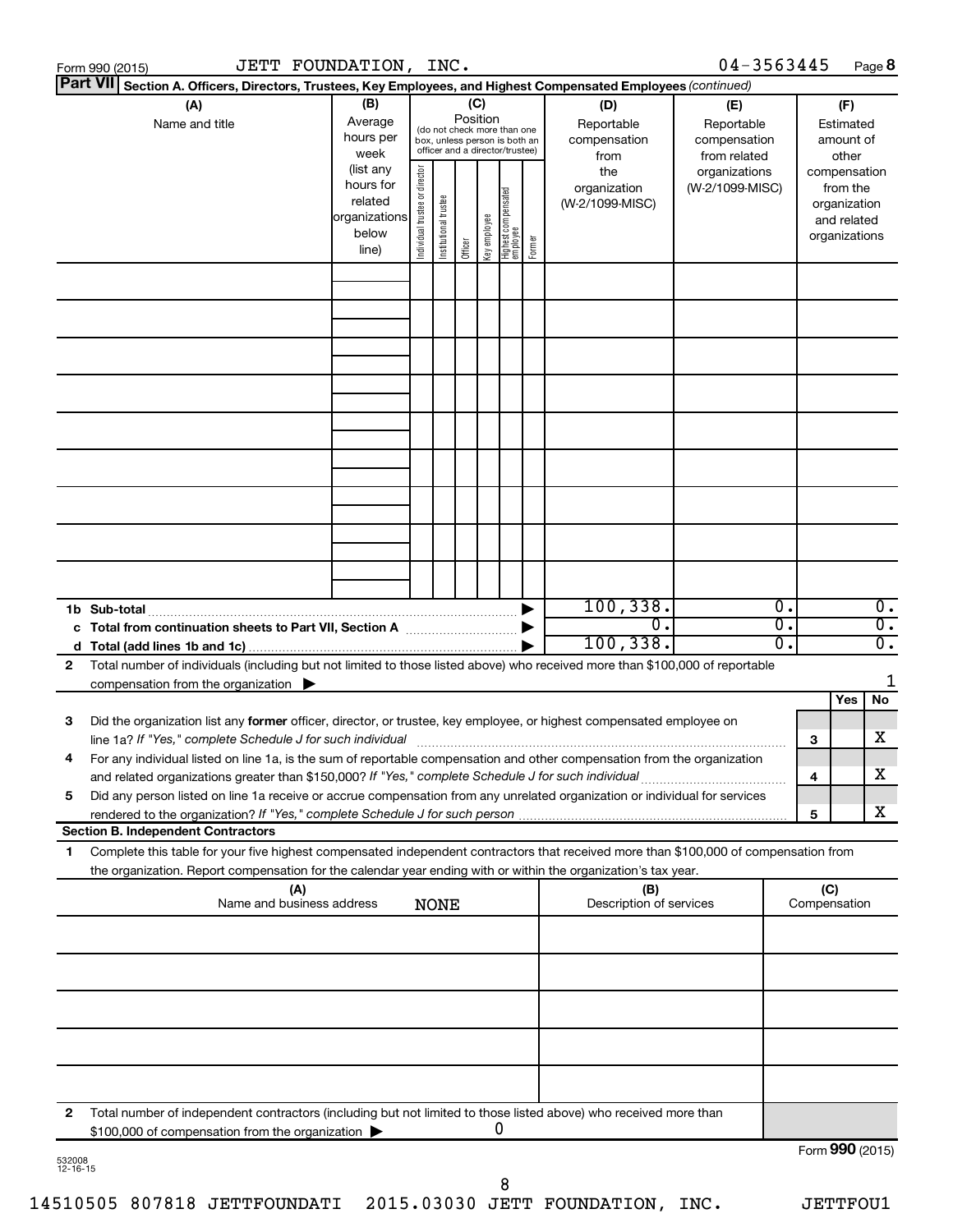|                                                           | <b>Part VIII</b> | <b>Statement of Revenue</b>                                                                                           |                |                         |                             |                                          |                                         |                                                                    |
|-----------------------------------------------------------|------------------|-----------------------------------------------------------------------------------------------------------------------|----------------|-------------------------|-----------------------------|------------------------------------------|-----------------------------------------|--------------------------------------------------------------------|
|                                                           |                  |                                                                                                                       |                |                         |                             | (B)                                      |                                         |                                                                    |
|                                                           |                  |                                                                                                                       |                |                         | (A)<br>Total revenue        | Related or<br>exempt function<br>revenue | (C)<br>Unrelated<br>business<br>revenue | (D)<br>Revenue excluded<br>trom tax under<br>sections<br>512 - 514 |
|                                                           |                  | 1 a Federated campaigns                                                                                               | 1a             |                         |                             |                                          |                                         |                                                                    |
| Grants                                                    |                  |                                                                                                                       | 1b             |                         |                             |                                          |                                         |                                                                    |
|                                                           |                  |                                                                                                                       | 1 <sub>c</sub> | 174, 403.               |                             |                                          |                                         |                                                                    |
|                                                           |                  | d Related organizations                                                                                               | 1 <sub>d</sub> |                         |                             |                                          |                                         |                                                                    |
|                                                           |                  | e Government grants (contributions)                                                                                   | 1e             |                         |                             |                                          |                                         |                                                                    |
|                                                           |                  | f All other contributions, gifts, grants, and                                                                         |                |                         |                             |                                          |                                         |                                                                    |
|                                                           |                  | similar amounts not included above                                                                                    | 1f             | 927,338.                |                             |                                          |                                         |                                                                    |
| Contributions, Gifts, Grants<br>and Other Similar Amounts |                  | g Noncash contributions included in lines 1a-1f: \$                                                                   |                |                         |                             |                                          |                                         |                                                                    |
|                                                           |                  |                                                                                                                       |                |                         | $\triangleright$ 1,101,741. |                                          |                                         |                                                                    |
|                                                           |                  |                                                                                                                       |                | <b>Business Code</b>    |                             |                                          |                                         |                                                                    |
|                                                           | 2a               | <u> 1980 - Johann Barbara, martin amerikan basar dan basar dan basar dalam basar dalam basar dalam basar dalam ba</u> |                |                         |                             |                                          |                                         |                                                                    |
|                                                           | b                | the control of the control of the control of the control of the control of                                            |                |                         |                             |                                          |                                         |                                                                    |
|                                                           | с<br>d           | the control of the control of the control of the control of the control of                                            |                |                         |                             |                                          |                                         |                                                                    |
| Program Service<br>Revenue                                | е                | the control of the control of the control of the control of the control of                                            |                |                         |                             |                                          |                                         |                                                                    |
|                                                           | f.               | All other program service revenue  [                                                                                  |                |                         |                             |                                          |                                         |                                                                    |
|                                                           |                  |                                                                                                                       |                | ▶                       |                             |                                          |                                         |                                                                    |
|                                                           | 3                | Investment income (including dividends, interest, and                                                                 |                |                         |                             |                                          |                                         |                                                                    |
|                                                           |                  |                                                                                                                       |                | ▶                       |                             |                                          |                                         |                                                                    |
|                                                           | 4                | Income from investment of tax-exempt bond proceeds                                                                    |                |                         |                             |                                          |                                         |                                                                    |
|                                                           | 5                |                                                                                                                       |                |                         |                             |                                          |                                         |                                                                    |
|                                                           |                  |                                                                                                                       | (i) Real       | (ii) Personal           |                             |                                          |                                         |                                                                    |
|                                                           |                  | 6 a Gross rents                                                                                                       |                |                         |                             |                                          |                                         |                                                                    |
|                                                           |                  |                                                                                                                       |                |                         |                             |                                          |                                         |                                                                    |
|                                                           |                  |                                                                                                                       |                | ▶                       |                             |                                          |                                         |                                                                    |
|                                                           |                  | <b>7 a</b> Gross amount from sales of                                                                                 | (i) Securities | (ii) Other              |                             |                                          |                                         |                                                                    |
|                                                           |                  | assets other than inventory                                                                                           |                |                         |                             |                                          |                                         |                                                                    |
|                                                           |                  | <b>b</b> Less: cost or other basis                                                                                    |                |                         |                             |                                          |                                         |                                                                    |
|                                                           |                  | and sales expenses                                                                                                    |                |                         |                             |                                          |                                         |                                                                    |
|                                                           |                  |                                                                                                                       |                |                         |                             |                                          |                                         |                                                                    |
|                                                           |                  |                                                                                                                       |                |                         |                             |                                          |                                         |                                                                    |
| <b>Other Revenue</b>                                      |                  | 8 a Gross income from fundraising events (not<br>including $$174,403.$ of                                             |                |                         |                             |                                          |                                         |                                                                    |
|                                                           |                  | contributions reported on line 1c). See                                                                               |                |                         |                             |                                          |                                         |                                                                    |
|                                                           |                  |                                                                                                                       |                |                         |                             |                                          |                                         |                                                                    |
|                                                           |                  |                                                                                                                       |                | 63,138.<br>$\mathbf{b}$ |                             |                                          |                                         |                                                                    |
|                                                           |                  | c Net income or (loss) from fundraising events                                                                        |                | ▶<br>.                  | 10,489.                     |                                          |                                         | 10,489.                                                            |
|                                                           |                  | 9 a Gross income from gaming activities. See                                                                          |                |                         |                             |                                          |                                         |                                                                    |
|                                                           |                  |                                                                                                                       |                |                         |                             |                                          |                                         |                                                                    |
|                                                           |                  |                                                                                                                       | $\mathbf{b}$   | ▶                       |                             |                                          |                                         |                                                                    |
|                                                           |                  | c Net income or (loss) from gaming activities<br>10 a Gross sales of inventory, less returns                          |                |                         |                             |                                          |                                         |                                                                    |
|                                                           |                  |                                                                                                                       |                |                         |                             |                                          |                                         |                                                                    |
|                                                           |                  |                                                                                                                       |                | $\mathbf{b}$            |                             |                                          |                                         |                                                                    |
|                                                           |                  | c Net income or (loss) from sales of inventory                                                                        |                |                         |                             |                                          |                                         |                                                                    |
|                                                           |                  | Miscellaneous Revenue                                                                                                 |                | <b>Business Code</b>    |                             |                                          |                                         |                                                                    |
|                                                           | 11 a             |                                                                                                                       |                |                         |                             |                                          |                                         |                                                                    |
|                                                           | b                | the control of the control of the control of the control of the control of                                            |                |                         |                             |                                          |                                         |                                                                    |
|                                                           | с                | the control of the control of the control of the control of                                                           |                |                         |                             |                                          |                                         |                                                                    |
|                                                           | d                |                                                                                                                       |                |                         |                             |                                          |                                         |                                                                    |
|                                                           |                  |                                                                                                                       |                |                         |                             |                                          |                                         |                                                                    |
|                                                           | 12               |                                                                                                                       |                |                         | 1, 112, 230.                | $\overline{0}$ .                         | $\overline{0}$ .                        | 10,489.                                                            |
|                                                           | 532009 12-16-15  |                                                                                                                       |                |                         |                             |                                          |                                         | Form 990 (2015)                                                    |

Form 990 (2015)  $JETT$   $FOUNDATION$ ,  $INC.$   $04-3563445$   $Page$ 

04-3563445 Page 9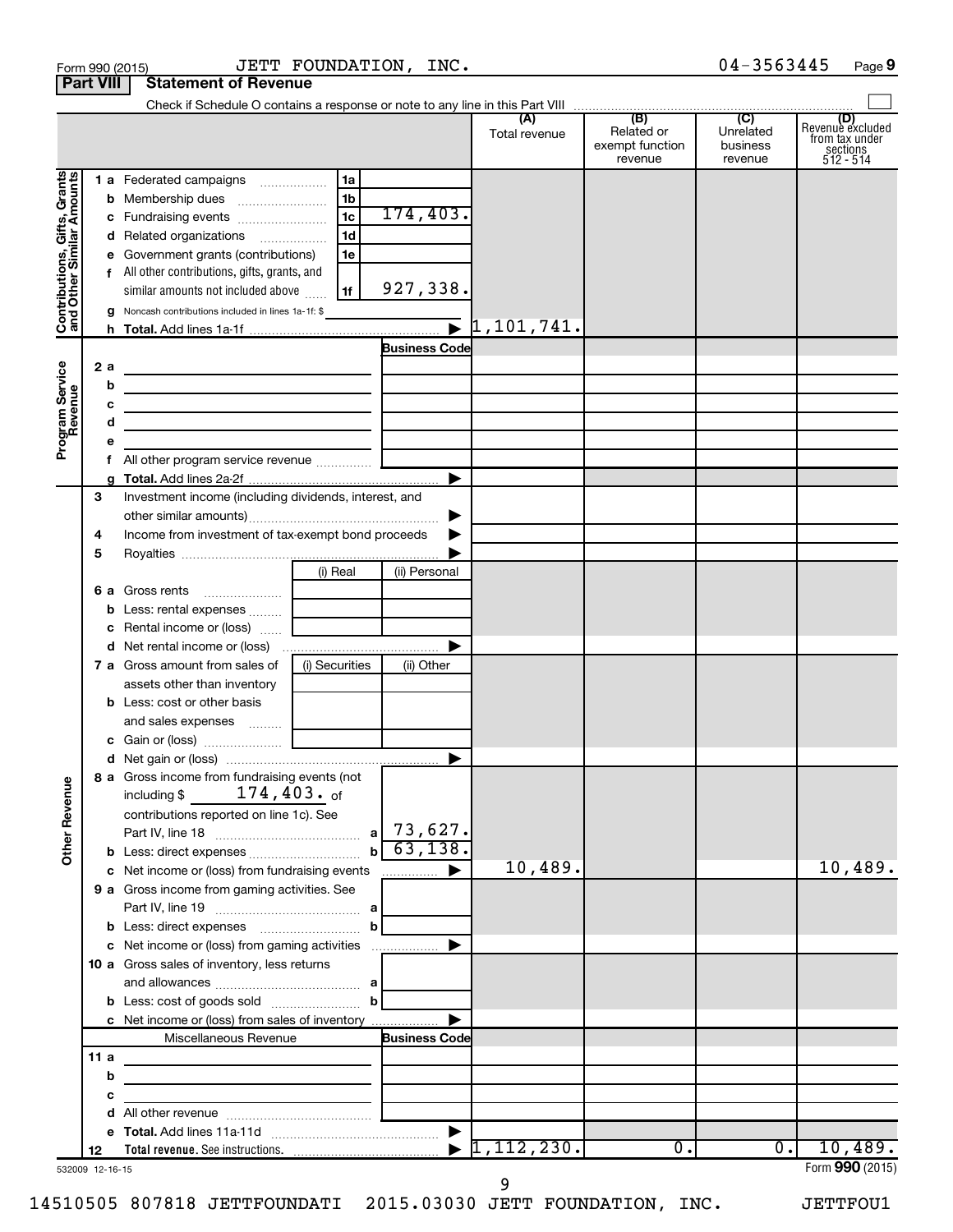Form 990 (2015) Page JETT FOUNDATION, INC. 04-3563445 **Part IX Statement of Functional Expenses**

|                                                                                                 | Section 501(c)(3) and 501(c)(4) organizations must complete all columns. All other organizations must complete column (A).                                                                                  |                       |                                    |                                           |                                |  |  |  |  |
|-------------------------------------------------------------------------------------------------|-------------------------------------------------------------------------------------------------------------------------------------------------------------------------------------------------------------|-----------------------|------------------------------------|-------------------------------------------|--------------------------------|--|--|--|--|
| $\vert x \vert$<br>Check if Schedule O contains a response or note to any line in this Part IX. |                                                                                                                                                                                                             |                       |                                    |                                           |                                |  |  |  |  |
|                                                                                                 | Do not include amounts reported on lines 6b,<br>7b, 8b, 9b, and 10b of Part VIII.                                                                                                                           | (A)<br>Total expenses | (B)<br>Program service<br>expenses | (C)<br>Management and<br>general expenses | (D)<br>Fundraising<br>expenses |  |  |  |  |
| 1                                                                                               | Grants and other assistance to domestic organizations                                                                                                                                                       |                       |                                    |                                           |                                |  |  |  |  |
|                                                                                                 | and domestic governments. See Part IV, line 21                                                                                                                                                              |                       |                                    |                                           |                                |  |  |  |  |
| 2                                                                                               | Grants and other assistance to domestic                                                                                                                                                                     |                       |                                    |                                           |                                |  |  |  |  |
|                                                                                                 | individuals. See Part IV, line 22                                                                                                                                                                           | 24,058.               | 24,058.                            |                                           |                                |  |  |  |  |
| 3                                                                                               | Grants and other assistance to foreign                                                                                                                                                                      |                       |                                    |                                           |                                |  |  |  |  |
|                                                                                                 | organizations, foreign governments, and foreign                                                                                                                                                             |                       |                                    |                                           |                                |  |  |  |  |
|                                                                                                 | individuals. See Part IV, lines 15 and 16                                                                                                                                                                   |                       |                                    |                                           |                                |  |  |  |  |
| 4                                                                                               | Benefits paid to or for members                                                                                                                                                                             |                       |                                    |                                           |                                |  |  |  |  |
| 5                                                                                               | Compensation of current officers, directors,                                                                                                                                                                |                       |                                    |                                           |                                |  |  |  |  |
|                                                                                                 | trustees, and key employees                                                                                                                                                                                 | 85,800.               | 77,220.                            | 4,290.                                    | 4,290.                         |  |  |  |  |
| 6                                                                                               | Compensation not included above, to disqualified                                                                                                                                                            |                       |                                    |                                           |                                |  |  |  |  |
|                                                                                                 | persons (as defined under section 4958(f)(1)) and                                                                                                                                                           |                       |                                    |                                           |                                |  |  |  |  |
|                                                                                                 | persons described in section 4958(c)(3)(B)                                                                                                                                                                  |                       |                                    |                                           |                                |  |  |  |  |
| 7                                                                                               |                                                                                                                                                                                                             | 282,450.              | 221, 296.                          | 29, 249.                                  | 31,905.                        |  |  |  |  |
| 8                                                                                               | Pension plan accruals and contributions (include                                                                                                                                                            |                       |                                    |                                           |                                |  |  |  |  |
|                                                                                                 | section 401(k) and 403(b) employer contributions)                                                                                                                                                           |                       |                                    |                                           |                                |  |  |  |  |
| 9                                                                                               | Other employee benefits                                                                                                                                                                                     |                       |                                    |                                           |                                |  |  |  |  |
| 10                                                                                              |                                                                                                                                                                                                             | 32,080.               | 26,005.                            | 2,922.                                    | 3,153.                         |  |  |  |  |
| 11                                                                                              | Fees for services (non-employees):                                                                                                                                                                          |                       |                                    |                                           |                                |  |  |  |  |
| а                                                                                               |                                                                                                                                                                                                             | 4,045.                |                                    |                                           |                                |  |  |  |  |
| b                                                                                               |                                                                                                                                                                                                             | 14,075.               |                                    | 4,045.<br>14,075.                         |                                |  |  |  |  |
| С                                                                                               |                                                                                                                                                                                                             |                       |                                    |                                           |                                |  |  |  |  |
| d                                                                                               |                                                                                                                                                                                                             |                       |                                    |                                           |                                |  |  |  |  |
| е                                                                                               | Professional fundraising services. See Part IV, line 17                                                                                                                                                     |                       |                                    |                                           |                                |  |  |  |  |
| f                                                                                               | Investment management fees<br>Other. (If line 11g amount exceeds 10% of line 25,                                                                                                                            |                       |                                    |                                           |                                |  |  |  |  |
| g                                                                                               | column (A) amount, list line 11g expenses on Sch O.)                                                                                                                                                        | 95,289.               | 89,500.                            | 2,789.                                    | 3,000.                         |  |  |  |  |
| 12                                                                                              |                                                                                                                                                                                                             | 12,680.               | 12,680.                            |                                           |                                |  |  |  |  |
| 13                                                                                              |                                                                                                                                                                                                             | 28, 302.              | 10,661.                            | 10,429.                                   | 7,212.                         |  |  |  |  |
| 14                                                                                              |                                                                                                                                                                                                             |                       |                                    |                                           |                                |  |  |  |  |
| 15                                                                                              |                                                                                                                                                                                                             |                       |                                    |                                           |                                |  |  |  |  |
| 16                                                                                              |                                                                                                                                                                                                             | 28,501.               | 19,951.                            | 2,850.                                    | 5,700.                         |  |  |  |  |
| 17                                                                                              |                                                                                                                                                                                                             | 33,503.               | 12,775.                            | 13,086.                                   | 7,642.                         |  |  |  |  |
| 18                                                                                              | Payments of travel or entertainment expenses                                                                                                                                                                |                       |                                    |                                           |                                |  |  |  |  |
|                                                                                                 | for any federal, state, or local public officials                                                                                                                                                           |                       |                                    |                                           |                                |  |  |  |  |
| 19                                                                                              | Conferences, conventions, and meetings                                                                                                                                                                      | 71,981.               | 71, 155.                           | 826.                                      |                                |  |  |  |  |
| 20                                                                                              | Interest                                                                                                                                                                                                    |                       |                                    |                                           |                                |  |  |  |  |
| 21                                                                                              |                                                                                                                                                                                                             |                       |                                    |                                           |                                |  |  |  |  |
| 22                                                                                              | Depreciation, depletion, and amortization                                                                                                                                                                   | 5,274.                | 4,276.                             | 480.                                      | 518.                           |  |  |  |  |
| 23                                                                                              | Insurance                                                                                                                                                                                                   | 4, 155.               |                                    | 4,155                                     |                                |  |  |  |  |
| 24                                                                                              | Other expenses. Itemize expenses not covered<br>above. (List miscellaneous expenses in line 24e. If line<br>24e amount exceeds 10% of line 25, column (A)<br>amount, list line 24e expenses on Schedule O.) |                       |                                    |                                           |                                |  |  |  |  |
| a                                                                                               | CAMP PROMISE                                                                                                                                                                                                | 85,794.               | 85,794.                            |                                           |                                |  |  |  |  |
| b                                                                                               | <b>DUCHENNE DASHBOARD</b>                                                                                                                                                                                   | 65,422.               | 65,422.                            |                                           |                                |  |  |  |  |
| C                                                                                               | <b>ROUNDTABLES</b>                                                                                                                                                                                          | 21,431.               | 21,431.                            |                                           |                                |  |  |  |  |
| d                                                                                               | PROGRAM/EVENT SUPPLIES                                                                                                                                                                                      | 5,997.                | 2,524.                             |                                           | 3,473.                         |  |  |  |  |
|                                                                                                 | e All other expenses                                                                                                                                                                                        | 2,199.                | 2,199.                             |                                           |                                |  |  |  |  |
| 25                                                                                              | Total functional expenses. Add lines 1 through 24e                                                                                                                                                          | 903,036.              | 746,947.                           | 89,196.                                   | 66,893.                        |  |  |  |  |
| 26                                                                                              | Joint costs. Complete this line only if the organization                                                                                                                                                    |                       |                                    |                                           |                                |  |  |  |  |
|                                                                                                 | reported in column (B) joint costs from a combined                                                                                                                                                          |                       |                                    |                                           |                                |  |  |  |  |
|                                                                                                 | educational campaign and fundraising solicitation.                                                                                                                                                          |                       |                                    |                                           |                                |  |  |  |  |
|                                                                                                 | Check here $\blacktriangleright$<br>if following SOP 98-2 (ASC 958-720)                                                                                                                                     |                       |                                    |                                           |                                |  |  |  |  |

532010 12-16-15

Form (2015) **990**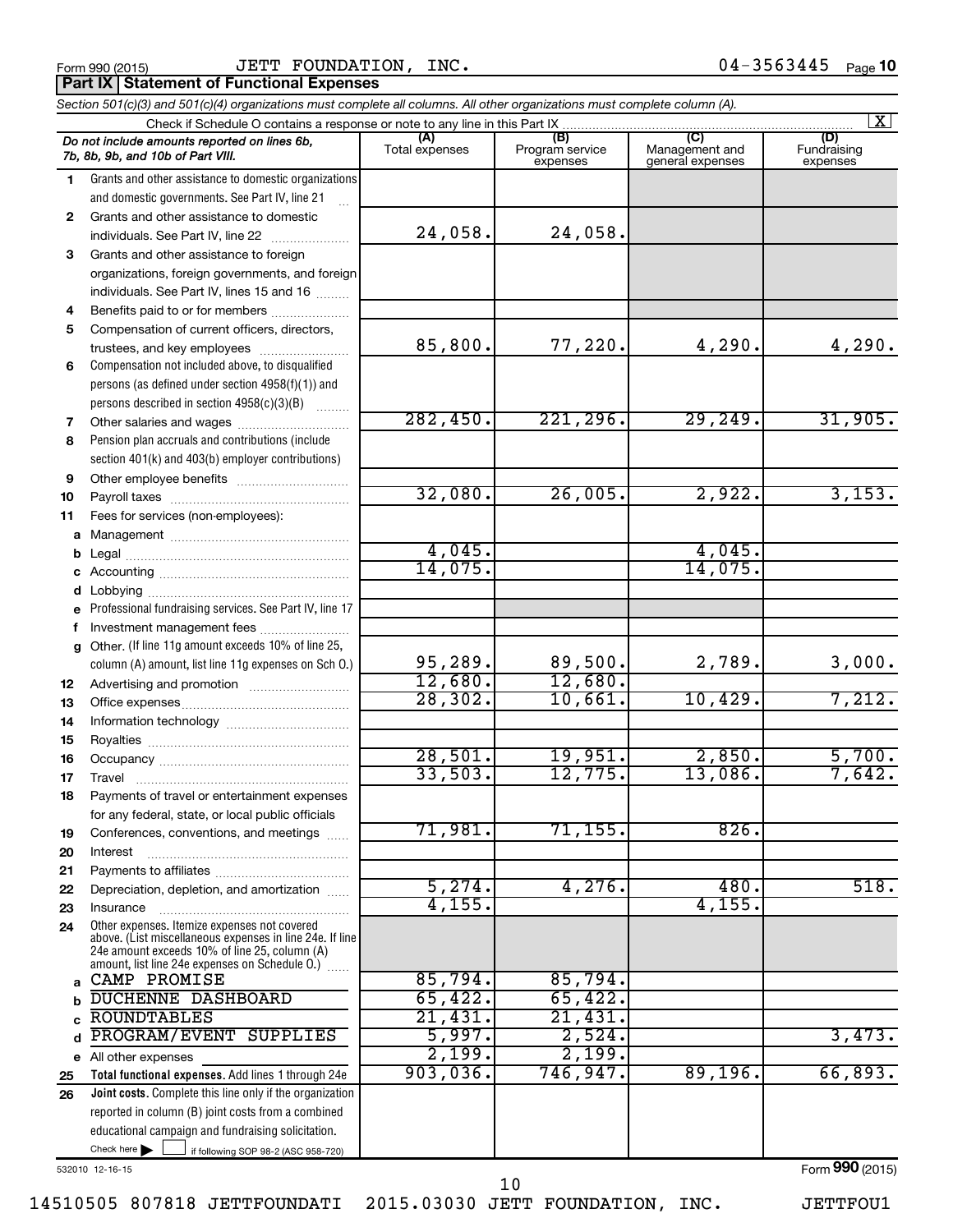| <b>'OUNDATION,</b> | INC. |
|--------------------|------|
|                    |      |

**Part X** | Balance Sheet

|                             |          |                                                                                                                                                                                                                                |                 |                          | (A)<br>Beginning of year |                 | (B)<br>End of year |
|-----------------------------|----------|--------------------------------------------------------------------------------------------------------------------------------------------------------------------------------------------------------------------------------|-----------------|--------------------------|--------------------------|-----------------|--------------------|
|                             | 1        |                                                                                                                                                                                                                                |                 |                          | 164,947.                 | $\mathbf{1}$    | 428,946.           |
|                             | 2        |                                                                                                                                                                                                                                |                 | $\mathbf{2}$             |                          |                 |                    |
|                             | 3        |                                                                                                                                                                                                                                | 31,720.         | 3                        |                          |                 |                    |
|                             | 4        |                                                                                                                                                                                                                                |                 |                          | 4                        |                 |                    |
|                             | 5        | Loans and other receivables from current and former officers, directors,                                                                                                                                                       |                 |                          |                          |                 |                    |
|                             |          | trustees, key employees, and highest compensated employees. Complete                                                                                                                                                           |                 |                          |                          |                 |                    |
|                             |          |                                                                                                                                                                                                                                |                 |                          |                          | 5               |                    |
|                             | 6        | Loans and other receivables from other disqualified persons (as defined under                                                                                                                                                  |                 |                          |                          |                 |                    |
|                             |          | section $4958(f)(1)$ , persons described in section $4958(c)(3)(B)$ , and contributing                                                                                                                                         |                 |                          |                          |                 |                    |
|                             |          | employers and sponsoring organizations of section 501(c)(9) voluntary                                                                                                                                                          |                 |                          |                          |                 |                    |
|                             |          | employees' beneficiary organizations (see instr). Complete Part II of Sch L                                                                                                                                                    |                 |                          |                          | 6               |                    |
| Assets                      | 7        |                                                                                                                                                                                                                                |                 |                          |                          | $\overline{7}$  |                    |
|                             | 8        |                                                                                                                                                                                                                                |                 |                          |                          | 8               |                    |
|                             | 9        | Prepaid expenses and deferred charges [11] [11] Prepaid expenses and deferred charges [11] [11] All and the summary series are presented as a series and the series and the series and series are series and series are series |                 |                          | 5,122.                   | 9               | 1,924.             |
|                             |          | <b>10a</b> Land, buildings, and equipment: cost or other                                                                                                                                                                       |                 |                          |                          |                 |                    |
|                             |          | basis. Complete Part VI of Schedule D  10a                                                                                                                                                                                     |                 | $\frac{31,183}{26,307}.$ |                          |                 |                    |
|                             |          |                                                                                                                                                                                                                                | 10 <sub>b</sub> |                          | 6,350.                   | 10 <sub>c</sub> | 4,876.             |
|                             | 11       |                                                                                                                                                                                                                                |                 | 11                       |                          |                 |                    |
|                             | 12       |                                                                                                                                                                                                                                |                 | 12                       |                          |                 |                    |
|                             | 13       |                                                                                                                                                                                                                                |                 | 13                       |                          |                 |                    |
|                             | 14       |                                                                                                                                                                                                                                |                 | 14                       |                          |                 |                    |
|                             | 15       |                                                                                                                                                                                                                                |                 |                          | 129,000.                 | 15              | 129,000.           |
|                             | 16       | <b>Total assets.</b> Add lines 1 through 15 (must equal line 34) <i></i>                                                                                                                                                       |                 |                          | 337, 139.                | 16              | 564, 746.          |
|                             | 17       |                                                                                                                                                                                                                                | 12,711.         | 17                       | 31, 124.                 |                 |                    |
|                             | 18       |                                                                                                                                                                                                                                |                 | 18                       |                          |                 |                    |
|                             | 19       |                                                                                                                                                                                                                                |                 |                          |                          | 19              |                    |
|                             | 20       |                                                                                                                                                                                                                                |                 |                          |                          | 20              |                    |
|                             | 21       | Escrow or custodial account liability. Complete Part IV of Schedule D                                                                                                                                                          |                 |                          |                          | 21              |                    |
|                             | 22       | Loans and other payables to current and former officers, directors, trustees,                                                                                                                                                  |                 |                          |                          |                 |                    |
| Liabilities                 |          | key employees, highest compensated employees, and disqualified persons.                                                                                                                                                        |                 |                          |                          |                 |                    |
|                             |          |                                                                                                                                                                                                                                |                 |                          |                          | 22              |                    |
|                             | 23       | Secured mortgages and notes payable to unrelated third parties                                                                                                                                                                 |                 |                          |                          | 23              |                    |
|                             | 24       | Unsecured notes and loans payable to unrelated third parties                                                                                                                                                                   |                 |                          |                          | 24              |                    |
|                             | 25       | Other liabilities (including federal income tax, payables to related third                                                                                                                                                     |                 |                          |                          |                 |                    |
|                             |          | parties, and other liabilities not included on lines 17-24). Complete Part X of                                                                                                                                                |                 |                          |                          |                 |                    |
|                             |          | Schedule D                                                                                                                                                                                                                     |                 |                          | 12,711.                  | 25              | 31,124.            |
|                             | 26       | Total liabilities. Add lines 17 through 25                                                                                                                                                                                     |                 |                          |                          | 26              |                    |
|                             |          | Organizations that follow SFAS 117 (ASC 958), check here $\blacktriangleright \begin{array}{c} \perp X \\ \end{array}$ and<br>complete lines 27 through 29, and lines 33 and 34.                                               |                 |                          |                          |                 |                    |
|                             |          |                                                                                                                                                                                                                                |                 |                          | 278,312.                 | 27              | 533,622.           |
|                             | 27       |                                                                                                                                                                                                                                |                 | 46, 116.                 | 28                       | 0.              |                    |
| Net Assets or Fund Balances | 28<br>29 |                                                                                                                                                                                                                                |                 |                          |                          | 29              |                    |
|                             |          | Permanently restricted net assets<br>Organizations that do not follow SFAS 117 (ASC 958), check here ▶                                                                                                                         |                 |                          |                          |                 |                    |
|                             |          | and complete lines 30 through 34.                                                                                                                                                                                              |                 |                          |                          |                 |                    |
|                             | 30       |                                                                                                                                                                                                                                |                 |                          |                          | 30              |                    |
|                             | 31       | Paid-in or capital surplus, or land, building, or equipment fund                                                                                                                                                               |                 |                          |                          | 31              |                    |
|                             | 32       | Retained earnings, endowment, accumulated income, or other funds                                                                                                                                                               |                 |                          |                          | 32              |                    |
|                             | 33       |                                                                                                                                                                                                                                |                 |                          | 324, 428.                | 33              | 533,622.           |
|                             | 34       |                                                                                                                                                                                                                                |                 |                          | 337, 139.                | 34              | 564, 746.          |
|                             |          |                                                                                                                                                                                                                                |                 |                          |                          |                 |                    |

Form (2015) **990**

11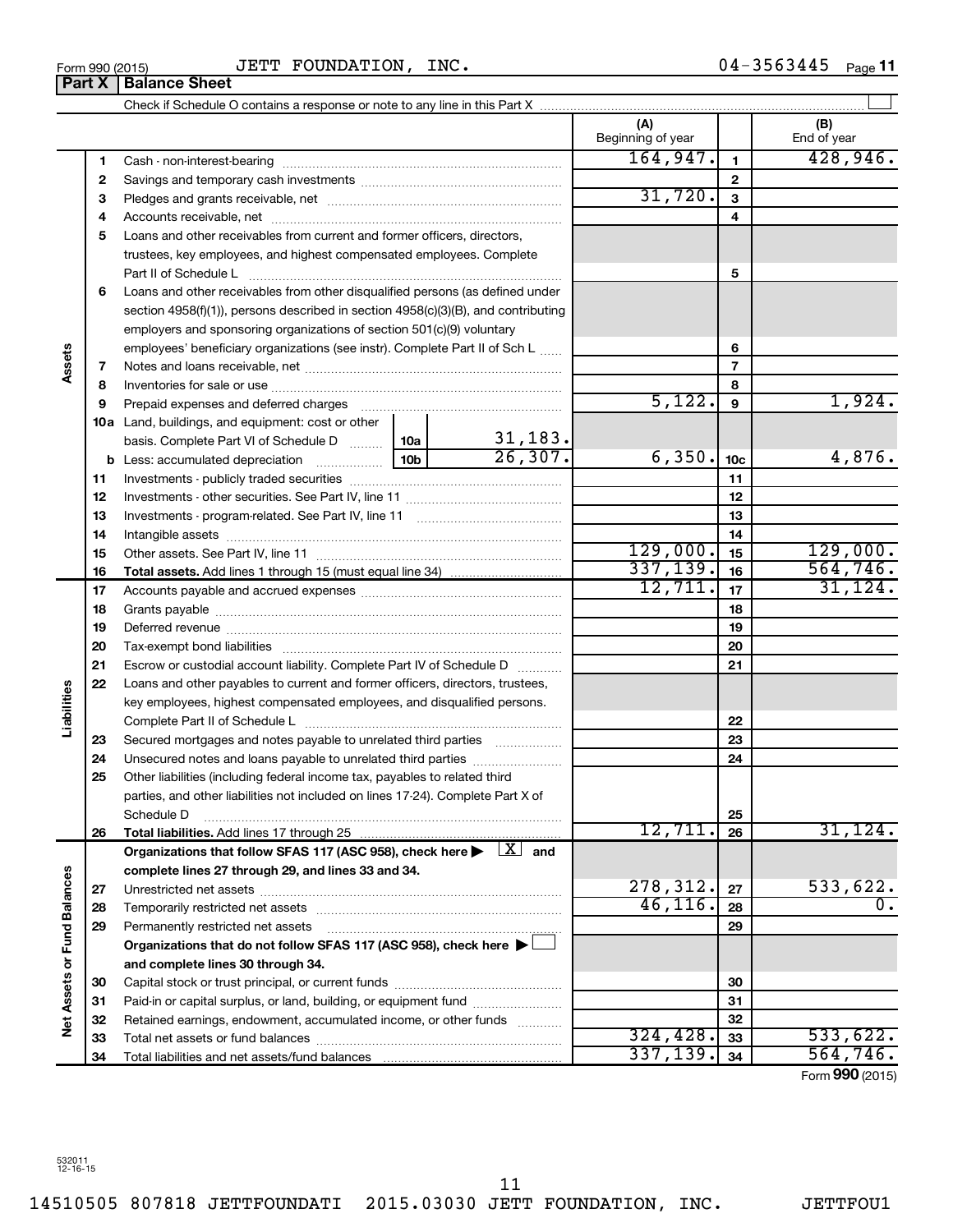|    | JETT FOUNDATION, INC.<br>Form 990 (2015)                                                                                                                          |                         | 04-3563445     |                     | Page 12          |
|----|-------------------------------------------------------------------------------------------------------------------------------------------------------------------|-------------------------|----------------|---------------------|------------------|
|    | Part XI Reconciliation of Net Assets                                                                                                                              |                         |                |                     |                  |
|    | Check if Schedule O contains a response or note to any line in this Part XI [11] [12] Check if Schedule O contains a response or note to any line in this Part XI |                         |                |                     |                  |
|    |                                                                                                                                                                   |                         |                |                     |                  |
| 1  |                                                                                                                                                                   | 1                       | 1,112,230.     |                     |                  |
| 2  |                                                                                                                                                                   | $\mathbf{2}$            |                |                     | 903,036.         |
| З  |                                                                                                                                                                   | 3                       |                |                     | 209, 194.        |
| 4  |                                                                                                                                                                   | $\overline{\mathbf{4}}$ |                |                     | 324, 428.        |
| 5  |                                                                                                                                                                   | 5                       |                |                     |                  |
| 6  | Donated services and use of facilities                                                                                                                            | 6                       |                |                     |                  |
| 7  | Investment expenses                                                                                                                                               | $\overline{7}$          |                |                     |                  |
| 8  | Prior period adjustments                                                                                                                                          | 8                       |                |                     |                  |
| 9  |                                                                                                                                                                   | 9                       |                |                     | $\overline{0}$ . |
| 10 | Net assets or fund balances at end of year. Combine lines 3 through 9 (must equal Part X, line 33,                                                                |                         |                |                     |                  |
|    | column (B))                                                                                                                                                       | 10                      |                |                     | 533,622.         |
|    | Part XII Financial Statements and Reporting                                                                                                                       |                         |                |                     |                  |
|    |                                                                                                                                                                   |                         |                |                     |                  |
|    |                                                                                                                                                                   |                         |                | Yes                 | No               |
| 1  | $\lfloor \mathbf{X} \rfloor$ Accrual<br>Accounting method used to prepare the Form 990: $\Box$ Cash<br>$\Box$ Other                                               |                         |                |                     |                  |
|    | If the organization changed its method of accounting from a prior year or checked "Other," explain in Schedule O.                                                 |                         |                |                     |                  |
|    |                                                                                                                                                                   |                         | 2a             |                     | x                |
|    | If "Yes," check a box below to indicate whether the financial statements for the year were compiled or reviewed on a                                              |                         |                |                     |                  |
|    | separate basis, consolidated basis, or both:                                                                                                                      |                         |                |                     |                  |
|    | Both consolidated and separate basis<br>Separate basis<br><b>Consolidated basis</b>                                                                               |                         |                |                     |                  |
|    |                                                                                                                                                                   |                         | 2 <sub>b</sub> | x                   |                  |
|    | If "Yes," check a box below to indicate whether the financial statements for the year were audited on a separate basis,                                           |                         |                |                     |                  |
|    | consolidated basis, or both:                                                                                                                                      |                         |                |                     |                  |
|    | $ \mathbf{X} $ Separate basis<br><b>Consolidated basis</b><br>Both consolidated and separate basis                                                                |                         |                |                     |                  |
|    | c If "Yes" to line 2a or 2b, does the organization have a committee that assumes responsibility for oversight of the audit,                                       |                         |                |                     |                  |
|    |                                                                                                                                                                   |                         | 2 <sub>c</sub> | х                   |                  |
|    | If the organization changed either its oversight process or selection process during the tax year, explain in Schedule O.                                         |                         |                |                     |                  |
|    | 3a As a result of a federal award, was the organization required to undergo an audit or audits as set forth in the Single Audit                                   |                         |                |                     |                  |
|    |                                                                                                                                                                   |                         | 3a             |                     | x                |
|    | <b>b</b> If "Yes," did the organization undergo the required audit or audits? If the organization did not undergo the required audit                              |                         |                |                     |                  |
|    |                                                                                                                                                                   |                         | 3b             |                     |                  |
|    |                                                                                                                                                                   |                         |                | $000 \, \text{GeV}$ |                  |

Form (2015) **990**

532012 12-16-15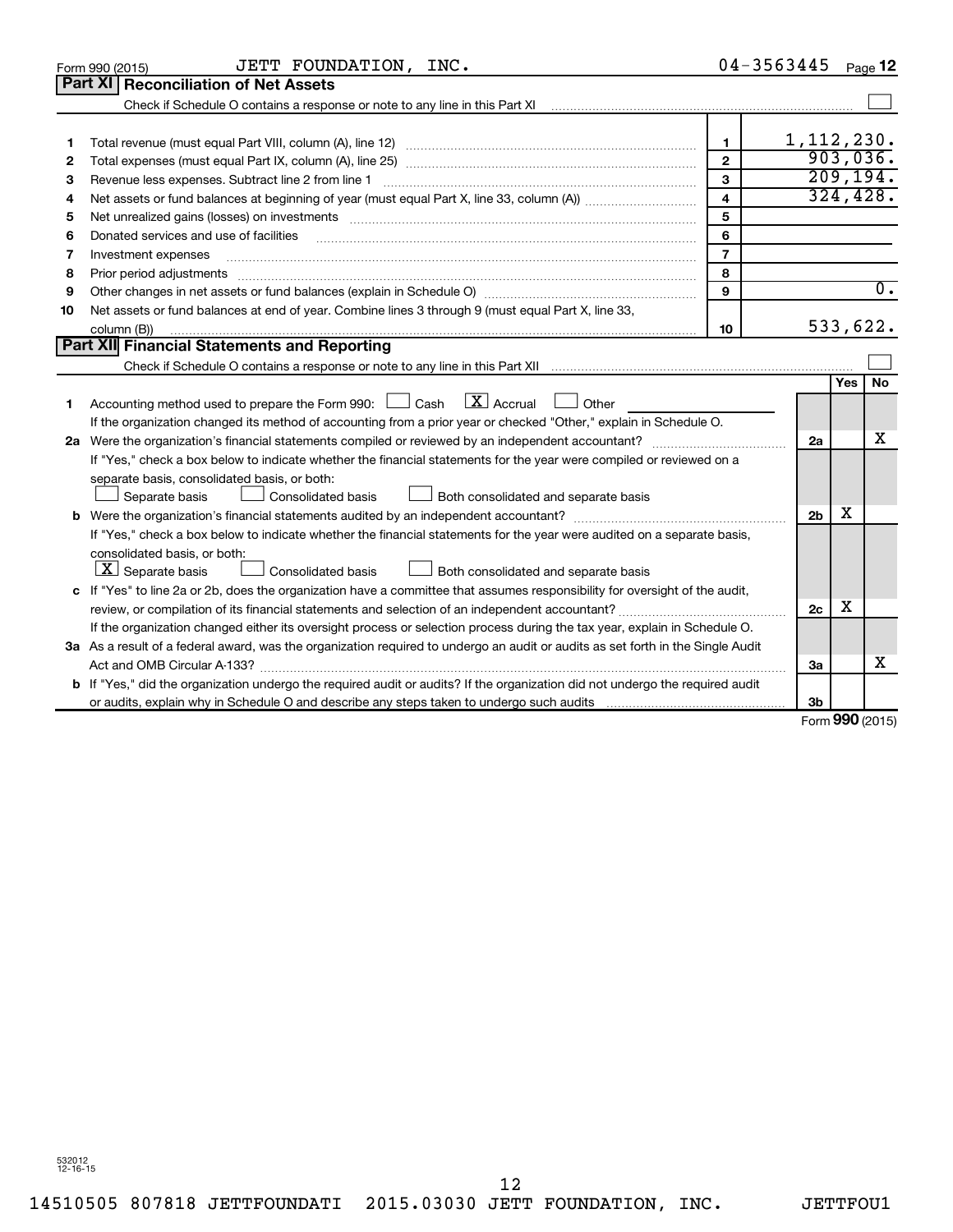| (Form 990 or 990-EZ |  |  |  |  |  |
|---------------------|--|--|--|--|--|
|---------------------|--|--|--|--|--|

## Form 990 or 990-EZ) **Public Charity Status and Public Support**<br>
Complete if the organization is a section 501(c)(3) organization or a section<br> **2015**

**4947(a)(1) nonexempt charitable trust. | Attach to Form 990 or Form 990-EZ.** 

| U                                   | IJ |
|-------------------------------------|----|
| <b>Open to Public</b><br>Inspection |    |

OMB No. 1545-0047

Information about Schedule A (Form 990 or 990-EZ) and its instructions is at WWW.irs.gov/form990. **Name of the organization Employer identification number**

|    |                              |                                                                                                                                               | JETT FOUNDATION, INC. |                                                       |                     |                |                                                   |  | 04-3563445                           |
|----|------------------------------|-----------------------------------------------------------------------------------------------------------------------------------------------|-----------------------|-------------------------------------------------------|---------------------|----------------|---------------------------------------------------|--|--------------------------------------|
|    | Part I                       | Reason for Public Charity Status (All organizations must complete this part.) See instructions.                                               |                       |                                                       |                     |                |                                                   |  |                                      |
|    |                              | The organization is not a private foundation because it is: (For lines 1 through 11, check only one box.)                                     |                       |                                                       |                     |                |                                                   |  |                                      |
| 1  |                              | A church, convention of churches, or association of churches described in <b>section 170(b)(1)(A)(i).</b>                                     |                       |                                                       |                     |                |                                                   |  |                                      |
| 2  |                              | A school described in section 170(b)(1)(A)(ii). (Attach Schedule E (Form 990 or 990-EZ).)                                                     |                       |                                                       |                     |                |                                                   |  |                                      |
| З  |                              | A hospital or a cooperative hospital service organization described in section 170(b)(1)(A)(iii).                                             |                       |                                                       |                     |                |                                                   |  |                                      |
|    |                              | A medical research organization operated in conjunction with a hospital described in section 170(b)(1)(A)(iii). Enter the hospital's name,    |                       |                                                       |                     |                |                                                   |  |                                      |
|    |                              | city, and state:                                                                                                                              |                       |                                                       |                     |                |                                                   |  |                                      |
| 5  |                              | An organization operated for the benefit of a college or university owned or operated by a governmental unit described in                     |                       |                                                       |                     |                |                                                   |  |                                      |
|    |                              | section 170(b)(1)(A)(iv). (Complete Part II.)                                                                                                 |                       |                                                       |                     |                |                                                   |  |                                      |
| 6  |                              | A federal, state, or local government or governmental unit described in section 170(b)(1)(A)(v).                                              |                       |                                                       |                     |                |                                                   |  |                                      |
| 7  | $\lfloor \texttt{X} \rfloor$ | An organization that normally receives a substantial part of its support from a governmental unit or from the general public described in     |                       |                                                       |                     |                |                                                   |  |                                      |
|    |                              | section 170(b)(1)(A)(vi). (Complete Part II.)                                                                                                 |                       |                                                       |                     |                |                                                   |  |                                      |
| 8  |                              | A community trust described in section 170(b)(1)(A)(vi). (Complete Part II.)                                                                  |                       |                                                       |                     |                |                                                   |  |                                      |
| 9  |                              | An organization that normally receives: (1) more than 33 1/3% of its support from contributions, membership fees, and gross receipts from     |                       |                                                       |                     |                |                                                   |  |                                      |
|    |                              | activities related to its exempt functions - subject to certain exceptions, and (2) no more than 33 1/3% of its support from gross investment |                       |                                                       |                     |                |                                                   |  |                                      |
|    |                              | income and unrelated business taxable income (less section 511 tax) from businesses acquired by the organization after June 30, 1975.         |                       |                                                       |                     |                |                                                   |  |                                      |
|    |                              | See section 509(a)(2). (Complete Part III.)                                                                                                   |                       |                                                       |                     |                |                                                   |  |                                      |
| 10 |                              | An organization organized and operated exclusively to test for public safety. See section 509(a)(4).                                          |                       |                                                       |                     |                |                                                   |  |                                      |
| 11 |                              | An organization organized and operated exclusively for the benefit of, to perform the functions of, or to carry out the purposes of one or    |                       |                                                       |                     |                |                                                   |  |                                      |
|    |                              | more publicly supported organizations described in section 509(a)(1) or section 509(a)(2). See section 509(a)(3). Check the box in            |                       |                                                       |                     |                |                                                   |  |                                      |
|    |                              | lines 11a through 11d that describes the type of supporting organization and complete lines 11e, 11f, and 11g.                                |                       |                                                       |                     |                |                                                   |  |                                      |
| а  |                              | Type I. A supporting organization operated, supervised, or controlled by its supported organization(s), typically by giving                   |                       |                                                       |                     |                |                                                   |  |                                      |
|    |                              | the supported organization(s) the power to regularly appoint or elect a majority of the directors or trustees of the supporting               |                       |                                                       |                     |                |                                                   |  |                                      |
|    |                              | organization. You must complete Part IV, Sections A and B.                                                                                    |                       |                                                       |                     |                |                                                   |  |                                      |
| b  |                              | Type II. A supporting organization supervised or controlled in connection with its supported organization(s), by having                       |                       |                                                       |                     |                |                                                   |  |                                      |
|    |                              | control or management of the supporting organization vested in the same persons that control or manage the supported                          |                       |                                                       |                     |                |                                                   |  |                                      |
|    |                              | organization(s). You must complete Part IV, Sections A and C.                                                                                 |                       |                                                       |                     |                |                                                   |  |                                      |
| с  |                              | Type III functionally integrated. A supporting organization operated in connection with, and functionally integrated with,                    |                       |                                                       |                     |                |                                                   |  |                                      |
|    |                              | its supported organization(s) (see instructions). You must complete Part IV, Sections A, D, and E.                                            |                       |                                                       |                     |                |                                                   |  |                                      |
| d  |                              | Type III non-functionally integrated. A supporting organization operated in connection with its supported organization(s)                     |                       |                                                       |                     |                |                                                   |  |                                      |
|    |                              | that is not functionally integrated. The organization generally must satisfy a distribution requirement and an attentiveness                  |                       |                                                       |                     |                |                                                   |  |                                      |
|    |                              | requirement (see instructions). You must complete Part IV, Sections A and D, and Part V.                                                      |                       |                                                       |                     |                |                                                   |  |                                      |
| е  |                              | Check this box if the organization received a written determination from the IRS that it is a Type I, Type II, Type III                       |                       |                                                       |                     |                |                                                   |  |                                      |
|    |                              | functionally integrated, or Type III non-functionally integrated supporting organization.                                                     |                       |                                                       |                     |                |                                                   |  |                                      |
|    |                              | f Enter the number of supported organizations                                                                                                 |                       |                                                       |                     |                |                                                   |  |                                      |
|    |                              | g Provide the following information about the supported organization(s).                                                                      |                       |                                                       |                     |                | (iv) Is the organization   (v) Amount of monetary |  |                                      |
|    |                              | (i) Name of supported<br>organization                                                                                                         | (II) EIN              | (iii) Type of organization<br>(described on lines 1-9 |                     | listed in your | support (see                                      |  | (vi) Amount of<br>other support (see |
|    |                              |                                                                                                                                               |                       | above (see instructions))                             | governing document? |                | instructions)                                     |  | instructions)                        |
|    |                              |                                                                                                                                               |                       |                                                       | Yes                 | No             |                                                   |  |                                      |
|    |                              |                                                                                                                                               |                       |                                                       |                     |                |                                                   |  |                                      |
|    |                              |                                                                                                                                               |                       |                                                       |                     |                |                                                   |  |                                      |
|    |                              |                                                                                                                                               |                       |                                                       |                     |                |                                                   |  |                                      |
|    |                              |                                                                                                                                               |                       |                                                       |                     |                |                                                   |  |                                      |
|    |                              |                                                                                                                                               |                       |                                                       |                     |                |                                                   |  |                                      |
|    |                              |                                                                                                                                               |                       |                                                       |                     |                |                                                   |  |                                      |
|    |                              |                                                                                                                                               |                       |                                                       |                     |                |                                                   |  |                                      |
|    |                              |                                                                                                                                               |                       |                                                       |                     |                |                                                   |  |                                      |

**Total** LHA **For Paperwork Reduction Act Notice, see the Instructions for** 

**Schedule A (Form 990 or 990-EZ) 2015**

Form 990 or 990-EZ. 532021 09-23-15

13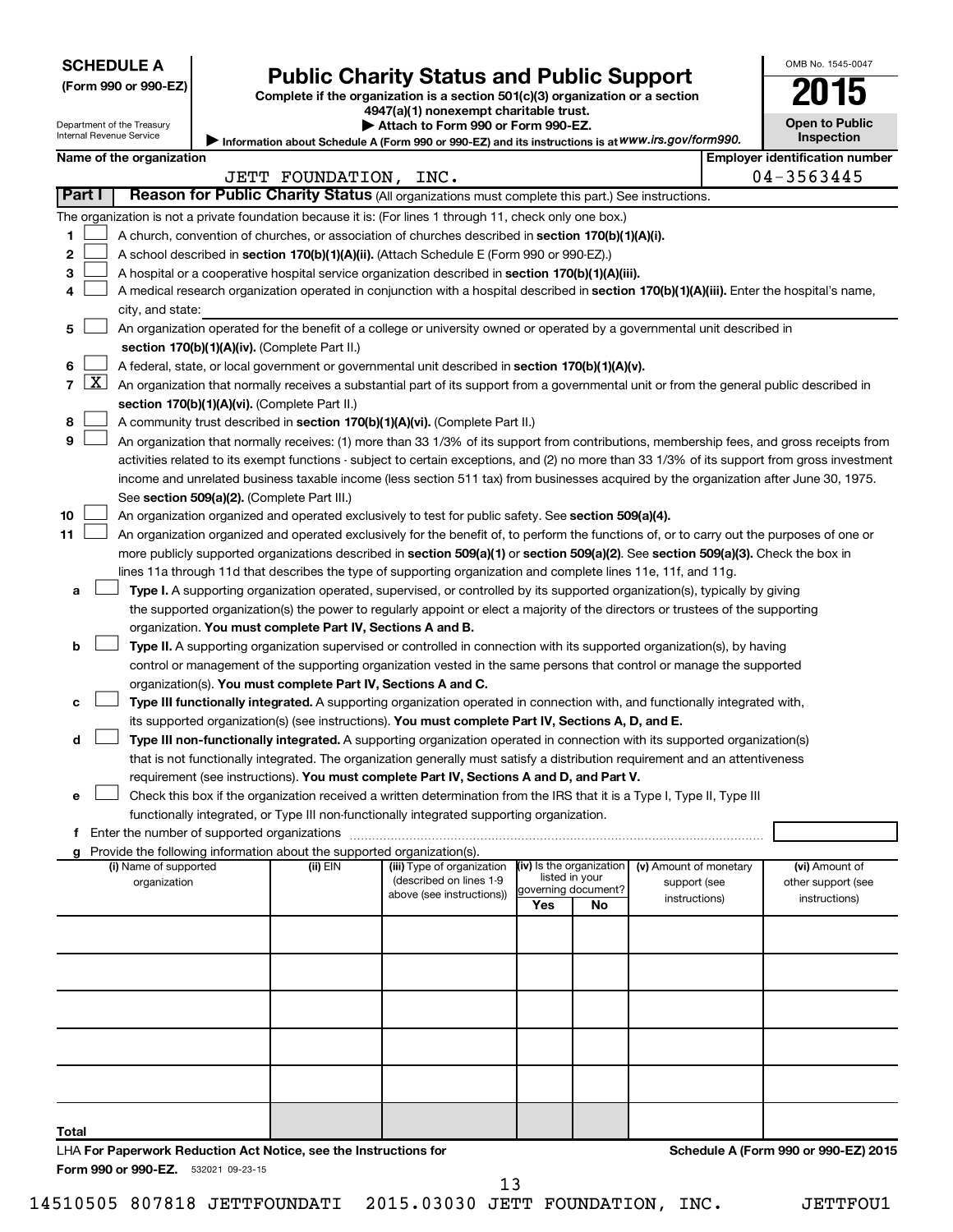### Schedule A (Form 990 or 990-EZ) 2015  $\rm{JETT}$   $\rm{FOUNDATION}$ ,  $\rm{INC.}$   $\rm{O4-3563445}$   $\rm{Page}$

 $04 - 3563445$  Page 2

(Complete only if you checked the box on line 5, 7, or 8 of Part I or if the organization failed to qualify under Part III. If the organization fails to qualify under the tests listed below, please complete Part III.) **Part II Support Schedule for Organizations Described in Sections 170(b)(1)(A)(iv) and 170(b)(1)(A)(vi)**

|    | <b>Section A. Public Support</b>                                                                                                               |                  |                     |                               |                             |                                             |                                          |
|----|------------------------------------------------------------------------------------------------------------------------------------------------|------------------|---------------------|-------------------------------|-----------------------------|---------------------------------------------|------------------------------------------|
|    | Calendar year (or fiscal year beginning in)                                                                                                    | (a) 2011         | (b) 2012            | $(c)$ 2013                    | $(d)$ 2014                  | (e) 2015                                    | (f) Total                                |
|    | 1 Gifts, grants, contributions, and                                                                                                            |                  |                     |                               |                             |                                             |                                          |
|    | membership fees received. (Do not                                                                                                              |                  |                     |                               |                             |                                             |                                          |
|    | include any "unusual grants.")                                                                                                                 | 316,073.         | 432,876.            | 1092352.                      | 833,429.                    | 1101741.                                    | 3776471.                                 |
|    | 2 Tax revenues levied for the organ-                                                                                                           |                  |                     |                               |                             |                                             |                                          |
|    | ization's benefit and either paid to                                                                                                           |                  |                     |                               |                             |                                             |                                          |
|    | or expended on its behalf                                                                                                                      |                  |                     |                               |                             |                                             |                                          |
|    | 3 The value of services or facilities                                                                                                          |                  |                     |                               |                             |                                             |                                          |
|    | furnished by a governmental unit to                                                                                                            |                  |                     |                               |                             |                                             |                                          |
|    | the organization without charge                                                                                                                |                  |                     |                               |                             |                                             |                                          |
|    | 4 Total. Add lines 1 through 3                                                                                                                 | 316,073.         | 432,876.            | 1092352.                      | 833,429.                    | 1101741.                                    | 3776471.                                 |
| 5  | The portion of total contributions                                                                                                             |                  |                     |                               |                             |                                             |                                          |
|    | by each person (other than a                                                                                                                   |                  |                     |                               |                             |                                             |                                          |
|    | governmental unit or publicly                                                                                                                  |                  |                     |                               |                             |                                             |                                          |
|    | supported organization) included                                                                                                               |                  |                     |                               |                             |                                             |                                          |
|    | on line 1 that exceeds 2% of the                                                                                                               |                  |                     |                               |                             |                                             |                                          |
|    | amount shown on line 11,                                                                                                                       |                  |                     |                               |                             |                                             |                                          |
|    | column (f)                                                                                                                                     |                  |                     |                               |                             |                                             | 1104600.                                 |
|    | 6 Public support. Subtract line 5 from line 4.                                                                                                 |                  |                     |                               |                             |                                             | 2671871.                                 |
|    | <b>Section B. Total Support</b>                                                                                                                |                  |                     |                               |                             |                                             |                                          |
|    | Calendar year (or fiscal year beginning in)                                                                                                    | (a) 2011         | $\frac{1}{432,876}$ | $\frac{$ (c) 2013<br>1092352. | $\frac{(d) 2014}{833, 429}$ | (e) 2015                                    | (f) Total<br>3776471                     |
|    | <b>7</b> Amounts from line 4                                                                                                                   | 316,073 <b>.</b> |                     |                               |                             | 1101741                                     |                                          |
| 8  | Gross income from interest.                                                                                                                    |                  |                     |                               |                             |                                             |                                          |
|    | dividends, payments received on                                                                                                                |                  |                     |                               |                             |                                             |                                          |
|    | securities loans, rents, royalties                                                                                                             |                  |                     |                               |                             |                                             |                                          |
|    | and income from similar sources                                                                                                                |                  |                     | 13.                           |                             |                                             | 13.                                      |
| 9  | Net income from unrelated business                                                                                                             |                  |                     |                               |                             |                                             |                                          |
|    | activities, whether or not the                                                                                                                 |                  |                     |                               |                             |                                             |                                          |
|    | business is regularly carried on                                                                                                               |                  |                     |                               |                             |                                             |                                          |
|    | 10 Other income. Do not include gain                                                                                                           |                  |                     |                               |                             |                                             |                                          |
|    | or loss from the sale of capital                                                                                                               |                  |                     |                               |                             |                                             |                                          |
|    | assets (Explain in Part VI.)                                                                                                                   |                  |                     |                               |                             |                                             |                                          |
|    | 11 Total support. Add lines 7 through 10                                                                                                       |                  |                     |                               |                             |                                             | 3776484.                                 |
|    | <b>12</b> Gross receipts from related activities, etc. (see instructions)                                                                      |                  |                     |                               |                             | 12                                          | 522,035.                                 |
|    | 13 First five years. If the Form 990 is for the organization's first, second, third, fourth, or fifth tax year as a section 501(c)(3)          |                  |                     |                               |                             |                                             |                                          |
|    | organization, check this box and stop here                                                                                                     |                  |                     |                               |                             |                                             |                                          |
|    | <b>Section C. Computation of Public Support Percentage</b>                                                                                     |                  |                     |                               |                             |                                             |                                          |
|    |                                                                                                                                                |                  |                     |                               |                             | 14                                          | 70.75<br>%                               |
|    |                                                                                                                                                |                  |                     |                               |                             | 15                                          | 78.69<br>%                               |
|    | 16a 33 1/3% support test - 2015. If the organization did not check the box on line 13, and line 14 is 33 1/3% or more, check this box and      |                  |                     |                               |                             |                                             |                                          |
|    | stop here. The organization qualifies as a publicly supported organization                                                                     |                  |                     |                               |                             |                                             | $\blacktriangleright$ $\boxed{\text{X}}$ |
|    | b 33 1/3% support test - 2014. If the organization did not check a box on line 13 or 16a, and line 15 is 33 1/3% or more, check this box       |                  |                     |                               |                             |                                             |                                          |
|    |                                                                                                                                                |                  |                     |                               |                             |                                             |                                          |
|    | 17a 10% -facts-and-circumstances test - 2015. If the organization did not check a box on line 13, 16a, or 16b, and line 14 is 10% or more,     |                  |                     |                               |                             |                                             |                                          |
|    | and if the organization meets the "facts-and-circumstances" test, check this box and stop here. Explain in Part VI how the organization        |                  |                     |                               |                             |                                             |                                          |
|    |                                                                                                                                                |                  |                     |                               |                             |                                             |                                          |
|    | <b>b 10%</b> -facts-and-circumstances test - 2014. If the organization did not check a box on line 13, 16a, 16b, or 17a, and line 15 is 10% or |                  |                     |                               |                             |                                             |                                          |
|    | more, and if the organization meets the "facts-and-circumstances" test, check this box and stop here. Explain in Part VI how the               |                  |                     |                               |                             |                                             |                                          |
|    | organization meets the "facts-and-circumstances" test. The organization qualifies as a publicly supported organization                         |                  |                     |                               |                             |                                             |                                          |
| 18 | Private foundation. If the organization did not check a box on line 13, 16a, 16b, 17a, or 17b, check this box and see instructions             |                  |                     |                               |                             |                                             |                                          |
|    |                                                                                                                                                |                  |                     |                               |                             | <b>Cohodulo A (Form 000 or 000 EZ) 2015</b> |                                          |

**Schedule A (Form 990 or 990-EZ) 2015**

14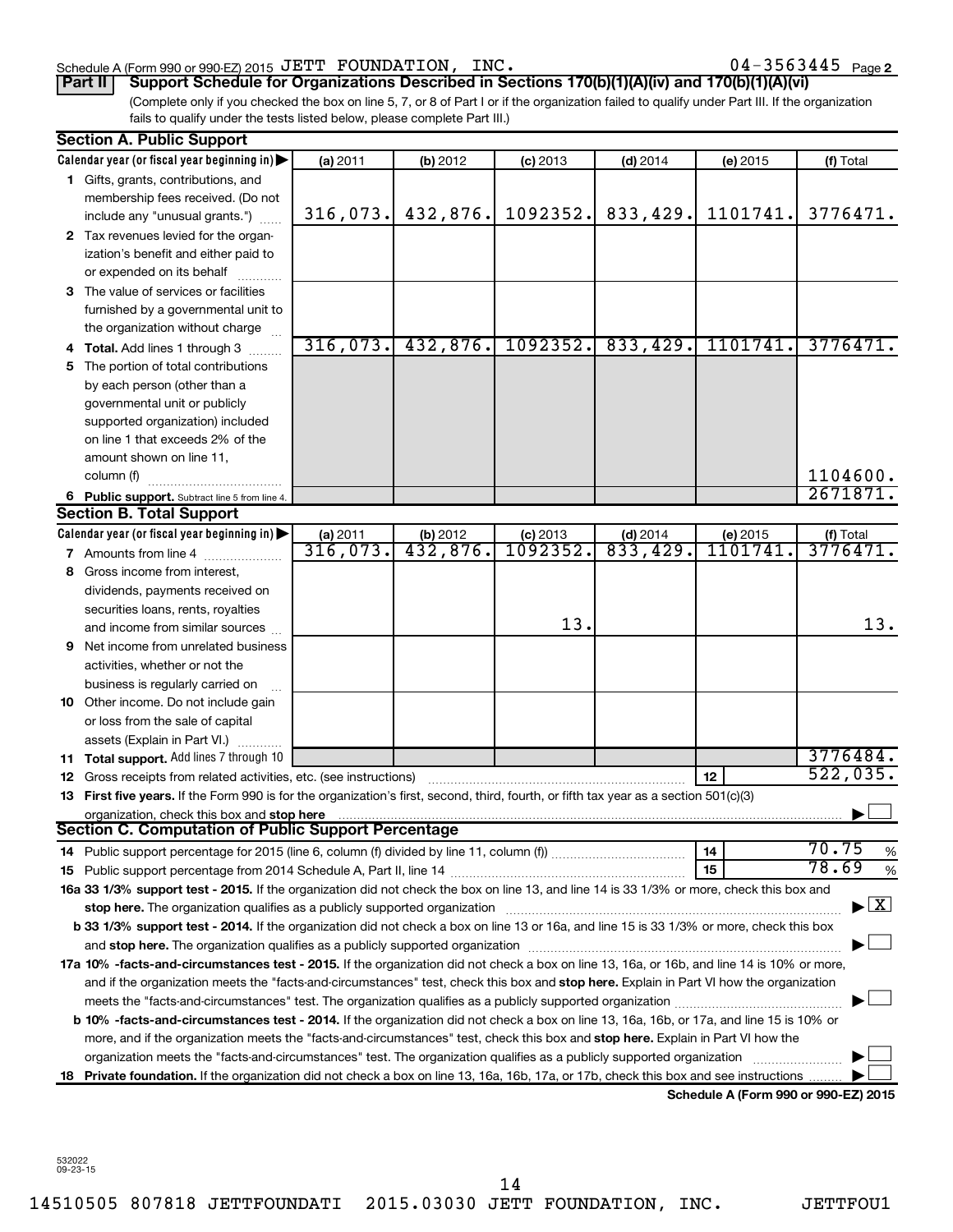### **Part III Support Schedule for Organizations Described in Section 509(a)(2)**

(Complete only if you checked the box on line 9 of Part I or if the organization failed to qualify under Part II. If the organization fails to qualify under the tests listed below, please complete Part II.)

| <b>Section A. Public Support</b>                                                                                                                                                                                                    |          |          |            |            |          |                                      |
|-------------------------------------------------------------------------------------------------------------------------------------------------------------------------------------------------------------------------------------|----------|----------|------------|------------|----------|--------------------------------------|
| Calendar year (or fiscal year beginning in)                                                                                                                                                                                         | (a) 2011 | (b) 2012 | $(c)$ 2013 | $(d)$ 2014 | (e) 2015 | (f) Total                            |
| 1 Gifts, grants, contributions, and                                                                                                                                                                                                 |          |          |            |            |          |                                      |
| membership fees received. (Do not                                                                                                                                                                                                   |          |          |            |            |          |                                      |
| include any "unusual grants.")                                                                                                                                                                                                      |          |          |            |            |          |                                      |
| 2 Gross receipts from admissions,<br>merchandise sold or services per-<br>formed, or facilities furnished in<br>any activity that is related to the<br>organization's tax-exempt purpose                                            |          |          |            |            |          |                                      |
| <b>3</b> Gross receipts from activities that                                                                                                                                                                                        |          |          |            |            |          |                                      |
| are not an unrelated trade or bus-                                                                                                                                                                                                  |          |          |            |            |          |                                      |
| iness under section 513                                                                                                                                                                                                             |          |          |            |            |          |                                      |
| 4 Tax revenues levied for the organ-                                                                                                                                                                                                |          |          |            |            |          |                                      |
| ization's benefit and either paid to                                                                                                                                                                                                |          |          |            |            |          |                                      |
| or expended on its behalf                                                                                                                                                                                                           |          |          |            |            |          |                                      |
| 5 The value of services or facilities                                                                                                                                                                                               |          |          |            |            |          |                                      |
| furnished by a governmental unit to                                                                                                                                                                                                 |          |          |            |            |          |                                      |
| the organization without charge                                                                                                                                                                                                     |          |          |            |            |          |                                      |
| <b>6 Total.</b> Add lines 1 through 5                                                                                                                                                                                               |          |          |            |            |          |                                      |
| 7a Amounts included on lines 1, 2, and                                                                                                                                                                                              |          |          |            |            |          |                                      |
| 3 received from disqualified persons                                                                                                                                                                                                |          |          |            |            |          |                                      |
| <b>b</b> Amounts included on lines 2 and 3 received<br>from other than disqualified persons that<br>exceed the greater of \$5,000 or 1% of the<br>amount on line 13 for the year                                                    |          |          |            |            |          |                                      |
| c Add lines 7a and 7b                                                                                                                                                                                                               |          |          |            |            |          |                                      |
| 8 Public support. (Subtract line 7c from line 6.)<br><b>Section B. Total Support</b>                                                                                                                                                |          |          |            |            |          |                                      |
| Calendar year (or fiscal year beginning in)                                                                                                                                                                                         | (a) 2011 | (b) 2012 | $(c)$ 2013 | $(d)$ 2014 | (e) 2015 | (f) Total                            |
| 9 Amounts from line 6                                                                                                                                                                                                               |          |          |            |            |          |                                      |
| <b>10a</b> Gross income from interest,<br>dividends, payments received on<br>securities loans, rents, royalties<br>and income from similar sources                                                                                  |          |          |            |            |          |                                      |
| <b>b</b> Unrelated business taxable income                                                                                                                                                                                          |          |          |            |            |          |                                      |
| (less section 511 taxes) from businesses                                                                                                                                                                                            |          |          |            |            |          |                                      |
| acquired after June 30, 1975                                                                                                                                                                                                        |          |          |            |            |          |                                      |
| c Add lines 10a and 10b                                                                                                                                                                                                             |          |          |            |            |          |                                      |
| <b>11</b> Net income from unrelated business<br>activities not included in line 10b.<br>whether or not the business is<br>regularly carried on                                                                                      |          |          |            |            |          |                                      |
| 12 Other income. Do not include gain<br>or loss from the sale of capital<br>assets (Explain in Part VI.)                                                                                                                            |          |          |            |            |          |                                      |
| <b>13</b> Total support. (Add lines 9, 10c, 11, and 12.)                                                                                                                                                                            |          |          |            |            |          |                                      |
| 14 First five years. If the Form 990 is for the organization's first, second, third, fourth, or fifth tax year as a section 501(c)(3) organization,                                                                                 |          |          |            |            |          |                                      |
| check this box and stop here <i>manufacture contained and stop here</i> and stop here and stop here and stop here and stop here and stop here and stop here and stop here and stop here and stop here and stop here and stop here a |          |          |            |            |          |                                      |
| <b>Section C. Computation of Public Support Percentage</b>                                                                                                                                                                          |          |          |            |            |          |                                      |
|                                                                                                                                                                                                                                     |          |          |            |            | 15       | %                                    |
|                                                                                                                                                                                                                                     |          |          |            |            | 16       | %                                    |
| Section D. Computation of Investment Income Percentage                                                                                                                                                                              |          |          |            |            |          |                                      |
|                                                                                                                                                                                                                                     |          |          |            |            | 17       | %                                    |
| 18 Investment income percentage from 2014 Schedule A, Part III, line 17                                                                                                                                                             |          |          |            |            | 18       | %                                    |
| 19a 33 1/3% support tests - 2015. If the organization did not check the box on line 14, and line 15 is more than 33 1/3%, and line 17 is not                                                                                        |          |          |            |            |          |                                      |
| more than 33 1/3%, check this box and stop here. The organization qualifies as a publicly supported organization                                                                                                                    |          |          |            |            |          |                                      |
| b 33 1/3% support tests - 2014. If the organization did not check a box on line 14 or line 19a, and line 16 is more than 33 1/3%, and                                                                                               |          |          |            |            |          |                                      |
| line 18 is not more than 33 1/3%, check this box and stop here. The organization qualifies as a publicly supported organization                                                                                                     |          |          |            |            |          |                                      |
|                                                                                                                                                                                                                                     |          |          |            |            |          |                                      |
| 532023 09-23-15                                                                                                                                                                                                                     |          |          | 15         |            |          | Schedule A (Form 990 or 990-EZ) 2015 |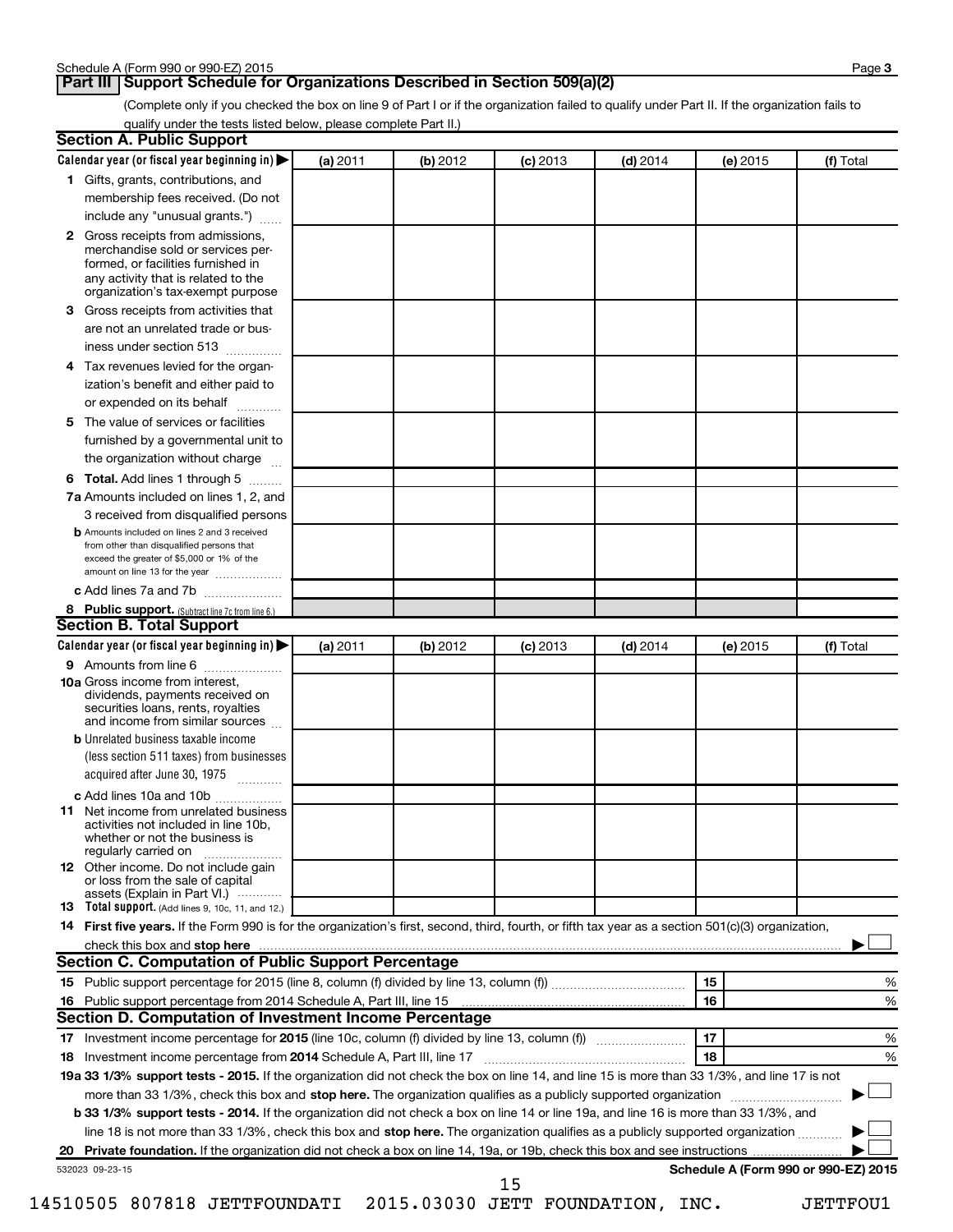**1**

**2**

**3a**

**3b**

**3c**

**4a**

**4b**

**4c**

**5a**

**5b 5c**

**6**

**7**

**8**

**9a**

**9b**

**9c**

**10a**

**10b**

**Yes No**

### **Part IV Supporting Organizations**

(Complete only if you checked a box in line 11 on Part I. If you checked 11a of Part I, complete Sections A and B. If you checked 11b of Part I, complete Sections A and C. If you checked 11c of Part I, complete Sections A, D, and E. If you checked 11d of Part I, complete Sections A and D, and complete Part V.)

### **Section A. All Supporting Organizations**

- **1** Are all of the organization's supported organizations listed by name in the organization's governing documents? If "No" describe in Part VI how the supported organizations are designated. If designated by *class or purpose, describe the designation. If historic and continuing relationship, explain.*
- **2** Did the organization have any supported organization that does not have an IRS determination of status under section 509(a)(1) or (2)? If "Yes," explain in Part VI how the organization determined that the supported *organization was described in section 509(a)(1) or (2).*
- **3a** Did the organization have a supported organization described in section 501(c)(4), (5), or (6)? If "Yes," answer *(b) and (c) below.*
- **b** Did the organization confirm that each supported organization qualified under section 501(c)(4), (5), or (6) and satisfied the public support tests under section 509(a)(2)? If "Yes," describe in Part VI when and how the *organization made the determination.*
- **c** Did the organization ensure that all support to such organizations was used exclusively for section 170(c)(2)(B) purposes? If "Yes," explain in Part VI what controls the organization put in place to ensure such use.
- **4 a** *If* Was any supported organization not organized in the United States ("foreign supported organization")? *"Yes," and if you checked 11a or 11b in Part I, answer (b) and (c) below.*
- **b** Did the organization have ultimate control and discretion in deciding whether to make grants to the foreign supported organization? If "Yes," describe in Part VI how the organization had such control and discretion *despite being controlled or supervised by or in connection with its supported organizations.*
- **c** Did the organization support any foreign supported organization that does not have an IRS determination under sections 501(c)(3) and 509(a)(1) or (2)? If "Yes," explain in Part VI what controls the organization used *to ensure that all support to the foreign supported organization was used exclusively for section 170(c)(2)(B) purposes.*
- **5a** Did the organization add, substitute, or remove any supported organizations during the tax year? If "Yes," answer (b) and (c) below (if applicable). Also, provide detail in Part VI, including (i) the names and EIN *numbers of the supported organizations added, substituted, or removed; (ii) the reasons for each such action; (iii) the authority under the organization's organizing document authorizing such action; and (iv) how the action was accomplished (such as by amendment to the organizing document).*
- **b** Type I or Type II only. Was any added or substituted supported organization part of a class already designated in the organization's organizing document?
- **c Substitutions only.**  Was the substitution the result of an event beyond the organization's control?
- **6** Did the organization provide support (whether in the form of grants or the provision of services or facilities) to support or benefit one or more of the filing organization's supported organizations? If "Yes," provide detail in anyone other than (i) its supported organizations, (ii) individuals that are part of the charitable class benefited by one or more of its supported organizations, or (iii) other supporting organizations that also *Part VI.*
- **7** Did the organization provide a grant, loan, compensation, or other similar payment to a substantial contributor regard to a substantial contributor? If "Yes," complete Part I of Schedule L (Form 990 or 990-EZ). (defined in section 4958(c)(3)(C)), a family member of a substantial contributor, or a 35% controlled entity with
- **8** Did the organization make a loan to a disqualified person (as defined in section 4958) not described in line 7? *If "Yes," complete Part I of Schedule L (Form 990 or 990-EZ).*
- **9 a** Was the organization controlled directly or indirectly at any time during the tax year by one or more in section 509(a)(1) or (2))? If "Yes," provide detail in Part VI. disqualified persons as defined in section 4946 (other than foundation managers and organizations described
- **b** Did one or more disqualified persons (as defined in line 9a) hold a controlling interest in any entity in which the supporting organization had an interest? If "Yes," provide detail in Part VI.
- **c** Did a disqualified person (as defined in line 9a) have an ownership interest in, or derive any personal benefit from, assets in which the supporting organization also had an interest? If "Yes," provide detail in Part VI.
- **10 a** Was the organization subject to the excess business holdings rules of section 4943 because of section supporting organizations)? If "Yes," answer 10b below. 4943(f) (regarding certain Type II supporting organizations, and all Type III non-functionally integrated
	- **b** Did the organization have any excess business holdings in the tax year? (Use Schedule C, Form 4720, to *determine whether the organization had excess business holdings.)*

532024 09-23-15

**Schedule A (Form 990 or 990-EZ) 2015**

14510505 807818 JETTFOUNDATI 2015.03030 JETT FOUNDATION, INC. JETTFOU1

16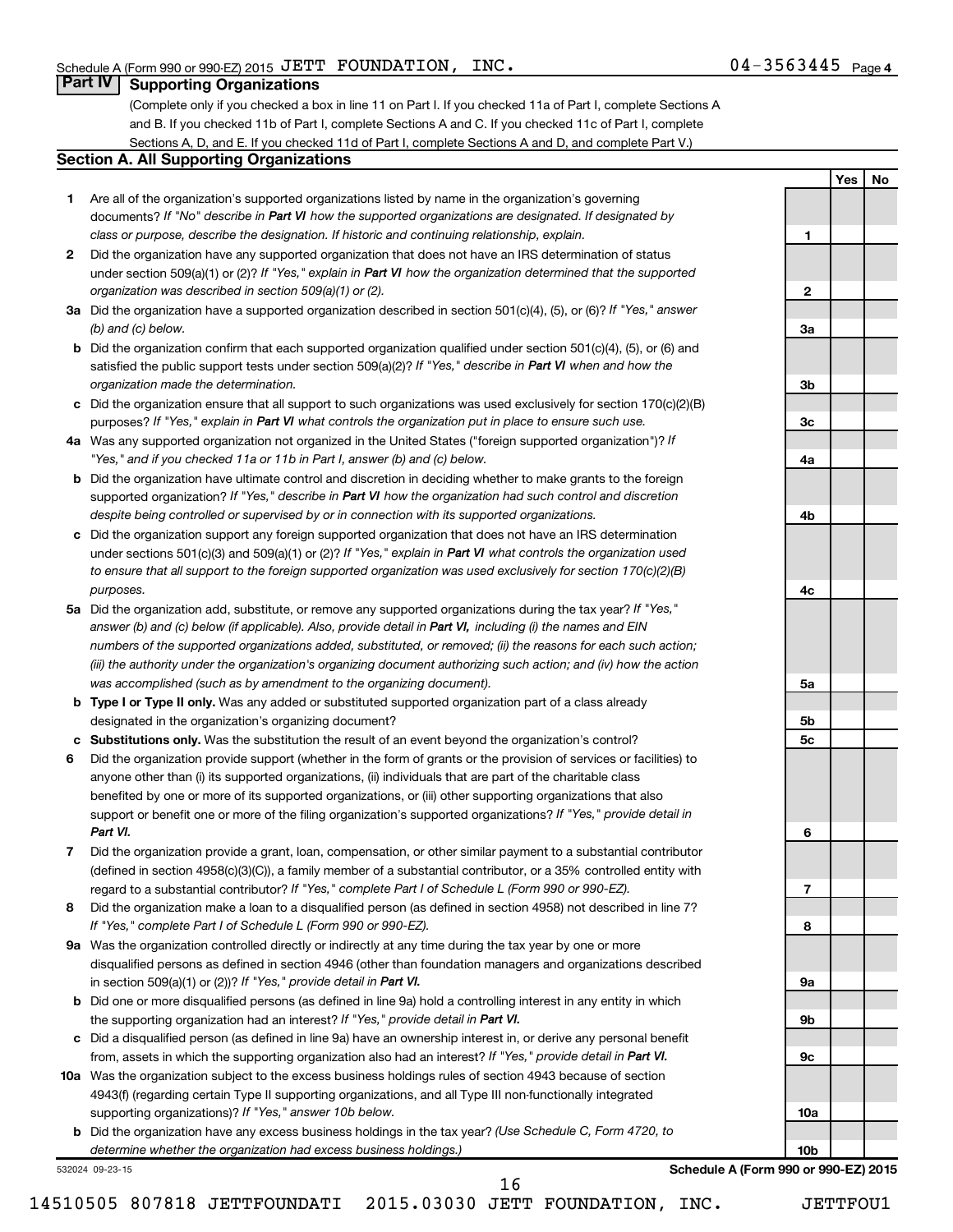|    | Part IV<br><b>Supporting Organizations (continued)</b>                                                                                                                  |                 |     |    |
|----|-------------------------------------------------------------------------------------------------------------------------------------------------------------------------|-----------------|-----|----|
|    |                                                                                                                                                                         |                 | Yes | No |
| 11 | Has the organization accepted a gift or contribution from any of the following persons?                                                                                 |                 |     |    |
|    | a A person who directly or indirectly controls, either alone or together with persons described in (b) and (c)                                                          |                 |     |    |
|    | below, the governing body of a supported organization?                                                                                                                  | 11a             |     |    |
|    | <b>b</b> A family member of a person described in (a) above?                                                                                                            | 11 <sub>b</sub> |     |    |
|    | c A 35% controlled entity of a person described in (a) or (b) above? If "Yes" to a, b, or c, provide detail in Part VI.                                                 | 11c             |     |    |
|    | <b>Section B. Type I Supporting Organizations</b>                                                                                                                       |                 |     |    |
|    |                                                                                                                                                                         |                 | Yes | No |
| 1  | Did the directors, trustees, or membership of one or more supported organizations have the power to                                                                     |                 |     |    |
|    | regularly appoint or elect at least a majority of the organization's directors or trustees at all times during the                                                      |                 |     |    |
|    | tax year? If "No," describe in Part VI how the supported organization(s) effectively operated, supervised, or                                                           |                 |     |    |
|    |                                                                                                                                                                         |                 |     |    |
|    | controlled the organization's activities. If the organization had more than one supported organization,                                                                 |                 |     |    |
|    | describe how the powers to appoint and/or remove directors or trustees were allocated among the supported                                                               |                 |     |    |
|    | organizations and what conditions or restrictions, if any, applied to such powers during the tax year.                                                                  | 1               |     |    |
| 2  | Did the organization operate for the benefit of any supported organization other than the supported                                                                     |                 |     |    |
|    | organization(s) that operated, supervised, or controlled the supporting organization? If "Yes," explain in                                                              |                 |     |    |
|    | Part VI how providing such benefit carried out the purposes of the supported organization(s) that operated,                                                             |                 |     |    |
|    | supervised, or controlled the supporting organization.                                                                                                                  | 2               |     |    |
|    | <b>Section C. Type II Supporting Organizations</b>                                                                                                                      |                 |     |    |
|    |                                                                                                                                                                         |                 | Yes | No |
| 1. | Were a majority of the organization's directors or trustees during the tax year also a majority of the directors                                                        |                 |     |    |
|    | or trustees of each of the organization's supported organization(s)? If "No," describe in Part VI how control                                                           |                 |     |    |
|    | or management of the supporting organization was vested in the same persons that controlled or managed                                                                  |                 |     |    |
|    | the supported organization(s).                                                                                                                                          | 1               |     |    |
|    | <b>Section D. All Type III Supporting Organizations</b>                                                                                                                 |                 |     |    |
|    |                                                                                                                                                                         |                 | Yes | No |
| 1  | Did the organization provide to each of its supported organizations, by the last day of the fifth month of the                                                          |                 |     |    |
|    | organization's tax year, (i) a written notice describing the type and amount of support provided during the prior tax                                                   |                 |     |    |
|    | year, (ii) a copy of the Form 990 that was most recently filed as of the date of notification, and (iii) copies of the                                                  |                 |     |    |
|    | organization's governing documents in effect on the date of notification, to the extent not previously provided?                                                        | 1               |     |    |
| 2  | Were any of the organization's officers, directors, or trustees either (i) appointed or elected by the supported                                                        |                 |     |    |
|    | organization(s) or (ii) serving on the governing body of a supported organization? If "No," explain in Part VI how                                                      |                 |     |    |
|    | the organization maintained a close and continuous working relationship with the supported organization(s).                                                             | $\mathbf{2}$    |     |    |
| 3  | By reason of the relationship described in (2), did the organization's supported organizations have a                                                                   |                 |     |    |
|    | significant voice in the organization's investment policies and in directing the use of the organization's                                                              |                 |     |    |
|    | income or assets at all times during the tax year? If "Yes," describe in Part VI the role the organization's                                                            |                 |     |    |
|    | supported organizations played in this regard.                                                                                                                          |                 |     |    |
|    | Section E. Type III Functionally-Integrated Supporting Organizations                                                                                                    | з               |     |    |
| 1  | Check the box next to the method that the organization used to satisfy the Integral Part Test during the yealsee instructions):                                         |                 |     |    |
|    |                                                                                                                                                                         |                 |     |    |
| a  | The organization satisfied the Activities Test. Complete line 2 below.<br>The organization is the parent of each of its supported organizations. Complete line 3 below. |                 |     |    |
| b  |                                                                                                                                                                         |                 |     |    |
| c  | The organization supported a governmental entity. Describe in Part VI how you supported a government entity (see instructions).                                         |                 |     |    |
| 2  | Activities Test. Answer (a) and (b) below.                                                                                                                              |                 | Yes | No |
| а  | Did substantially all of the organization's activities during the tax year directly further the exempt purposes of                                                      |                 |     |    |
|    | the supported organization(s) to which the organization was responsive? If "Yes," then in Part VI identify                                                              |                 |     |    |
|    | how these activities directly furthered their exempt purposes,<br>those supported organizations and explain                                                             |                 |     |    |
|    | how the organization was responsive to those supported organizations, and how the organization determined                                                               |                 |     |    |
|    | that these activities constituted substantially all of its activities.                                                                                                  | 2a              |     |    |
| b  | Did the activities described in (a) constitute activities that, but for the organization's involvement, one or more                                                     |                 |     |    |
|    | of the organization's supported organization(s) would have been engaged in? If "Yes," explain in Part VI the                                                            |                 |     |    |
|    | reasons for the organization's position that its supported organization(s) would have engaged in these                                                                  |                 |     |    |
|    | activities but for the organization's involvement.                                                                                                                      | 2b              |     |    |
| 3  | Parent of Supported Organizations. Answer (a) and (b) below.                                                                                                            |                 |     |    |
| а  | Did the organization have the power to regularly appoint or elect a majority of the officers, directors, or                                                             |                 |     |    |
|    | trustees of each of the supported organizations? Provide details in Part VI.                                                                                            | За              |     |    |
|    | <b>b</b> Did the organization exercise a substantial degree of direction over the policies, programs, and activities of each                                            |                 |     |    |
|    | of its supported organizations? If "Yes," describe in Part VI the role played by the organization in this regard.                                                       | 3b              |     |    |
|    | Schedule A (Form 990 or 990-EZ) 2015<br>532025 09-23-15                                                                                                                 |                 |     |    |
|    | 17                                                                                                                                                                      |                 |     |    |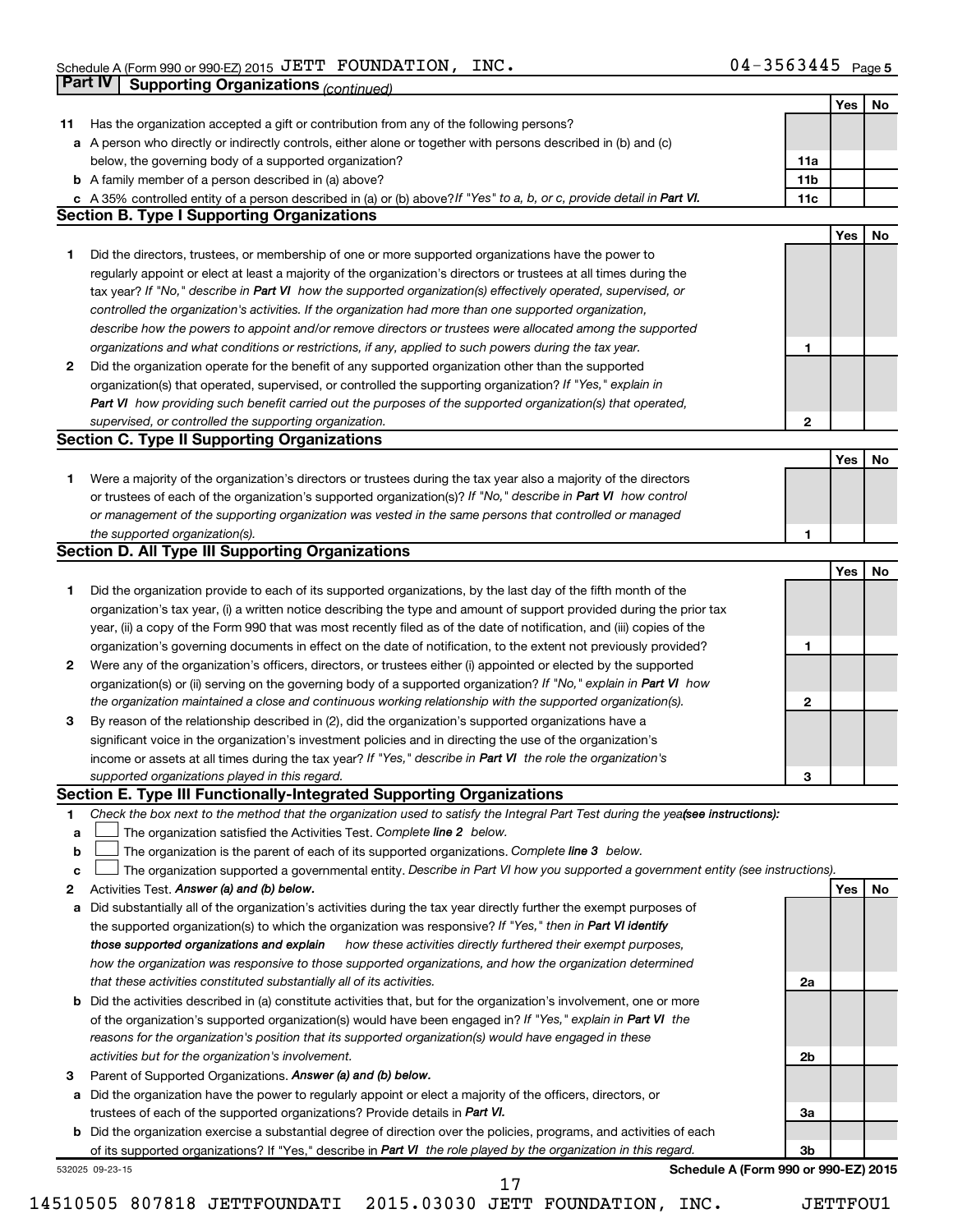### Schedule A (Form 990 or 990-EZ) 2015  $\rm{JETT}$   $\rm{FOUNDATION}$ ,  $\rm{INC.}$   $\rm{O4-3563445}$   $\rm{Page}$ **Part V Type III Non-Functionally Integrated 509(a)(3) Supporting Organizations**

1 **Letter on Reck here if the organization satisfied the Integral Part Test as a qualifying trust on Nov. 20, 1970. See instructions. All** other Type III non-functionally integrated supporting organizations must complete Sections A through E.

|              | Section A - Adjusted Net Income                                              | (A) Prior Year | (B) Current Year<br>(optional) |                                |
|--------------|------------------------------------------------------------------------------|----------------|--------------------------------|--------------------------------|
| 1            | Net short-term capital gain                                                  | 1              |                                |                                |
| $\mathbf{2}$ | Recoveries of prior-year distributions                                       | $\overline{2}$ |                                |                                |
| 3            | Other gross income (see instructions)                                        | 3              |                                |                                |
| 4            | Add lines 1 through 3                                                        | 4              |                                |                                |
| 5            | Depreciation and depletion                                                   | 5              |                                |                                |
| 6            | Portion of operating expenses paid or incurred for production or             |                |                                |                                |
|              | collection of gross income or for management, conservation, or               |                |                                |                                |
|              | maintenance of property held for production of income (see instructions)     | 6              |                                |                                |
| 7            | Other expenses (see instructions)                                            | $\overline{7}$ |                                |                                |
| 8            | Adjusted Net Income (subtract lines 5, 6 and 7 from line 4)                  | 8              |                                |                                |
|              | <b>Section B - Minimum Asset Amount</b>                                      |                | (A) Prior Year                 | (B) Current Year<br>(optional) |
| 1            | Aggregate fair market value of all non-exempt-use assets (see                |                |                                |                                |
|              | instructions for short tax year or assets held for part of year):            |                |                                |                                |
|              | a Average monthly value of securities                                        | 1a             |                                |                                |
|              | <b>b</b> Average monthly cash balances                                       | 1 <sub>b</sub> |                                |                                |
|              | c Fair market value of other non-exempt-use assets                           | 1 <sub>c</sub> |                                |                                |
|              | d Total (add lines 1a, 1b, and 1c)                                           | 1 <sub>d</sub> |                                |                                |
|              | e Discount claimed for blockage or other                                     |                |                                |                                |
|              | factors (explain in detail in <b>Part VI</b> ):                              |                |                                |                                |
| 2            | Acquisition indebtedness applicable to non-exempt-use assets                 | $\mathbf{2}$   |                                |                                |
| 3            | Subtract line 2 from line 1d                                                 | 3              |                                |                                |
| 4            | Cash deemed held for exempt use. Enter 1-1/2% of line 3 (for greater amount, |                |                                |                                |
|              | see instructions).                                                           | 4              |                                |                                |
| 5            | Net value of non-exempt-use assets (subtract line 4 from line 3)             | 5              |                                |                                |
| 6            | Multiply line 5 by .035                                                      | 6              |                                |                                |
| 7            | Recoveries of prior-year distributions                                       | $\overline{7}$ |                                |                                |
| 8            | <b>Minimum Asset Amount (add line 7 to line 6)</b>                           | 8              |                                |                                |
|              | <b>Section C - Distributable Amount</b>                                      |                |                                | <b>Current Year</b>            |
| 1            | Adjusted net income for prior year (from Section A, line 8, Column A)        | 1              |                                |                                |
| $\mathbf{2}$ | Enter 85% of line 1                                                          | $\mathbf{2}$   |                                |                                |
| З            | Minimum asset amount for prior year (from Section B, line 8, Column A)       | 3              |                                |                                |
| 4            | Enter greater of line 2 or line 3                                            | 4              |                                |                                |
| 5            | Income tax imposed in prior year                                             | 5              |                                |                                |
| 6            | <b>Distributable Amount.</b> Subtract line 5 from line 4, unless subject to  |                |                                |                                |
|              | emergency temporary reduction (see instructions)                             | 6              |                                |                                |
|              |                                                                              |                |                                |                                |

**7** Check here if the current year is the organization's first as a non-functionally-integrated Type III supporting organization (see † instructions).

**Schedule A (Form 990 or 990-EZ) 2015**

532026 09-23-15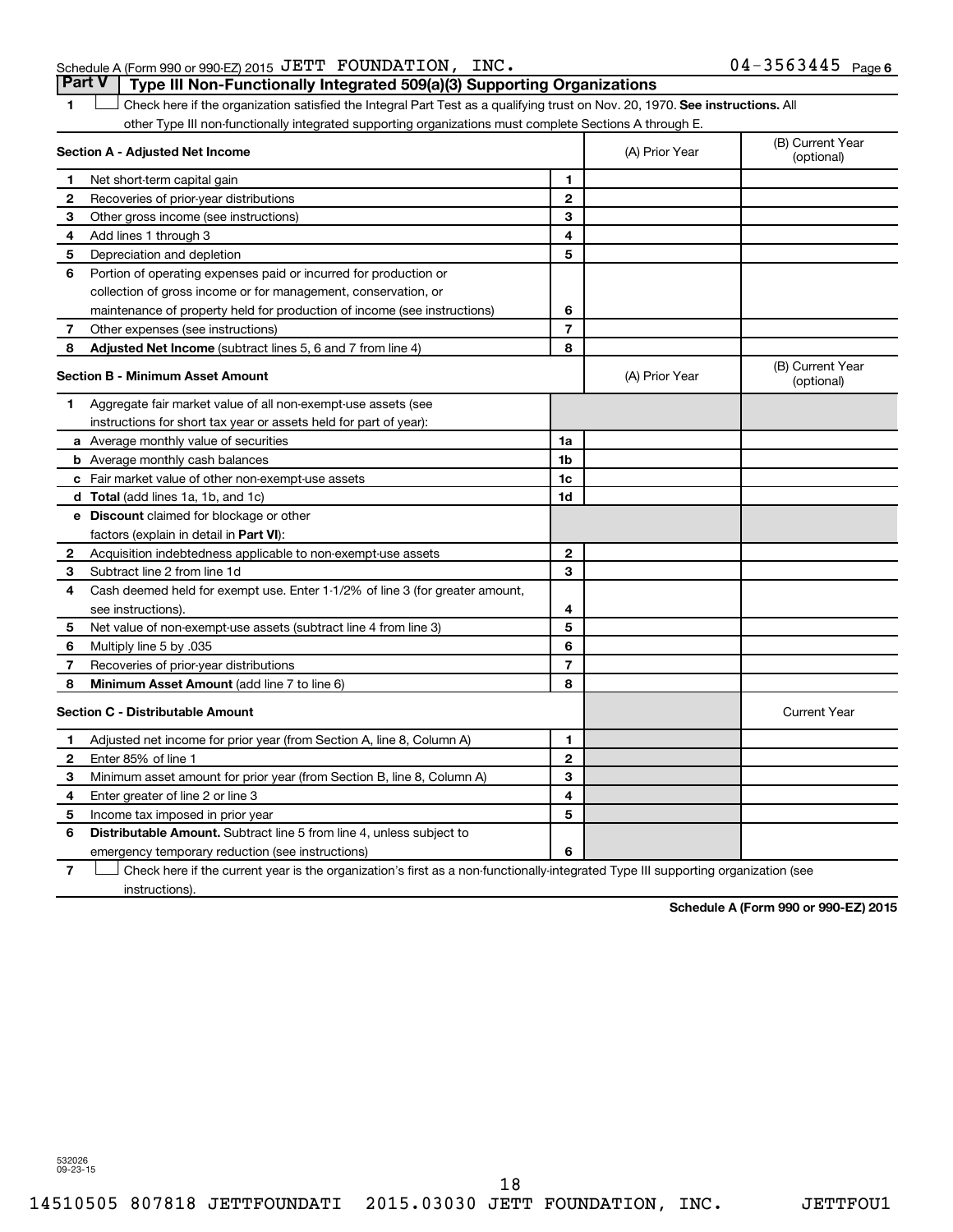| <b>Part V</b>  | Type III Non-Functionally Integrated 509(a)(3) Supporting Organizations (continued)        |                             |                           |                      |  |  |  |  |  |
|----------------|--------------------------------------------------------------------------------------------|-----------------------------|---------------------------|----------------------|--|--|--|--|--|
|                | <b>Section D - Distributions</b>                                                           |                             |                           | <b>Current Year</b>  |  |  |  |  |  |
| 1              | Amounts paid to supported organizations to accomplish exempt purposes                      |                             |                           |                      |  |  |  |  |  |
| 2              | Amounts paid to perform activity that directly furthers exempt purposes of supported       |                             |                           |                      |  |  |  |  |  |
|                | organizations, in excess of income from activity                                           |                             |                           |                      |  |  |  |  |  |
| 3              | Administrative expenses paid to accomplish exempt purposes of supported organizations      |                             |                           |                      |  |  |  |  |  |
| 4              | Amounts paid to acquire exempt-use assets                                                  |                             |                           |                      |  |  |  |  |  |
| 5              | Qualified set-aside amounts (prior IRS approval required)                                  |                             |                           |                      |  |  |  |  |  |
| 6              | Other distributions (describe in Part VI). See instructions.                               |                             |                           |                      |  |  |  |  |  |
| 7              | <b>Total annual distributions.</b> Add lines 1 through 6.                                  |                             |                           |                      |  |  |  |  |  |
| 8              | Distributions to attentive supported organizations to which the organization is responsive |                             |                           |                      |  |  |  |  |  |
|                | (provide details in Part VI). See instructions.                                            |                             |                           |                      |  |  |  |  |  |
| 9              | Distributable amount for 2015 from Section C, line 6                                       |                             |                           |                      |  |  |  |  |  |
| 10             | Line 8 amount divided by Line 9 amount                                                     |                             |                           |                      |  |  |  |  |  |
|                |                                                                                            | (i)                         | (ii)                      | (iii)                |  |  |  |  |  |
|                |                                                                                            | <b>Excess Distributions</b> | <b>Underdistributions</b> | <b>Distributable</b> |  |  |  |  |  |
|                | Section E - Distribution Allocations (see instructions)                                    |                             | Pre-2015                  | Amount for 2015      |  |  |  |  |  |
| 1              | Distributable amount for 2015 from Section C, line 6                                       |                             |                           |                      |  |  |  |  |  |
| 2              | Underdistributions, if any, for years prior to 2015                                        |                             |                           |                      |  |  |  |  |  |
|                | (reasonable cause required-see instructions)                                               |                             |                           |                      |  |  |  |  |  |
| 3              | Excess distributions carryover, if any, to 2015:                                           |                             |                           |                      |  |  |  |  |  |
| а              |                                                                                            |                             |                           |                      |  |  |  |  |  |
| b              |                                                                                            |                             |                           |                      |  |  |  |  |  |
| с              |                                                                                            |                             |                           |                      |  |  |  |  |  |
|                | d From 2013                                                                                |                             |                           |                      |  |  |  |  |  |
|                | e From 2014                                                                                |                             |                           |                      |  |  |  |  |  |
| f              | <b>Total</b> of lines 3a through e                                                         |                             |                           |                      |  |  |  |  |  |
|                | g Applied to underdistributions of prior years                                             |                             |                           |                      |  |  |  |  |  |
|                | <b>h</b> Applied to 2015 distributable amount                                              |                             |                           |                      |  |  |  |  |  |
|                | Carryover from 2010 not applied (see instructions)                                         |                             |                           |                      |  |  |  |  |  |
|                | Remainder. Subtract lines 3g, 3h, and 3i from 3f.                                          |                             |                           |                      |  |  |  |  |  |
| 4              | Distributions for 2015 from Section D,                                                     |                             |                           |                      |  |  |  |  |  |
|                | line $7:$                                                                                  |                             |                           |                      |  |  |  |  |  |
|                | a Applied to underdistributions of prior years                                             |                             |                           |                      |  |  |  |  |  |
|                | <b>b</b> Applied to 2015 distributable amount                                              |                             |                           |                      |  |  |  |  |  |
| с              | Remainder. Subtract lines 4a and 4b from 4.                                                |                             |                           |                      |  |  |  |  |  |
| 5              | Remaining underdistributions for years prior to 2015, if                                   |                             |                           |                      |  |  |  |  |  |
|                | any. Subtract lines 3g and 4a from line 2 (if amount                                       |                             |                           |                      |  |  |  |  |  |
|                | greater than zero, see instructions).                                                      |                             |                           |                      |  |  |  |  |  |
| 6              | Remaining underdistributions for 2015. Subtract lines 3h                                   |                             |                           |                      |  |  |  |  |  |
|                | and 4b from line 1 (if amount greater than zero, see                                       |                             |                           |                      |  |  |  |  |  |
|                | instructions).                                                                             |                             |                           |                      |  |  |  |  |  |
| $\overline{7}$ | Excess distributions carryover to 2016. Add lines 3j                                       |                             |                           |                      |  |  |  |  |  |
|                | and 4c.                                                                                    |                             |                           |                      |  |  |  |  |  |
| 8              | Breakdown of line 7:                                                                       |                             |                           |                      |  |  |  |  |  |
| а              |                                                                                            |                             |                           |                      |  |  |  |  |  |
| b              |                                                                                            |                             |                           |                      |  |  |  |  |  |
|                | c Excess from 2013                                                                         |                             |                           |                      |  |  |  |  |  |
|                | d Excess from 2014                                                                         |                             |                           |                      |  |  |  |  |  |
|                | e Excess from 2015                                                                         |                             |                           |                      |  |  |  |  |  |

**Schedule A (Form 990 or 990-EZ) 2015**

532027 09-23-15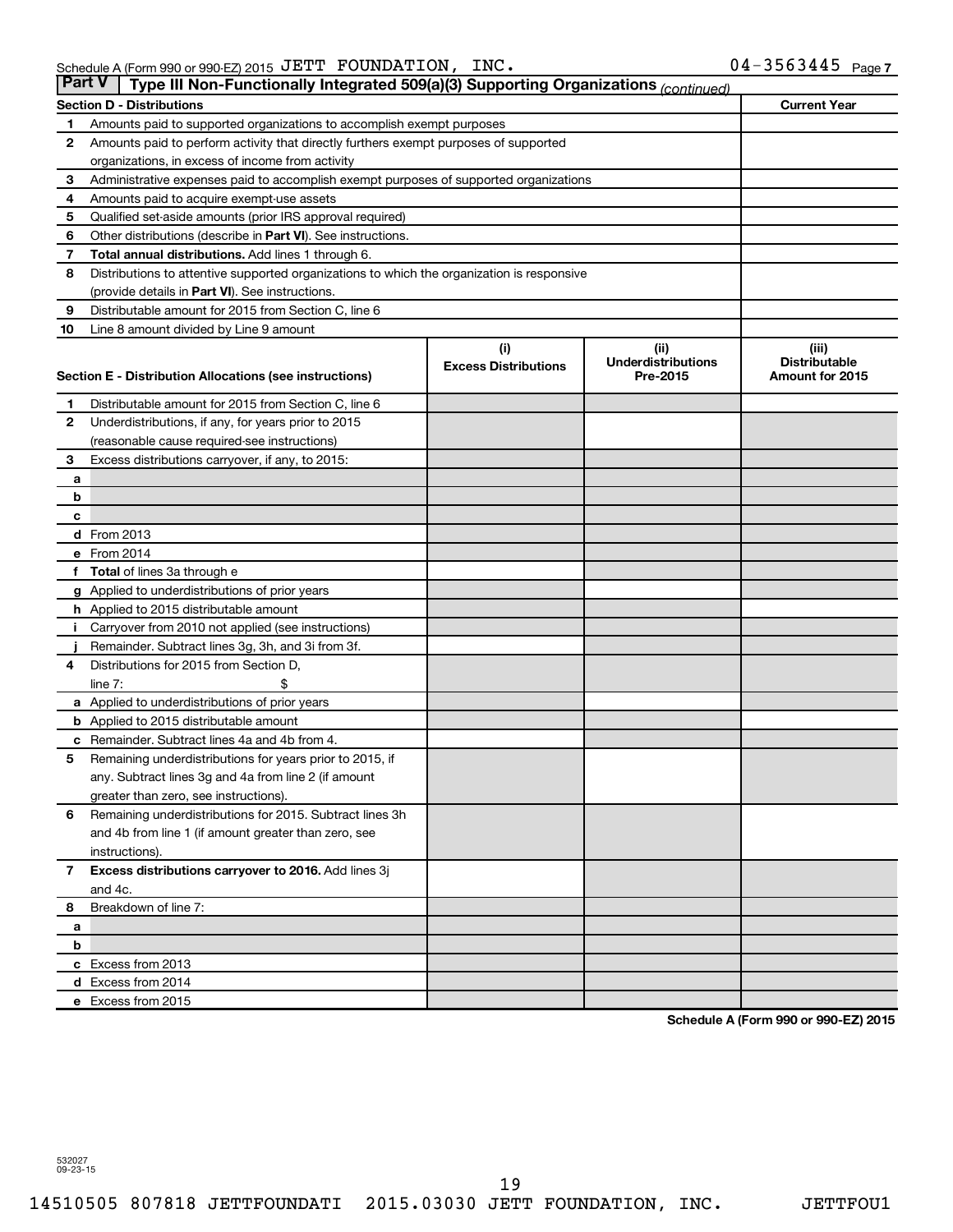| Schedule A (Form 990 or 990-EZ) 2015 $\rm{JETT}$ $\rm{\, FOUNDATION}$ , $\rm{\, INC.}$ |  | $04 - 3563445$ Page 8 |
|----------------------------------------------------------------------------------------|--|-----------------------|
|----------------------------------------------------------------------------------------|--|-----------------------|

|                 | Supplemental Information. Provide the explanations required by Part II, line 10; Part II, line 17a or 17b; Part III, line 12;<br>(See instructions.) | Part IV, Section A, lines 1, 2, 3b, 3c, 4b, 4c, 5a, 6, 9a, 9b, 9c, 11a, 11b, and 11c; Part IV, Section B, lines 1 and 2; Part IV, Section C,<br>line 1; Part IV, Section D, lines 2 and 3; Part IV, Section E, lines 1c, 2a, 2b,<br>Section D, lines 5, 6, and 8; and Part V, Section E, lines 2, 5, and 6. Also complete this part for any additional information. |  |                                      |  |
|-----------------|------------------------------------------------------------------------------------------------------------------------------------------------------|---------------------------------------------------------------------------------------------------------------------------------------------------------------------------------------------------------------------------------------------------------------------------------------------------------------------------------------------------------------------|--|--------------------------------------|--|
|                 |                                                                                                                                                      |                                                                                                                                                                                                                                                                                                                                                                     |  |                                      |  |
|                 |                                                                                                                                                      |                                                                                                                                                                                                                                                                                                                                                                     |  |                                      |  |
|                 |                                                                                                                                                      |                                                                                                                                                                                                                                                                                                                                                                     |  |                                      |  |
|                 |                                                                                                                                                      |                                                                                                                                                                                                                                                                                                                                                                     |  |                                      |  |
|                 |                                                                                                                                                      |                                                                                                                                                                                                                                                                                                                                                                     |  |                                      |  |
|                 |                                                                                                                                                      |                                                                                                                                                                                                                                                                                                                                                                     |  |                                      |  |
|                 |                                                                                                                                                      |                                                                                                                                                                                                                                                                                                                                                                     |  |                                      |  |
|                 |                                                                                                                                                      |                                                                                                                                                                                                                                                                                                                                                                     |  |                                      |  |
|                 |                                                                                                                                                      |                                                                                                                                                                                                                                                                                                                                                                     |  |                                      |  |
|                 |                                                                                                                                                      |                                                                                                                                                                                                                                                                                                                                                                     |  |                                      |  |
|                 |                                                                                                                                                      |                                                                                                                                                                                                                                                                                                                                                                     |  |                                      |  |
|                 |                                                                                                                                                      |                                                                                                                                                                                                                                                                                                                                                                     |  |                                      |  |
|                 |                                                                                                                                                      |                                                                                                                                                                                                                                                                                                                                                                     |  |                                      |  |
|                 |                                                                                                                                                      |                                                                                                                                                                                                                                                                                                                                                                     |  |                                      |  |
|                 |                                                                                                                                                      |                                                                                                                                                                                                                                                                                                                                                                     |  |                                      |  |
|                 |                                                                                                                                                      |                                                                                                                                                                                                                                                                                                                                                                     |  |                                      |  |
|                 |                                                                                                                                                      |                                                                                                                                                                                                                                                                                                                                                                     |  |                                      |  |
|                 |                                                                                                                                                      |                                                                                                                                                                                                                                                                                                                                                                     |  |                                      |  |
|                 |                                                                                                                                                      |                                                                                                                                                                                                                                                                                                                                                                     |  |                                      |  |
|                 |                                                                                                                                                      |                                                                                                                                                                                                                                                                                                                                                                     |  |                                      |  |
|                 |                                                                                                                                                      |                                                                                                                                                                                                                                                                                                                                                                     |  |                                      |  |
|                 |                                                                                                                                                      |                                                                                                                                                                                                                                                                                                                                                                     |  |                                      |  |
|                 |                                                                                                                                                      |                                                                                                                                                                                                                                                                                                                                                                     |  |                                      |  |
|                 |                                                                                                                                                      |                                                                                                                                                                                                                                                                                                                                                                     |  |                                      |  |
|                 |                                                                                                                                                      |                                                                                                                                                                                                                                                                                                                                                                     |  |                                      |  |
|                 |                                                                                                                                                      |                                                                                                                                                                                                                                                                                                                                                                     |  |                                      |  |
|                 |                                                                                                                                                      |                                                                                                                                                                                                                                                                                                                                                                     |  |                                      |  |
|                 |                                                                                                                                                      |                                                                                                                                                                                                                                                                                                                                                                     |  |                                      |  |
|                 |                                                                                                                                                      |                                                                                                                                                                                                                                                                                                                                                                     |  |                                      |  |
|                 |                                                                                                                                                      |                                                                                                                                                                                                                                                                                                                                                                     |  |                                      |  |
|                 |                                                                                                                                                      |                                                                                                                                                                                                                                                                                                                                                                     |  |                                      |  |
|                 |                                                                                                                                                      |                                                                                                                                                                                                                                                                                                                                                                     |  |                                      |  |
|                 |                                                                                                                                                      |                                                                                                                                                                                                                                                                                                                                                                     |  |                                      |  |
|                 |                                                                                                                                                      |                                                                                                                                                                                                                                                                                                                                                                     |  |                                      |  |
|                 |                                                                                                                                                      |                                                                                                                                                                                                                                                                                                                                                                     |  |                                      |  |
|                 |                                                                                                                                                      |                                                                                                                                                                                                                                                                                                                                                                     |  |                                      |  |
|                 |                                                                                                                                                      |                                                                                                                                                                                                                                                                                                                                                                     |  |                                      |  |
|                 |                                                                                                                                                      |                                                                                                                                                                                                                                                                                                                                                                     |  |                                      |  |
|                 |                                                                                                                                                      |                                                                                                                                                                                                                                                                                                                                                                     |  |                                      |  |
|                 |                                                                                                                                                      |                                                                                                                                                                                                                                                                                                                                                                     |  |                                      |  |
| 532028 09-23-15 |                                                                                                                                                      |                                                                                                                                                                                                                                                                                                                                                                     |  | Schedule A (Form 990 or 990-EZ) 2015 |  |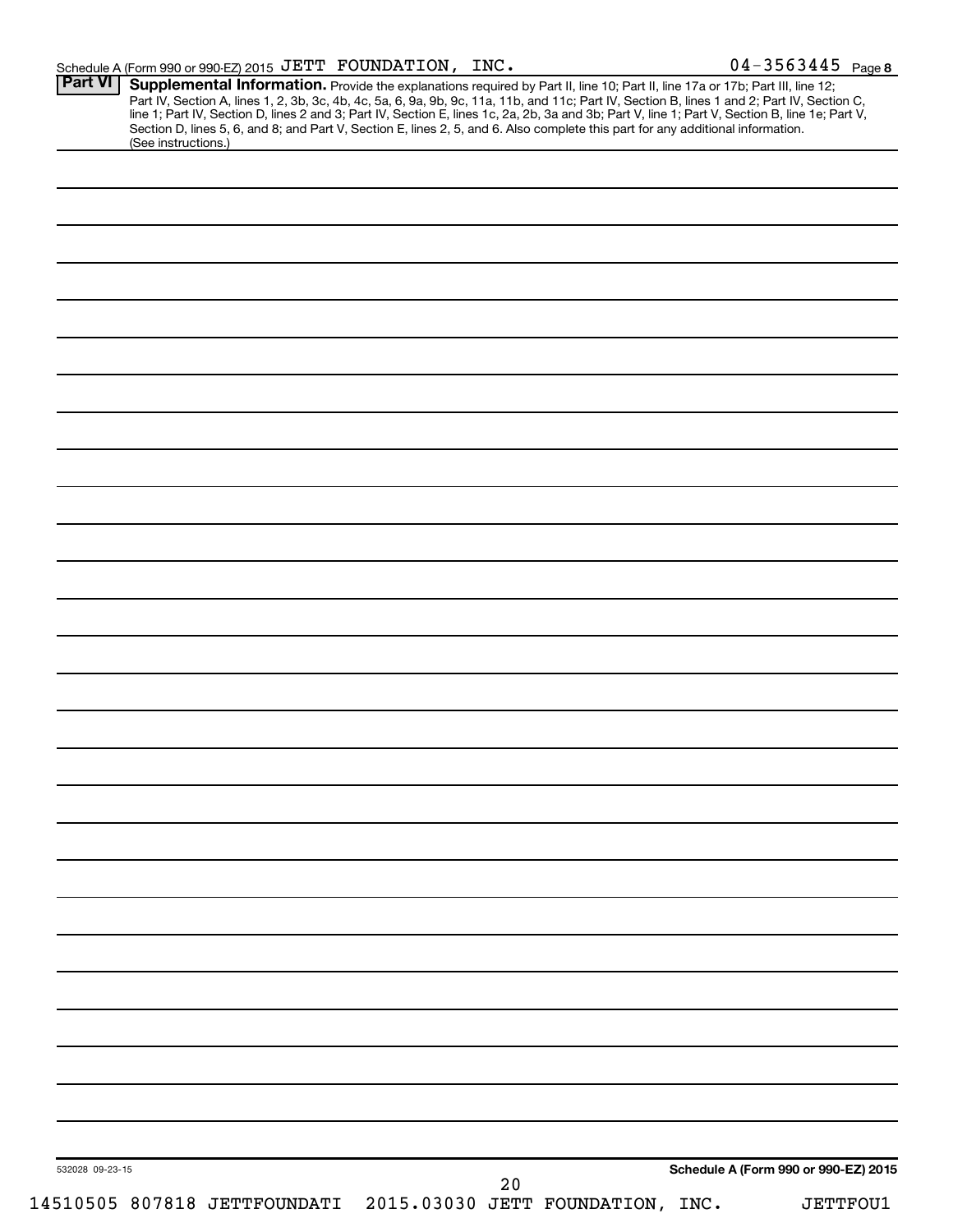### **SCHEDULE C**

## **Political Campaign and Lobbying Activities**<br>Drganizations Exempt From Income Tax Under section 501(c) and section 527 **2015**

**Information about Schedule C (Form 990 or 990-EZ) and its instructions is at |**  *www.irs.gov/form990.* **(Form 990 or 990-EZ) For Organizations Exempt From Income Tax Under section 501(c) and section 527** Complete if the organization is described below. > Attach to Form 990 or Form 990-EZ.



**Employer identification number**

Department of the Treasury Internal Revenue Service

#### **If the organization answered "Yes," on Form 990, Part IV, line 3, or Form 990-EZ, Part V, line 46 (Political Campaign Activities), then**

- Section 501(c)(3) organizations: Complete Parts I-A and B. Do not complete Part I-C.
- Section 501(c) (other than section 501(c)(3)) organizations: Complete Parts I-A and C below. Do not complete Part I-B.
- Section 527 organizations: Complete Part I-A only.

### **If the organization answered "Yes," on Form 990, Part IV, line 4, or Form 990-EZ, Part VI, line 47 (Lobbying Activities), then**

- Section 501(c)(3) organizations that have filed Form 5768 (election under section 501(h)): Complete Part II-A. Do not complete Part II-B.
- Section 501(c)(3) organizations that have NOT filed Form 5768 (election under section 501(h)): Complete Part II-B. Do not complete Part II-A.

**If the organization answered "Yes," on Form 990, Part IV, line 5 (Proxy Tax) (see separate instructions) or Form 990-EZ, Part V, line 35c (Proxy Tax) (see separate instructions), then**

|                      | • Section 501(c)(4), (5), or (6) organizations: Complete Part III. |
|----------------------|--------------------------------------------------------------------|
| Name of organization |                                                                    |

|   | JETT FOUNDATION, INC.                                                                                       |                                                                                                                                                                                                                                                                                                                                                                                                                                                                 | $04 - 3563445$ |                                                                             |                                                                                                                                                             |
|---|-------------------------------------------------------------------------------------------------------------|-----------------------------------------------------------------------------------------------------------------------------------------------------------------------------------------------------------------------------------------------------------------------------------------------------------------------------------------------------------------------------------------------------------------------------------------------------------------|----------------|-----------------------------------------------------------------------------|-------------------------------------------------------------------------------------------------------------------------------------------------------------|
|   | Part I-A                                                                                                    | Complete if the organization is exempt under section 501(c) or is a section 527 organization.                                                                                                                                                                                                                                                                                                                                                                   |                |                                                                             |                                                                                                                                                             |
|   | 1 Provide a description of the organization's direct and indirect political campaign activities in Part IV. | Political expenditures information and continuum and contract expenditures in the contract of the contract of the contract of the contract of the contract of the contract of the contract of the contract of the contract of<br>Volunteer hours with the contract of the contract of the contract of the contract of the contract of the contract of the contract of the contract of the contract of the contract of the contract of the contract of the contr |                |                                                                             | $\blacktriangleright$ \$                                                                                                                                    |
|   | Part I-B                                                                                                    | Complete if the organization is exempt under section 501(c)(3).                                                                                                                                                                                                                                                                                                                                                                                                 |                |                                                                             |                                                                                                                                                             |
|   |                                                                                                             |                                                                                                                                                                                                                                                                                                                                                                                                                                                                 |                |                                                                             |                                                                                                                                                             |
|   |                                                                                                             |                                                                                                                                                                                                                                                                                                                                                                                                                                                                 |                |                                                                             |                                                                                                                                                             |
|   |                                                                                                             |                                                                                                                                                                                                                                                                                                                                                                                                                                                                 |                |                                                                             | Yes<br><b>No</b>                                                                                                                                            |
|   |                                                                                                             |                                                                                                                                                                                                                                                                                                                                                                                                                                                                 |                |                                                                             | Yes<br><b>No</b>                                                                                                                                            |
|   | <b>b</b> If "Yes." describe in Part IV.                                                                     |                                                                                                                                                                                                                                                                                                                                                                                                                                                                 |                |                                                                             |                                                                                                                                                             |
|   | Part I-C Complete if the organization is exempt under section 501(c), except section 501(c)(3).             |                                                                                                                                                                                                                                                                                                                                                                                                                                                                 |                |                                                                             |                                                                                                                                                             |
|   | 1 Enter the amount directly expended by the filing organization for section 527 exempt function activities  |                                                                                                                                                                                                                                                                                                                                                                                                                                                                 |                |                                                                             | $\blacktriangleright$ \$                                                                                                                                    |
| 2 |                                                                                                             | Enter the amount of the filing organization's funds contributed to other organizations for section 527                                                                                                                                                                                                                                                                                                                                                          |                |                                                                             |                                                                                                                                                             |
|   |                                                                                                             | exempt function activities exercised contain a series and a series of the series of the series of the series of the series of the series of the series of the series of the series of the series of the series of the series o                                                                                                                                                                                                                                  |                | $\triangleright$ \$                                                         |                                                                                                                                                             |
| З |                                                                                                             | Total exempt function expenditures. Add lines 1 and 2. Enter here and on Form 1120-POL,                                                                                                                                                                                                                                                                                                                                                                         |                |                                                                             |                                                                                                                                                             |
|   |                                                                                                             | line 17b $\sim$ $\sim$ $\sim$ $\sim$                                                                                                                                                                                                                                                                                                                                                                                                                            |                |                                                                             |                                                                                                                                                             |
|   | Did the filing organization file Form 1120-POL for this year?                                               |                                                                                                                                                                                                                                                                                                                                                                                                                                                                 |                |                                                                             | Yes<br><b>No</b>                                                                                                                                            |
| 5 |                                                                                                             | Enter the names, addresses and employer identification number (EIN) of all section 527 political organizations to which the filing organization                                                                                                                                                                                                                                                                                                                 |                |                                                                             |                                                                                                                                                             |
|   |                                                                                                             | made payments. For each organization listed, enter the amount paid from the filing organization's funds. Also enter the amount of political                                                                                                                                                                                                                                                                                                                     |                |                                                                             |                                                                                                                                                             |
|   |                                                                                                             | contributions received that were promptly and directly delivered to a separate political organization, such as a separate segregated fund or a<br>political action committee (PAC). If additional space is needed, provide information in Part IV.                                                                                                                                                                                                              |                |                                                                             |                                                                                                                                                             |
|   |                                                                                                             |                                                                                                                                                                                                                                                                                                                                                                                                                                                                 |                |                                                                             |                                                                                                                                                             |
|   | (a) Name                                                                                                    | (b) Address                                                                                                                                                                                                                                                                                                                                                                                                                                                     | $(c)$ EIN      | (d) Amount paid from<br>filing organization's<br>funds. If none, enter -0-. | (e) Amount of political<br>contributions received and<br>promptly and directly<br>delivered to a separate<br>political organization.<br>If none, enter -0-. |
|   |                                                                                                             |                                                                                                                                                                                                                                                                                                                                                                                                                                                                 |                |                                                                             |                                                                                                                                                             |

25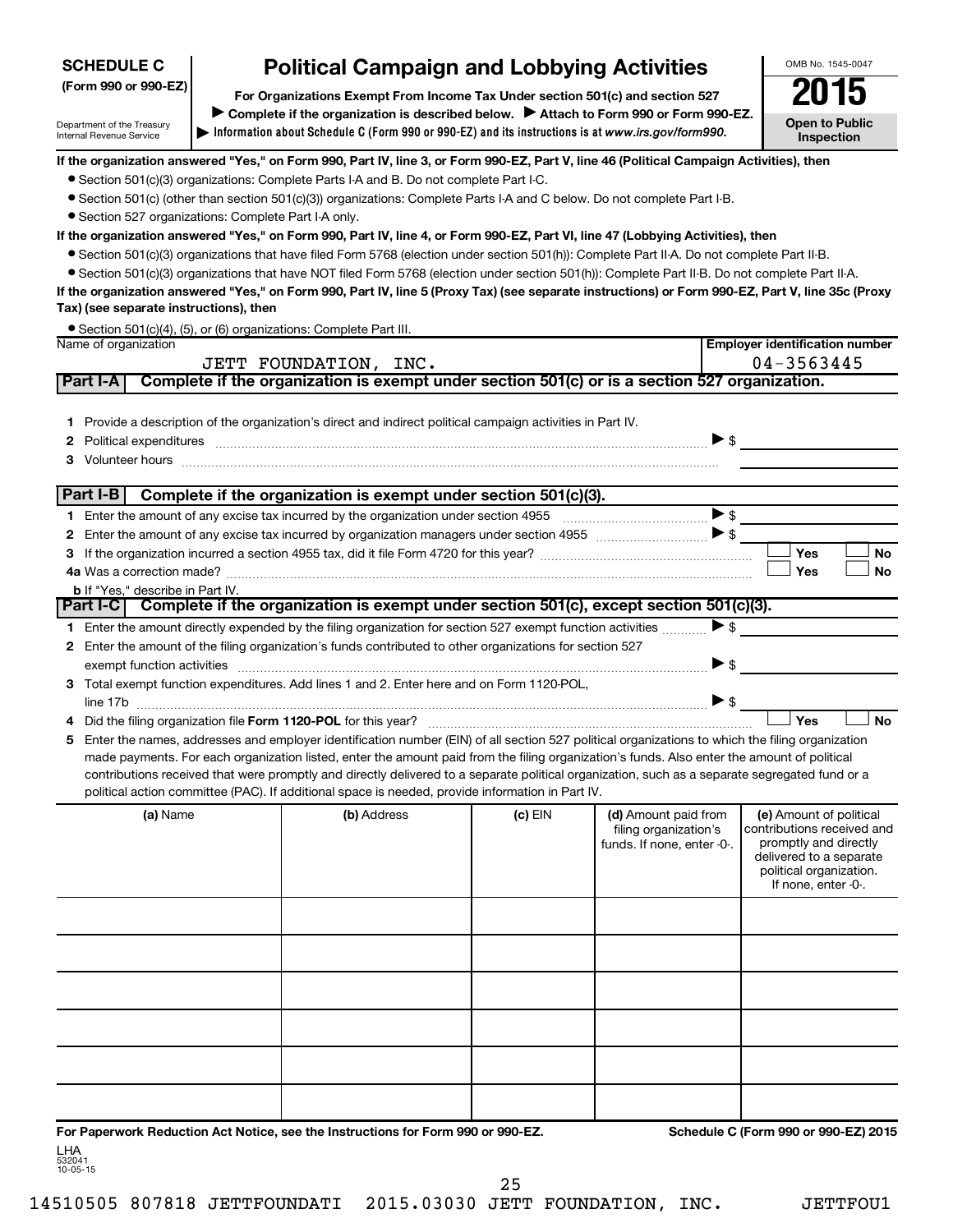| Schedule C (Form 990 or 990-EZ) 2015 JETT FOUNDATION, INC.                                                                                      |                                        |                                                                                                                                               |                                                                                                                                   |                              | $04 - 3563445$ Page 2          |
|-------------------------------------------------------------------------------------------------------------------------------------------------|----------------------------------------|-----------------------------------------------------------------------------------------------------------------------------------------------|-----------------------------------------------------------------------------------------------------------------------------------|------------------------------|--------------------------------|
| Complete if the organization is exempt under section 501(c)(3) and filed Form 5768 (election under<br>Part II-A<br>section 501(h)).             |                                        |                                                                                                                                               |                                                                                                                                   |                              |                                |
| A Check $\blacktriangleright$<br>expenses, and share of excess lobbying expenditures).                                                          |                                        |                                                                                                                                               | if the filing organization belongs to an affiliated group (and list in Part IV each affiliated group member's name, address, EIN, |                              |                                |
| <b>B</b> Check <b>D</b>                                                                                                                         | <b>Limits on Lobbying Expenditures</b> | if the filing organization checked box A and "limited control" provisions apply.<br>(The term "expenditures" means amounts paid or incurred.) |                                                                                                                                   | (a) Filing<br>organization's | (b) Affiliated group<br>totals |
|                                                                                                                                                 |                                        |                                                                                                                                               |                                                                                                                                   | totals                       |                                |
| <b>1a</b> Total lobbying expenditures to influence public opinion (grass roots lobbying)                                                        |                                        |                                                                                                                                               |                                                                                                                                   |                              |                                |
| <b>b</b> Total lobbying expenditures to influence a legislative body (direct lobbying) <i>manumumumum</i>                                       |                                        |                                                                                                                                               |                                                                                                                                   |                              |                                |
|                                                                                                                                                 |                                        |                                                                                                                                               |                                                                                                                                   | 903,036.                     |                                |
| d Other exempt purpose expenditures                                                                                                             |                                        |                                                                                                                                               |                                                                                                                                   | 903,036.                     |                                |
|                                                                                                                                                 |                                        |                                                                                                                                               |                                                                                                                                   | 160, 455.                    |                                |
| f Lobbying nontaxable amount. Enter the amount from the following table in both columns.<br>If the amount on line 1e, column $(a)$ or $(b)$ is: |                                        | The lobbying nontaxable amount is:                                                                                                            |                                                                                                                                   |                              |                                |
| Not over \$500,000                                                                                                                              |                                        | 20% of the amount on line 1e.                                                                                                                 |                                                                                                                                   |                              |                                |
| Over \$500,000 but not over \$1,000,000                                                                                                         |                                        | \$100,000 plus 15% of the excess over \$500,000.                                                                                              |                                                                                                                                   |                              |                                |
| Over \$1,000,000 but not over \$1,500,000                                                                                                       |                                        | \$175,000 plus 10% of the excess over \$1,000,000                                                                                             |                                                                                                                                   |                              |                                |
| Over \$1,500,000 but not over \$17,000,000                                                                                                      |                                        | \$225,000 plus 5% of the excess over \$1,500,000.                                                                                             |                                                                                                                                   |                              |                                |
| Over \$17,000,000                                                                                                                               | \$1,000,000.                           |                                                                                                                                               |                                                                                                                                   |                              |                                |
|                                                                                                                                                 |                                        |                                                                                                                                               |                                                                                                                                   |                              |                                |
|                                                                                                                                                 |                                        |                                                                                                                                               |                                                                                                                                   | 40,114.                      |                                |
| h Subtract line 1g from line 1a. If zero or less, enter -0-                                                                                     |                                        |                                                                                                                                               |                                                                                                                                   | 0.                           |                                |
|                                                                                                                                                 |                                        |                                                                                                                                               |                                                                                                                                   | $\overline{0}$ .             |                                |
| If there is an amount other than zero on either line 1h or line 1i, did the organization file Form 4720                                         |                                        |                                                                                                                                               |                                                                                                                                   |                              |                                |
|                                                                                                                                                 |                                        |                                                                                                                                               |                                                                                                                                   |                              | Yes<br>No                      |
|                                                                                                                                                 |                                        | 4-Year Averaging Period Under section 501(h)                                                                                                  |                                                                                                                                   |                              |                                |
| (Some organizations that made a section 501(h) election do not have to complete all of the five columns below.                                  |                                        | See the separate instructions for lines 2a through 2f.)                                                                                       |                                                                                                                                   |                              |                                |
|                                                                                                                                                 |                                        | Lobbying Expenditures During 4-Year Averaging Period                                                                                          |                                                                                                                                   |                              |                                |
|                                                                                                                                                 |                                        |                                                                                                                                               |                                                                                                                                   |                              |                                |
| Calendar year<br>(or fiscal year beginning in)                                                                                                  | (a) 2012                               | (b) 2013                                                                                                                                      | $(c)$ 2014                                                                                                                        | $(d)$ 2015                   | (e) Total                      |
| 2a Lobbying nontaxable amount                                                                                                                   |                                        |                                                                                                                                               | 164,936.                                                                                                                          | 160, 455.                    | 325, 391.                      |
| <b>b</b> Lobbying ceiling amount                                                                                                                |                                        |                                                                                                                                               |                                                                                                                                   |                              |                                |
| (150% of line 2a, column(e))                                                                                                                    |                                        |                                                                                                                                               |                                                                                                                                   |                              | 488,087.                       |
| c Total lobbying expenditures                                                                                                                   |                                        |                                                                                                                                               |                                                                                                                                   |                              |                                |
| d Grassroots nontaxable amount                                                                                                                  |                                        |                                                                                                                                               | 41,234.                                                                                                                           | 40,114.                      | 81,348.                        |
| e Grassroots ceiling amount                                                                                                                     |                                        |                                                                                                                                               |                                                                                                                                   |                              |                                |
| (150% of line 2d, column (e))                                                                                                                   |                                        |                                                                                                                                               |                                                                                                                                   |                              | 122,022.                       |
| f Grassroots lobbying expenditures                                                                                                              |                                        |                                                                                                                                               |                                                                                                                                   |                              |                                |

**Schedule C (Form 990 or 990-EZ) 2015**

532042 10-05-15

26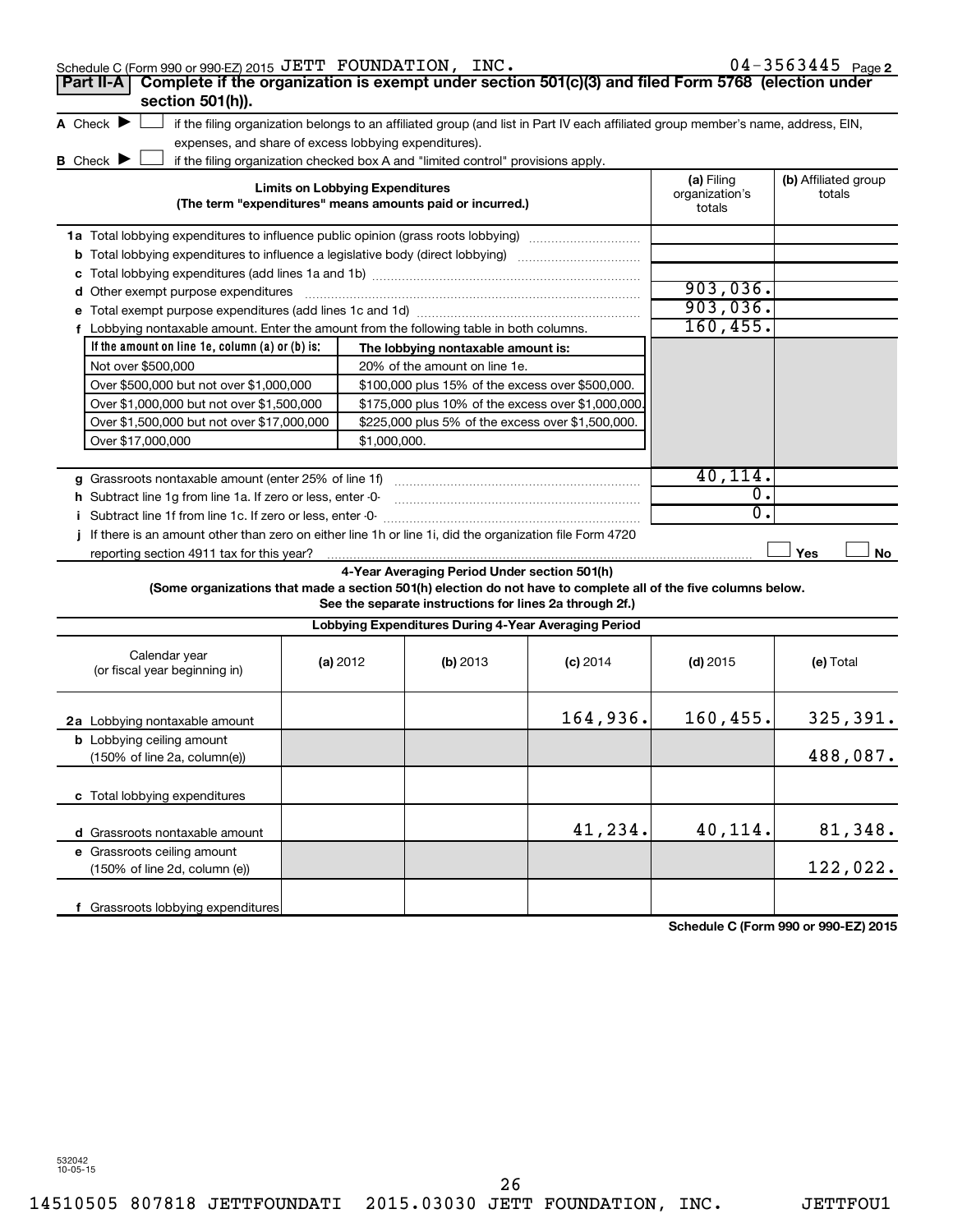### Schedule C (Form 990 or 990-EZ) 2015  ${\tt JETT}$   ${\tt FOUNDATION}$ ,  ${\tt INC.}$  04  $-$  3563445  ${\tt Page}$

### **Part II-B Complete if the organization is exempt under section 501(c)(3) and has NOT filed Form 5768 (election under section 501(h)).**

|              | For each "Yes," response on lines 1a through 1i below, provide in Part IV a detailed description                                                                                                                                                                                                                                                                                                                                                                          | (a) |                | (b) |        |
|--------------|---------------------------------------------------------------------------------------------------------------------------------------------------------------------------------------------------------------------------------------------------------------------------------------------------------------------------------------------------------------------------------------------------------------------------------------------------------------------------|-----|----------------|-----|--------|
|              | of the lobbying activity.                                                                                                                                                                                                                                                                                                                                                                                                                                                 | Yes | No             |     | Amount |
| 1.           | During the year, did the filing organization attempt to influence foreign, national, state or<br>local legislation, including any attempt to influence public opinion on a legislative matter<br>or referendum, through the use of:                                                                                                                                                                                                                                       |     |                |     |        |
|              | <b>b</b> Paid staff or management (include compensation in expenses reported on lines 1c through 1i)?                                                                                                                                                                                                                                                                                                                                                                     |     |                |     |        |
|              |                                                                                                                                                                                                                                                                                                                                                                                                                                                                           |     |                |     |        |
|              |                                                                                                                                                                                                                                                                                                                                                                                                                                                                           |     |                |     |        |
|              |                                                                                                                                                                                                                                                                                                                                                                                                                                                                           |     |                |     |        |
|              | g Direct contact with legislators, their staffs, government officials, or a legislative body?                                                                                                                                                                                                                                                                                                                                                                             |     |                |     |        |
|              | h Rallies, demonstrations, seminars, conventions, speeches, lectures, or any similar means?                                                                                                                                                                                                                                                                                                                                                                               |     |                |     |        |
|              | <i>i</i> Other activities?<br>$\begin{minipage}{0.5\textwidth} \begin{tabular}{ l l l } \hline \multicolumn{1}{ l l l } \hline \multicolumn{1}{ l l } \multicolumn{1}{ l } \multicolumn{1}{ l } \multicolumn{1}{ l } \multicolumn{1}{ l } \multicolumn{1}{ l } \multicolumn{1}{ l } \multicolumn{1}{ l } \multicolumn{1}{ l } \multicolumn{1}{ l } \multicolumn{1}{ l } \multicolumn{1}{ l } \multicolumn{1}{ l } \multicolumn{1}{ l } \multicolumn{1}{ l } \multicolumn$ |     |                |     |        |
|              |                                                                                                                                                                                                                                                                                                                                                                                                                                                                           |     |                |     |        |
|              | 2a Did the activities in line 1 cause the organization to be not described in section 501(c)(3)?                                                                                                                                                                                                                                                                                                                                                                          |     |                |     |        |
|              |                                                                                                                                                                                                                                                                                                                                                                                                                                                                           |     |                |     |        |
|              | c If "Yes," enter the amount of any tax incurred by organization managers under section 4912                                                                                                                                                                                                                                                                                                                                                                              |     |                |     |        |
|              | d If the filing organization incurred a section 4912 tax, did it file Form 4720 for this year?                                                                                                                                                                                                                                                                                                                                                                            |     |                |     |        |
|              | Part III-A Complete if the organization is exempt under section $501(c)(4)$ , section $501(c)(5)$ , or section                                                                                                                                                                                                                                                                                                                                                            |     |                |     |        |
|              | $501(c)(6)$ .                                                                                                                                                                                                                                                                                                                                                                                                                                                             |     |                |     |        |
|              |                                                                                                                                                                                                                                                                                                                                                                                                                                                                           |     |                | Yes | No     |
| 1            |                                                                                                                                                                                                                                                                                                                                                                                                                                                                           |     | 1              |     |        |
| 2            |                                                                                                                                                                                                                                                                                                                                                                                                                                                                           |     | $\overline{2}$ |     |        |
| 3            |                                                                                                                                                                                                                                                                                                                                                                                                                                                                           |     | 3              |     |        |
|              | Part III-B Complete if the organization is exempt under section 501(c)(4), section 501(c)(5), or section<br>501(c)(6) and if either (a) BOTH Part III-A, lines 1 and 2, are answered "No," OR (b) Part III-A, line 3, is<br>answered "Yes."                                                                                                                                                                                                                               |     |                |     |        |
| 1.           | Dues, assessments and similar amounts from members [11] matter content and stream and similar amounts from members [11] matter and similar amounts from members [11] matter and stream and stream and stream and stream and st                                                                                                                                                                                                                                            |     | 1              |     |        |
| $\mathbf{2}$ | Section 162(e) nondeductible lobbying and political expenditures (do not include amounts of political                                                                                                                                                                                                                                                                                                                                                                     |     |                |     |        |
|              | expenses for which the section 527(f) tax was paid).                                                                                                                                                                                                                                                                                                                                                                                                                      |     |                |     |        |
|              |                                                                                                                                                                                                                                                                                                                                                                                                                                                                           |     | 2a             |     |        |
|              | b Carryover from last year manufactured and content to content the content of the content of the content of the content of the content of the content of the content of the content of the content of the content of the conte                                                                                                                                                                                                                                            |     | 2b             |     |        |
|              |                                                                                                                                                                                                                                                                                                                                                                                                                                                                           |     | 2 <sub>c</sub> |     |        |
| 3            |                                                                                                                                                                                                                                                                                                                                                                                                                                                                           |     | 3              |     |        |
| 4            | If notices were sent and the amount on line 2c exceeds the amount on line 3, what portion of the excess                                                                                                                                                                                                                                                                                                                                                                   |     |                |     |        |
|              | does the organization agree to carryover to the reasonable estimate of nondeductible lobbying and political                                                                                                                                                                                                                                                                                                                                                               |     |                |     |        |
|              |                                                                                                                                                                                                                                                                                                                                                                                                                                                                           |     | 4              |     |        |
| 5            |                                                                                                                                                                                                                                                                                                                                                                                                                                                                           |     | 5              |     |        |
|              | IPart IV I<br><b>Supplemental Information</b>                                                                                                                                                                                                                                                                                                                                                                                                                             |     |                |     |        |
|              | Provide the descriptions required for Part I-A, line 1; Part I-B, line 4; Part I-C, line 5; Part II-A (affiliated group list); Part II-A, lines 1 and 2 (see                                                                                                                                                                                                                                                                                                              |     |                |     |        |

instructions); and Part II-B, line 1. Also, complete this part for any additional information.

**Schedule C (Form 990 or 990-EZ) 2015**

532043 10-05-15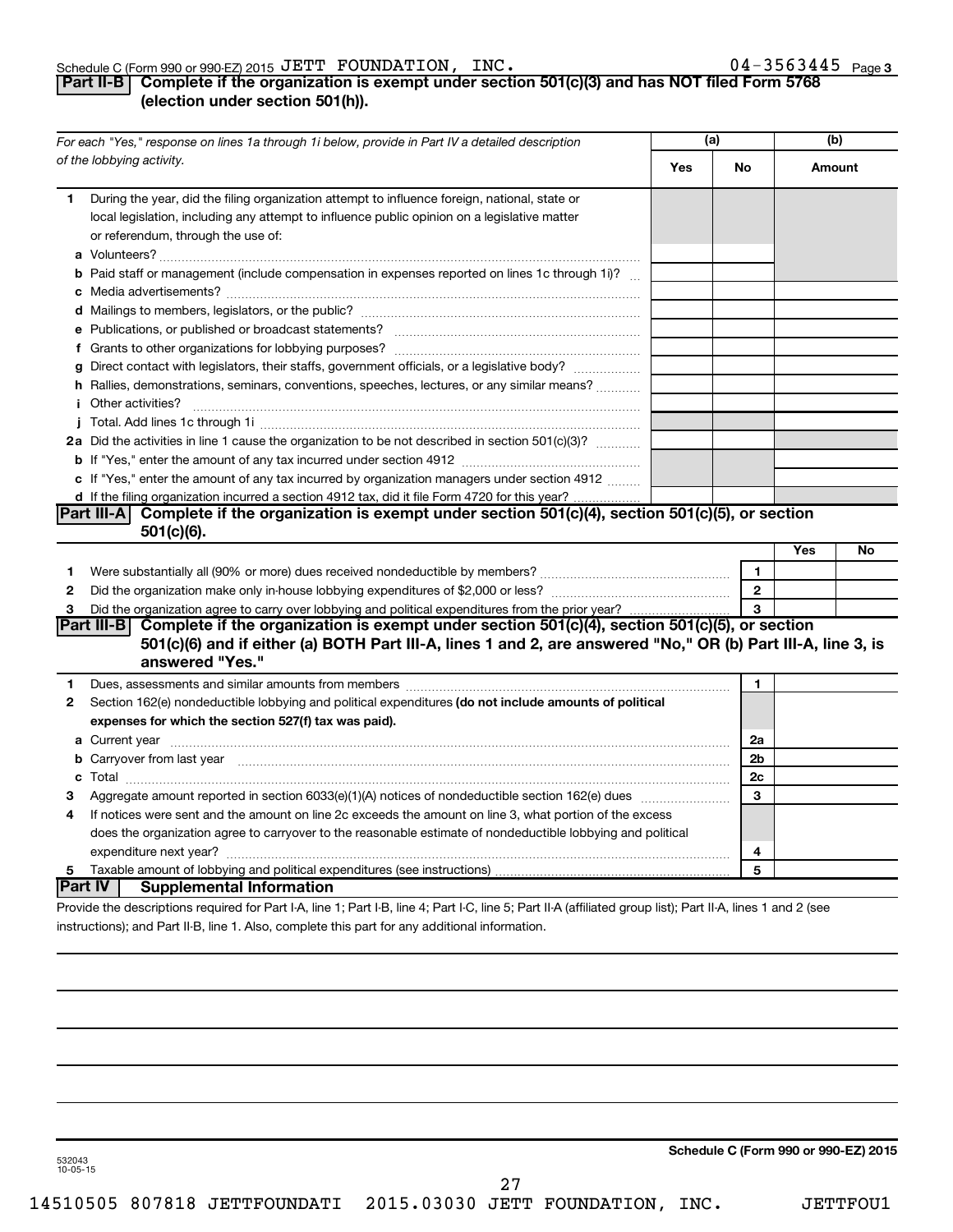|                          | <b>SCHEDULE D</b>                                                                                                            |                                                                                                        | <b>Supplemental Financial Statements</b>                                                                                                                                                                                       |                         | OMB No. 1545-0047               |  |
|--------------------------|------------------------------------------------------------------------------------------------------------------------------|--------------------------------------------------------------------------------------------------------|--------------------------------------------------------------------------------------------------------------------------------------------------------------------------------------------------------------------------------|-------------------------|---------------------------------|--|
| (Form 990)               |                                                                                                                              |                                                                                                        |                                                                                                                                                                                                                                |                         |                                 |  |
|                          |                                                                                                                              |                                                                                                        | Complete if the organization answered "Yes" on Form 990,<br>Part IV, line 6, 7, 8, 9, 10, 11a, 11b, 11c, 11d, 11e, 11f, 12a, or 12b.                                                                                           |                         | Open to Public                  |  |
|                          | Department of the Treasury<br>Internal Revenue Service                                                                       |                                                                                                        | Attach to Form 990.<br>Information about Schedule D (Form 990) and its instructions is at www.irs.gov/form990.                                                                                                                 |                         | Inspection                      |  |
| Name of the organization | <b>Employer identification number</b><br>04-3563445                                                                          |                                                                                                        |                                                                                                                                                                                                                                |                         |                                 |  |
|                          | Part I                                                                                                                       | JETT FOUNDATION, INC.                                                                                  | Organizations Maintaining Donor Advised Funds or Other Similar Funds or Accounts. Complete if the                                                                                                                              |                         |                                 |  |
|                          |                                                                                                                              | organization answered "Yes" on Form 990, Part IV, line 6.                                              |                                                                                                                                                                                                                                |                         |                                 |  |
|                          |                                                                                                                              |                                                                                                        | (a) Donor advised funds                                                                                                                                                                                                        |                         | (b) Funds and other accounts    |  |
| 1                        |                                                                                                                              |                                                                                                        |                                                                                                                                                                                                                                |                         |                                 |  |
| 2                        |                                                                                                                              | Aggregate value of contributions to (during year)                                                      |                                                                                                                                                                                                                                |                         |                                 |  |
| з                        |                                                                                                                              | Aggregate value of grants from (during year)                                                           |                                                                                                                                                                                                                                |                         |                                 |  |
| 4                        |                                                                                                                              |                                                                                                        |                                                                                                                                                                                                                                |                         |                                 |  |
| 5                        |                                                                                                                              |                                                                                                        | Did the organization inform all donors and donor advisors in writing that the assets held in donor advised funds                                                                                                               |                         |                                 |  |
|                          |                                                                                                                              |                                                                                                        |                                                                                                                                                                                                                                |                         | Yes<br>No                       |  |
| 6                        |                                                                                                                              |                                                                                                        | Did the organization inform all grantees, donors, and donor advisors in writing that grant funds can be used only                                                                                                              |                         |                                 |  |
|                          |                                                                                                                              |                                                                                                        | for charitable purposes and not for the benefit of the donor or donor advisor, or for any other purpose conferring                                                                                                             |                         |                                 |  |
|                          | impermissible private benefit?                                                                                               |                                                                                                        |                                                                                                                                                                                                                                |                         | Yes<br>No                       |  |
|                          | Part II                                                                                                                      |                                                                                                        | Conservation Easements. Complete if the organization answered "Yes" on Form 990, Part IV, line 7.                                                                                                                              |                         |                                 |  |
| 1.                       |                                                                                                                              | Purpose(s) of conservation easements held by the organization (check all that apply).                  |                                                                                                                                                                                                                                |                         |                                 |  |
|                          |                                                                                                                              | Preservation of land for public use (e.g., recreation or education)                                    | Preservation of a historically important land area                                                                                                                                                                             |                         |                                 |  |
|                          |                                                                                                                              | Protection of natural habitat                                                                          | Preservation of a certified historic structure                                                                                                                                                                                 |                         |                                 |  |
|                          |                                                                                                                              | Preservation of open space                                                                             |                                                                                                                                                                                                                                |                         |                                 |  |
| 2                        |                                                                                                                              |                                                                                                        | Complete lines 2a through 2d if the organization held a qualified conservation contribution in the form of a conservation easement on the last                                                                                 |                         |                                 |  |
|                          | day of the tax year.                                                                                                         |                                                                                                        |                                                                                                                                                                                                                                |                         | Held at the End of the Tax Year |  |
| а                        |                                                                                                                              |                                                                                                        |                                                                                                                                                                                                                                | 2a                      |                                 |  |
| b                        |                                                                                                                              | Total acreage restricted by conservation easements                                                     |                                                                                                                                                                                                                                | 2 <sub>b</sub>          |                                 |  |
| с                        |                                                                                                                              |                                                                                                        | Number of conservation easements on a certified historic structure included in (a) manufacture included in (a)                                                                                                                 | 2c                      |                                 |  |
|                          |                                                                                                                              |                                                                                                        | d Number of conservation easements included in (c) acquired after 8/17/06, and not on a historic structure                                                                                                                     |                         |                                 |  |
|                          |                                                                                                                              |                                                                                                        | listed in the National Register [11, 1200] [12] The Materian Register [12] The Materian Register [12] The Mational Register [12] The Material Register [12] The Material Register [12] The Material Register [12] The Material | 2d                      |                                 |  |
| 3                        |                                                                                                                              |                                                                                                        | Number of conservation easements modified, transferred, released, extinguished, or terminated by the organization during the tax                                                                                               |                         |                                 |  |
|                          | year                                                                                                                         |                                                                                                        |                                                                                                                                                                                                                                |                         |                                 |  |
| 4                        |                                                                                                                              | Number of states where property subject to conservation easement is located >                          |                                                                                                                                                                                                                                |                         |                                 |  |
| 5                        |                                                                                                                              | Does the organization have a written policy regarding the periodic monitoring, inspection, handling of |                                                                                                                                                                                                                                |                         |                                 |  |
|                          |                                                                                                                              | violations, and enforcement of the conservation easements it holds?                                    |                                                                                                                                                                                                                                |                         | Yes<br>No                       |  |
| 6                        |                                                                                                                              |                                                                                                        | Staff and volunteer hours devoted to monitoring, inspecting, handling of violations, and enforcing conservation easements during the year                                                                                      |                         |                                 |  |
|                          |                                                                                                                              |                                                                                                        |                                                                                                                                                                                                                                |                         |                                 |  |
| 7                        |                                                                                                                              |                                                                                                        | Amount of expenses incurred in monitoring, inspecting, handling of violations, and enforcing conservation easements during the year                                                                                            |                         |                                 |  |
|                          | $\blacktriangleright$ \$                                                                                                     |                                                                                                        |                                                                                                                                                                                                                                |                         |                                 |  |
| 8                        |                                                                                                                              |                                                                                                        | Does each conservation easement reported on line 2(d) above satisfy the requirements of section 170(h)(4)(B)(i)                                                                                                                |                         |                                 |  |
|                          |                                                                                                                              |                                                                                                        |                                                                                                                                                                                                                                |                         | Yes<br>No                       |  |
| 9                        |                                                                                                                              |                                                                                                        | In Part XIII, describe how the organization reports conservation easements in its revenue and expense statement, and balance sheet, and                                                                                        |                         |                                 |  |
|                          |                                                                                                                              |                                                                                                        | include, if applicable, the text of the footnote to the organization's financial statements that describes the organization's accounting for                                                                                   |                         |                                 |  |
|                          | conservation easements.                                                                                                      |                                                                                                        |                                                                                                                                                                                                                                |                         |                                 |  |
|                          | Part III I                                                                                                                   |                                                                                                        | Organizations Maintaining Collections of Art, Historical Treasures, or Other Similar Assets.                                                                                                                                   |                         |                                 |  |
|                          |                                                                                                                              | Complete if the organization answered "Yes" on Form 990, Part IV, line 8.                              |                                                                                                                                                                                                                                |                         |                                 |  |
|                          |                                                                                                                              |                                                                                                        | 1a If the organization elected, as permitted under SFAS 116 (ASC 958), not to report in its revenue statement and balance sheet works of art,                                                                                  |                         |                                 |  |
|                          |                                                                                                                              |                                                                                                        | historical treasures, or other similar assets held for public exhibition, education, or research in furtherance of public service, provide, in Part XIII,                                                                      |                         |                                 |  |
|                          |                                                                                                                              | the text of the footnote to its financial statements that describes these items.                       |                                                                                                                                                                                                                                |                         |                                 |  |
| b                        |                                                                                                                              |                                                                                                        | If the organization elected, as permitted under SFAS 116 (ASC 958), to report in its revenue statement and balance sheet works of art, historical                                                                              |                         |                                 |  |
|                          |                                                                                                                              |                                                                                                        | treasures, or other similar assets held for public exhibition, education, or research in furtherance of public service, provide the following amounts                                                                          |                         |                                 |  |
|                          | relating to these items:                                                                                                     |                                                                                                        |                                                                                                                                                                                                                                |                         |                                 |  |
|                          |                                                                                                                              |                                                                                                        |                                                                                                                                                                                                                                |                         |                                 |  |
|                          |                                                                                                                              |                                                                                                        |                                                                                                                                                                                                                                |                         | $\triangleright$ \$             |  |
| 2                        | If the organization received or held works of art, historical treasures, or other similar assets for financial gain, provide |                                                                                                        |                                                                                                                                                                                                                                |                         |                                 |  |
|                          |                                                                                                                              | the following amounts required to be reported under SFAS 116 (ASC 958) relating to these items:        |                                                                                                                                                                                                                                |                         |                                 |  |
|                          |                                                                                                                              |                                                                                                        |                                                                                                                                                                                                                                |                         |                                 |  |
|                          |                                                                                                                              |                                                                                                        |                                                                                                                                                                                                                                | $\blacktriangleright$ s |                                 |  |
|                          |                                                                                                                              | LHA For Paperwork Reduction Act Notice, see the Instructions for Form 990.                             |                                                                                                                                                                                                                                |                         | Schedule D (Form 990) 2015      |  |
| 532051<br>11-02-15       |                                                                                                                              |                                                                                                        |                                                                                                                                                                                                                                |                         |                                 |  |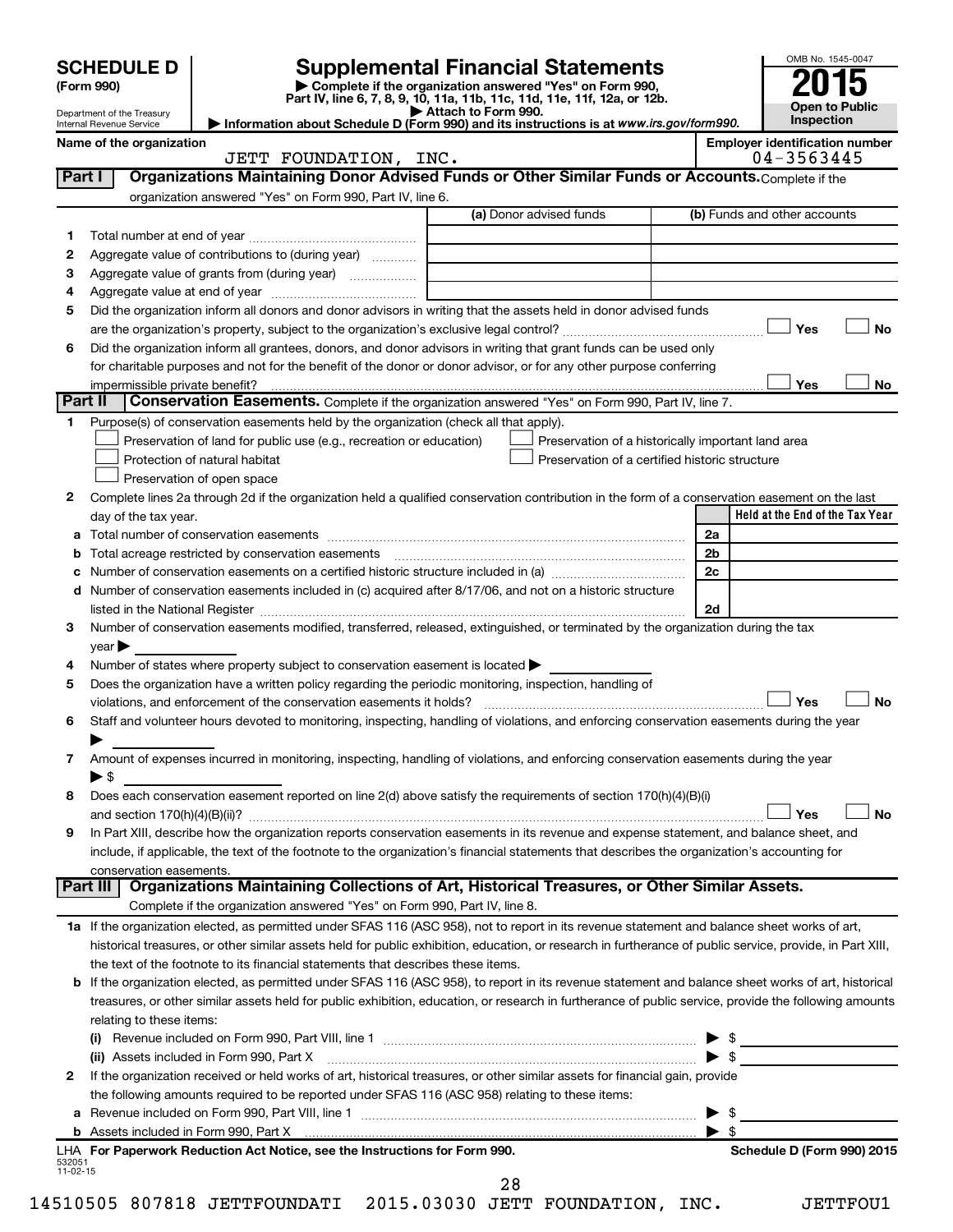|               | Schedule D (Form 990) 2015                                                                                                                                                                                                     | JETT FOUNDATION, INC.                   |   |                |                                                                             |                                 | $04 - 3563445$ Page 2 |                |        |           |
|---------------|--------------------------------------------------------------------------------------------------------------------------------------------------------------------------------------------------------------------------------|-----------------------------------------|---|----------------|-----------------------------------------------------------------------------|---------------------------------|-----------------------|----------------|--------|-----------|
|               | Part III<br>Organizations Maintaining Collections of Art, Historical Treasures, or Other Similar Assets (continued)                                                                                                            |                                         |   |                |                                                                             |                                 |                       |                |        |           |
| 3             | Using the organization's acquisition, accession, and other records, check any of the following that are a significant use of its collection items                                                                              |                                         |   |                |                                                                             |                                 |                       |                |        |           |
|               | (check all that apply):                                                                                                                                                                                                        |                                         |   |                |                                                                             |                                 |                       |                |        |           |
| a             | Public exhibition                                                                                                                                                                                                              |                                         |   |                | Loan or exchange programs                                                   |                                 |                       |                |        |           |
| b             | Scholarly research                                                                                                                                                                                                             |                                         |   | Other          |                                                                             |                                 |                       |                |        |           |
| с             | Preservation for future generations                                                                                                                                                                                            |                                         |   |                |                                                                             |                                 |                       |                |        |           |
| 4             | Provide a description of the organization's collections and explain how they further the organization's exempt purpose in Part XIII.                                                                                           |                                         |   |                |                                                                             |                                 |                       |                |        |           |
| 5             | During the year, did the organization solicit or receive donations of art, historical treasures, or other similar assets                                                                                                       |                                         |   |                |                                                                             |                                 |                       |                |        |           |
|               |                                                                                                                                                                                                                                |                                         |   |                |                                                                             |                                 |                       | Yes            |        | No        |
|               | Part IV I<br><b>Escrow and Custodial Arrangements.</b> Complete if the organization answered "Yes" on Form 990, Part IV, line 9, or<br>reported an amount on Form 990, Part X, line 21.                                        |                                         |   |                |                                                                             |                                 |                       |                |        |           |
|               |                                                                                                                                                                                                                                |                                         |   |                |                                                                             |                                 |                       |                |        |           |
|               | 1a Is the organization an agent, trustee, custodian or other intermediary for contributions or other assets not included                                                                                                       |                                         |   |                |                                                                             |                                 |                       | Yes            |        | <b>No</b> |
|               | b If "Yes," explain the arrangement in Part XIII and complete the following table:                                                                                                                                             |                                         |   |                |                                                                             |                                 |                       |                |        |           |
|               |                                                                                                                                                                                                                                |                                         |   |                |                                                                             |                                 |                       | Amount         |        |           |
|               |                                                                                                                                                                                                                                |                                         |   |                |                                                                             | 1c                              |                       |                |        |           |
|               |                                                                                                                                                                                                                                |                                         |   |                |                                                                             | 1d                              |                       |                |        |           |
|               | e Distributions during the year measurement contained and all the control of the set of the set of the set of the set of the set of the set of the set of the set of the set of the set of the set of the set of the set of th |                                         |   |                |                                                                             | 1e                              |                       |                |        |           |
|               |                                                                                                                                                                                                                                |                                         |   |                |                                                                             | 1f                              |                       |                |        |           |
|               | 2a Did the organization include an amount on Form 990, Part X, line 21, for escrow or custodial account liability?                                                                                                             |                                         |   |                |                                                                             |                                 |                       | Yes            |        | No        |
|               | <b>b</b> If "Yes," explain the arrangement in Part XIII. Check here if the explanation has been provided on Part XIII                                                                                                          |                                         |   |                |                                                                             |                                 |                       |                |        |           |
| <b>Part V</b> | <b>Endowment Funds.</b> Complete if the organization answered "Yes" on Form 990, Part IV, line 10.                                                                                                                             |                                         |   |                |                                                                             |                                 |                       |                |        |           |
|               |                                                                                                                                                                                                                                | (a) Current year                        |   | (b) Prior year | (c) Two years back $\vert$ (d) Three years back $\vert$ (e) Four years back |                                 |                       |                |        |           |
|               | 1a Beginning of year balance                                                                                                                                                                                                   |                                         |   |                |                                                                             |                                 |                       |                |        |           |
| b             |                                                                                                                                                                                                                                |                                         |   |                |                                                                             |                                 |                       |                |        |           |
| с             | Net investment earnings, gains, and losses                                                                                                                                                                                     |                                         |   |                |                                                                             |                                 |                       |                |        |           |
|               |                                                                                                                                                                                                                                |                                         |   |                |                                                                             |                                 |                       |                |        |           |
|               | e Other expenditures for facilities                                                                                                                                                                                            |                                         |   |                |                                                                             |                                 |                       |                |        |           |
|               | and programs                                                                                                                                                                                                                   |                                         |   |                |                                                                             |                                 |                       |                |        |           |
|               |                                                                                                                                                                                                                                |                                         |   |                |                                                                             |                                 |                       |                |        |           |
| g             |                                                                                                                                                                                                                                |                                         |   |                |                                                                             |                                 |                       |                |        |           |
| 2             | Provide the estimated percentage of the current year end balance (line 1g, column (a)) held as:                                                                                                                                |                                         |   |                |                                                                             |                                 |                       |                |        |           |
| а             | Board designated or quasi-endowment $\blacktriangleright$                                                                                                                                                                      |                                         | % |                |                                                                             |                                 |                       |                |        |           |
| b             | Permanent endowment                                                                                                                                                                                                            | %                                       |   |                |                                                                             |                                 |                       |                |        |           |
|               | <b>c</b> Temporarily restricted endowment $\blacktriangleright$                                                                                                                                                                | %                                       |   |                |                                                                             |                                 |                       |                |        |           |
|               | The percentages on lines 2a, 2b, and 2c should equal 100%.                                                                                                                                                                     |                                         |   |                |                                                                             |                                 |                       |                |        |           |
|               | 3a Are there endowment funds not in the possession of the organization that are held and administered for the organization                                                                                                     |                                         |   |                |                                                                             |                                 |                       |                |        |           |
|               | by:                                                                                                                                                                                                                            |                                         |   |                |                                                                             |                                 |                       |                | Yes    | No        |
|               | (i)                                                                                                                                                                                                                            |                                         |   |                |                                                                             |                                 |                       | 3a(i)          |        |           |
|               |                                                                                                                                                                                                                                |                                         |   |                |                                                                             |                                 |                       | 3a(ii)         |        |           |
|               |                                                                                                                                                                                                                                |                                         |   |                |                                                                             |                                 |                       | 3b             |        |           |
| 4             | Describe in Part XIII the intended uses of the organization's endowment funds.<br>Land, Buildings, and Equipment.<br><b>Part VI</b>                                                                                            |                                         |   |                |                                                                             |                                 |                       |                |        |           |
|               | Complete if the organization answered "Yes" on Form 990, Part IV, line 11a. See Form 990, Part X, line 10.                                                                                                                     |                                         |   |                |                                                                             |                                 |                       |                |        |           |
|               |                                                                                                                                                                                                                                |                                         |   |                | (b) Cost or other                                                           |                                 |                       |                |        |           |
|               | Description of property                                                                                                                                                                                                        | (a) Cost or other<br>basis (investment) |   |                | basis (other)                                                               | (c) Accumulated<br>depreciation |                       | (d) Book value |        |           |
|               |                                                                                                                                                                                                                                |                                         |   |                |                                                                             |                                 |                       |                |        |           |
| b             |                                                                                                                                                                                                                                |                                         |   |                |                                                                             |                                 |                       |                |        |           |
|               |                                                                                                                                                                                                                                |                                         |   |                |                                                                             |                                 |                       |                |        |           |
|               |                                                                                                                                                                                                                                |                                         |   |                | 24,886.                                                                     | 22, 352.                        |                       |                | 2,534. |           |
|               |                                                                                                                                                                                                                                |                                         |   |                | 6, 297.                                                                     | 3,955.                          |                       |                | 2,342. |           |
|               | Total. Add lines 1a through 1e. (Column (d) must equal Form 990, Part X, column (B), line 10c.)                                                                                                                                |                                         |   |                |                                                                             |                                 |                       |                | 4,876. |           |
|               |                                                                                                                                                                                                                                |                                         |   |                |                                                                             |                                 |                       |                |        |           |

**Schedule D (Form 990) 2015**

532052 09-21-15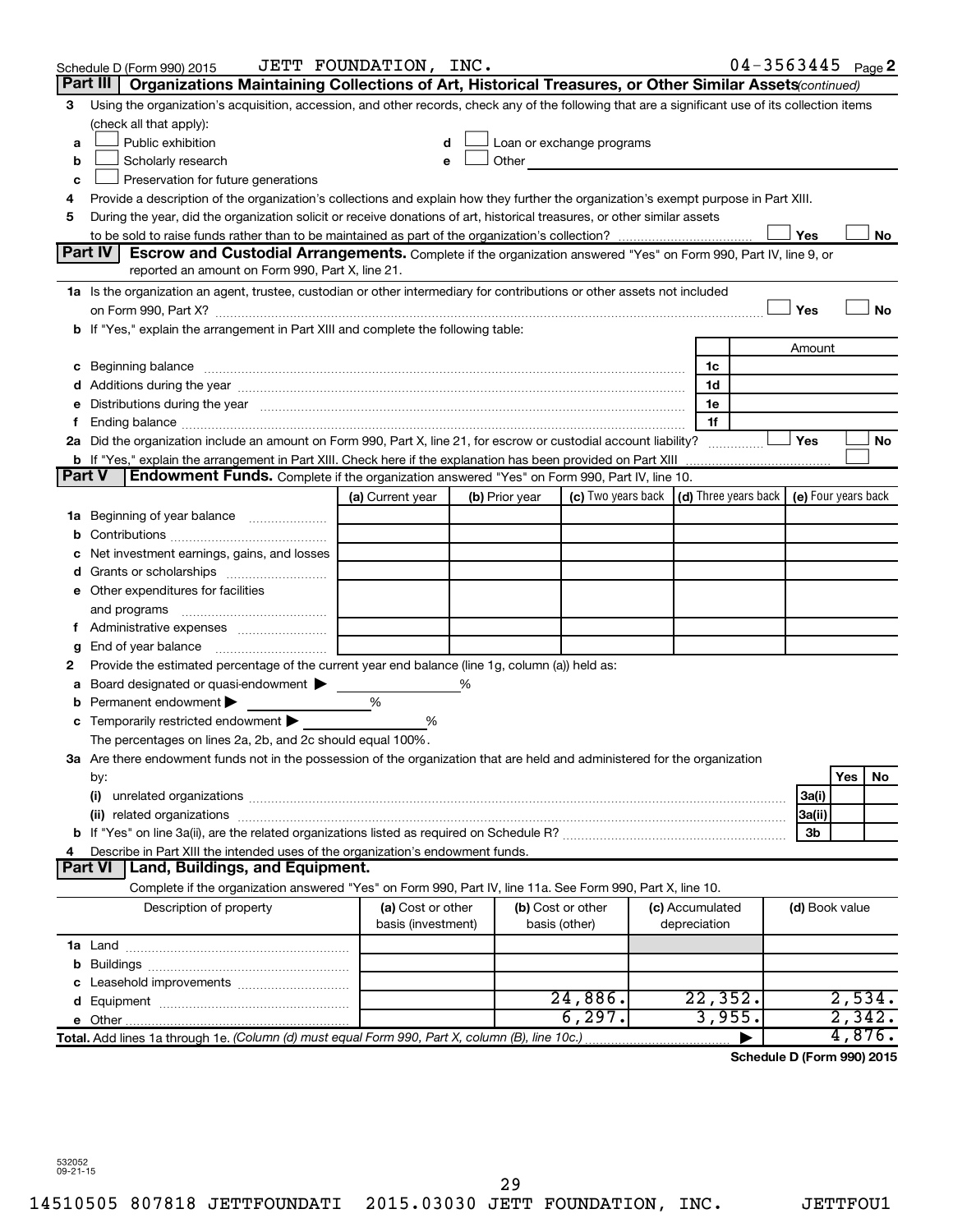| Complete if the organization answered "Yes" on Form 990, Part IV, line 11b. See Form 990, Part X, line 12.<br>(a) Description of security or category (including name of security)                                                             | (b) Book value  |                |  | (c) Method of valuation: Cost or end-of-year market value |
|------------------------------------------------------------------------------------------------------------------------------------------------------------------------------------------------------------------------------------------------|-----------------|----------------|--|-----------------------------------------------------------|
|                                                                                                                                                                                                                                                |                 |                |  |                                                           |
|                                                                                                                                                                                                                                                |                 |                |  |                                                           |
|                                                                                                                                                                                                                                                |                 |                |  |                                                           |
| $(3)$ Other                                                                                                                                                                                                                                    |                 |                |  |                                                           |
| (A)                                                                                                                                                                                                                                            |                 |                |  |                                                           |
| (B)                                                                                                                                                                                                                                            |                 |                |  |                                                           |
| (C)                                                                                                                                                                                                                                            |                 |                |  |                                                           |
| (D)                                                                                                                                                                                                                                            |                 |                |  |                                                           |
| (E)                                                                                                                                                                                                                                            |                 |                |  |                                                           |
| (F)                                                                                                                                                                                                                                            |                 |                |  |                                                           |
| (G)                                                                                                                                                                                                                                            |                 |                |  |                                                           |
| (H)                                                                                                                                                                                                                                            |                 |                |  |                                                           |
| Total. (Col. (b) must equal Form 990, Part X, col. (B) line 12.)                                                                                                                                                                               |                 |                |  |                                                           |
| Part VIII Investments - Program Related.                                                                                                                                                                                                       |                 |                |  |                                                           |
| Complete if the organization answered "Yes" on Form 990, Part IV, line 11c. See Form 990, Part X, line 13.                                                                                                                                     |                 |                |  |                                                           |
| (a) Description of investment                                                                                                                                                                                                                  | (b) Book value  |                |  | (c) Method of valuation: Cost or end-of-year market value |
|                                                                                                                                                                                                                                                |                 |                |  |                                                           |
| (1)                                                                                                                                                                                                                                            |                 |                |  |                                                           |
| (2)                                                                                                                                                                                                                                            |                 |                |  |                                                           |
| (3)                                                                                                                                                                                                                                            |                 |                |  |                                                           |
| (4)                                                                                                                                                                                                                                            |                 |                |  |                                                           |
| (5)                                                                                                                                                                                                                                            |                 |                |  |                                                           |
| (6)                                                                                                                                                                                                                                            |                 |                |  |                                                           |
| (7)                                                                                                                                                                                                                                            |                 |                |  |                                                           |
|                                                                                                                                                                                                                                                |                 |                |  |                                                           |
|                                                                                                                                                                                                                                                |                 |                |  |                                                           |
| (8)                                                                                                                                                                                                                                            |                 |                |  |                                                           |
| (9)<br>Total. (Col. (b) must equal Form 990, Part X, col. (B) line 13.) $\blacktriangleright$<br>Part IX<br><b>Other Assets.</b><br>Complete if the organization answered "Yes" on Form 990, Part IV, line 11d. See Form 990, Part X, line 15. |                 |                |  |                                                           |
|                                                                                                                                                                                                                                                | (a) Description |                |  | (b) Book value                                            |
| SECURITY DEPOSITS<br>(1)                                                                                                                                                                                                                       |                 |                |  | 4,000.                                                    |
| <b>INVESTMENT IN LLC</b><br>(2)                                                                                                                                                                                                                |                 |                |  | 125,000.                                                  |
| (3)                                                                                                                                                                                                                                            |                 |                |  |                                                           |
| (4)                                                                                                                                                                                                                                            |                 |                |  |                                                           |
| (5)                                                                                                                                                                                                                                            |                 |                |  |                                                           |
| (6)                                                                                                                                                                                                                                            |                 |                |  |                                                           |
| (7)                                                                                                                                                                                                                                            |                 |                |  |                                                           |
| (8)                                                                                                                                                                                                                                            |                 |                |  |                                                           |
| (9)                                                                                                                                                                                                                                            |                 |                |  |                                                           |
| Total. (Column (b) must equal Form 990, Part X, col. (B) line 15.)                                                                                                                                                                             |                 |                |  |                                                           |
| <b>Other Liabilities.</b><br>Part X                                                                                                                                                                                                            |                 |                |  |                                                           |
| Complete if the organization answered "Yes" on Form 990, Part IV, line 11e or 11f. See Form 990, Part X, line 25.                                                                                                                              |                 |                |  |                                                           |
| (a) Description of liability                                                                                                                                                                                                                   |                 | (b) Book value |  |                                                           |
| 1.                                                                                                                                                                                                                                             |                 |                |  |                                                           |
| Federal income taxes<br>(1)                                                                                                                                                                                                                    |                 |                |  |                                                           |
| (2)                                                                                                                                                                                                                                            |                 |                |  | 129,000.                                                  |
| (3)                                                                                                                                                                                                                                            |                 |                |  |                                                           |
| (4)                                                                                                                                                                                                                                            |                 |                |  |                                                           |
| (5)                                                                                                                                                                                                                                            |                 |                |  |                                                           |
| (6)                                                                                                                                                                                                                                            |                 |                |  |                                                           |
| (7)                                                                                                                                                                                                                                            |                 |                |  |                                                           |
| (8)                                                                                                                                                                                                                                            |                 |                |  |                                                           |
| (9)                                                                                                                                                                                                                                            |                 |                |  |                                                           |
| Total. (Column (b) must equal Form 990, Part X, col. (B) line 25.)                                                                                                                                                                             |                 |                |  |                                                           |

532053 09-21-15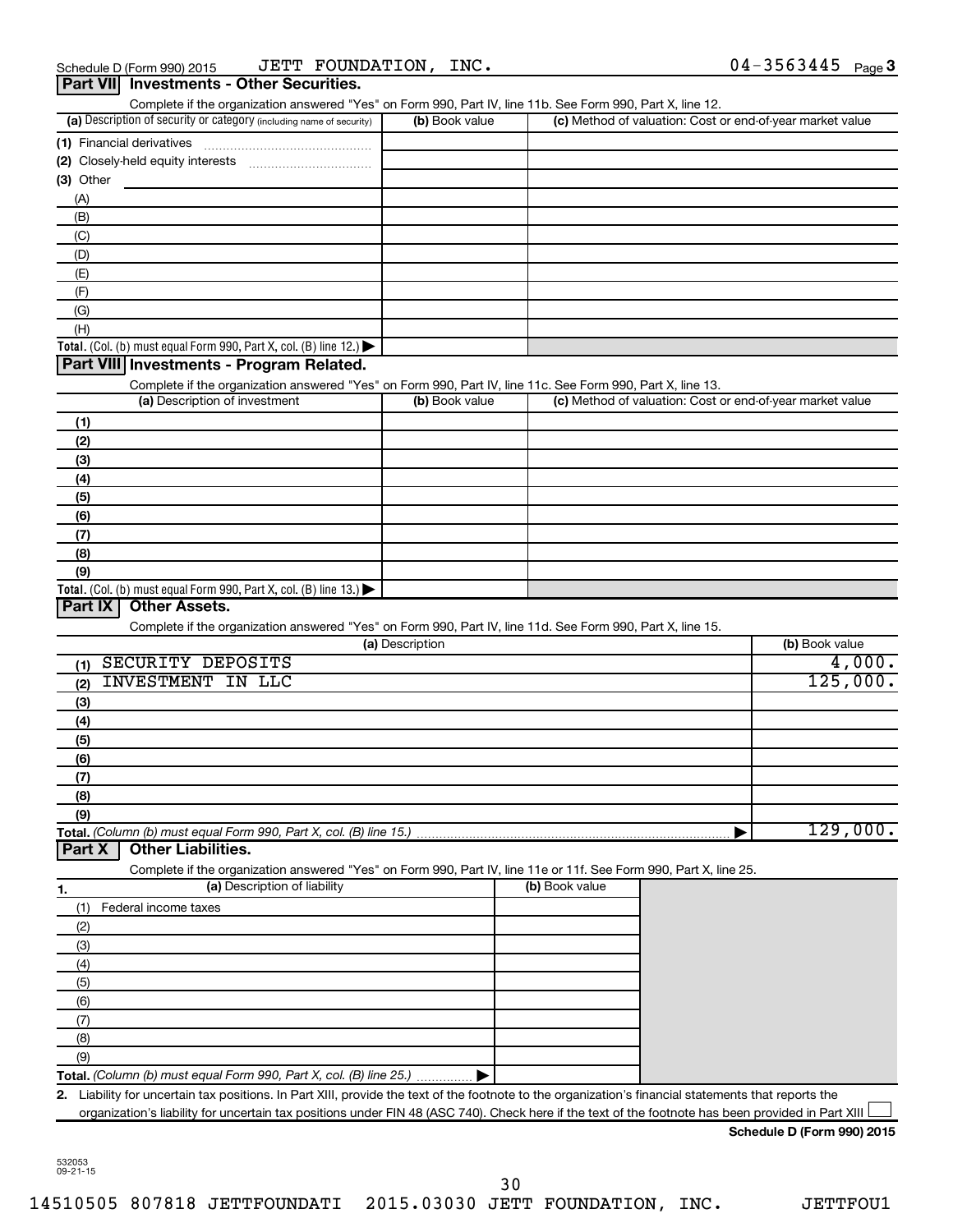|    | JETT FOUNDATION, INC.<br>Schedule D (Form 990) 2015                                                                                                                                                                                  |                |          |              | $04 - 3563445$ Page 4 |
|----|--------------------------------------------------------------------------------------------------------------------------------------------------------------------------------------------------------------------------------------|----------------|----------|--------------|-----------------------|
|    | Reconciliation of Revenue per Audited Financial Statements With Revenue per Return.<br><b>Part XI</b>                                                                                                                                |                |          |              |                       |
|    | Complete if the organization answered "Yes" on Form 990, Part IV, line 12a.                                                                                                                                                          |                |          |              |                       |
| 1  | Total revenue, gains, and other support per audited financial statements [[[[[[[[[[[[[[[[[[[[[[[[]]]]]]]]]]]]                                                                                                                        |                |          | $\mathbf{1}$ | 1,564,129.            |
| 2  | Amounts included on line 1 but not on Form 990, Part VIII, line 12:                                                                                                                                                                  |                |          |              |                       |
| a  | Net unrealized gains (losses) on investments                                                                                                                                                                                         | 2a             |          |              |                       |
| b  |                                                                                                                                                                                                                                      | 2 <sub>b</sub> | 451,899. |              |                       |
| c  |                                                                                                                                                                                                                                      | 2c             |          |              |                       |
| d  |                                                                                                                                                                                                                                      | 2d             |          |              |                       |
| е  | Add lines 2a through 2d                                                                                                                                                                                                              |                |          | 2e           | 451,899.              |
| 3  |                                                                                                                                                                                                                                      |                |          | 3            | 1, 112, 230.          |
| 4  | Amounts included on Form 990, Part VIII, line 12, but not on line 1:                                                                                                                                                                 |                |          |              |                       |
|    |                                                                                                                                                                                                                                      | 4a             |          |              |                       |
| b  |                                                                                                                                                                                                                                      | 4 <sub>b</sub> |          |              |                       |
|    | Add lines 4a and 4b                                                                                                                                                                                                                  |                |          | 4c           |                       |
|    |                                                                                                                                                                                                                                      |                |          | 5            |                       |
|    |                                                                                                                                                                                                                                      |                |          |              | 1, 112, 230.          |
|    | Part XII Reconciliation of Expenses per Audited Financial Statements With Expenses per Return.                                                                                                                                       |                |          |              |                       |
|    | Complete if the organization answered "Yes" on Form 990, Part IV, line 12a.                                                                                                                                                          |                |          |              |                       |
| 1  |                                                                                                                                                                                                                                      |                |          | $\mathbf{1}$ | 1,354,935.            |
| 2  | Amounts included on line 1 but not on Form 990, Part IX, line 25:                                                                                                                                                                    |                |          |              |                       |
| a  |                                                                                                                                                                                                                                      | 2a             | 451,899. |              |                       |
| b  | Prior year adjustments [ www.communications of the contract of the contract of the contract of the contract of                                                                                                                       | 2 <sub>b</sub> |          |              |                       |
|    | Other losses                                                                                                                                                                                                                         | 2 <sub>c</sub> |          |              |                       |
| d  |                                                                                                                                                                                                                                      | 2d             |          |              |                       |
| e  | Add lines 2a through 2d <b>continuum continuum contract and all the contract of the contract of the contract of the contract of the contract of the contract of the contract of the contract of the contract of the contract of </b> |                |          | 2e           | 451,899.              |
| з  |                                                                                                                                                                                                                                      |                |          | $\mathbf{a}$ | 903,036.              |
| 4  | Amounts included on Form 990, Part IX, line 25, but not on line 1:                                                                                                                                                                   |                |          |              |                       |
| a  | Investment expenses not included on Form 990, Part VIII, line 7b [100] [100] [100] [100] [100] [100] [100] [10                                                                                                                       | 4a             |          |              |                       |
| b  | Other (Describe in Part XIII.) [100] [100] [100] [100] [100] [100] [100] [100] [100] [100] [100] [100] [100] [                                                                                                                       | 4 <sub>b</sub> |          |              |                       |
|    | Add lines 4a and 4b                                                                                                                                                                                                                  |                |          | 4c           | 0.                    |
| 5. | Total expenses. Add lines 3 and 4c. (This must equal Form 990, Part I, line 18.) <i>manumeronominal</i> manumeronominal<br>Part XIII Supplemental Information.                                                                       |                |          | 5            | 903,036.              |

Provide the descriptions required for Part II, lines 3, 5, and 9; Part III, lines 1a and 4; Part IV, lines 1b and 2b; Part V, line 4; Part X, line 2; Part XI, lines 2d and 4b; and Part XII, lines 2d and 4b. Also complete this part to provide any additional information.

31

532054 09-21-15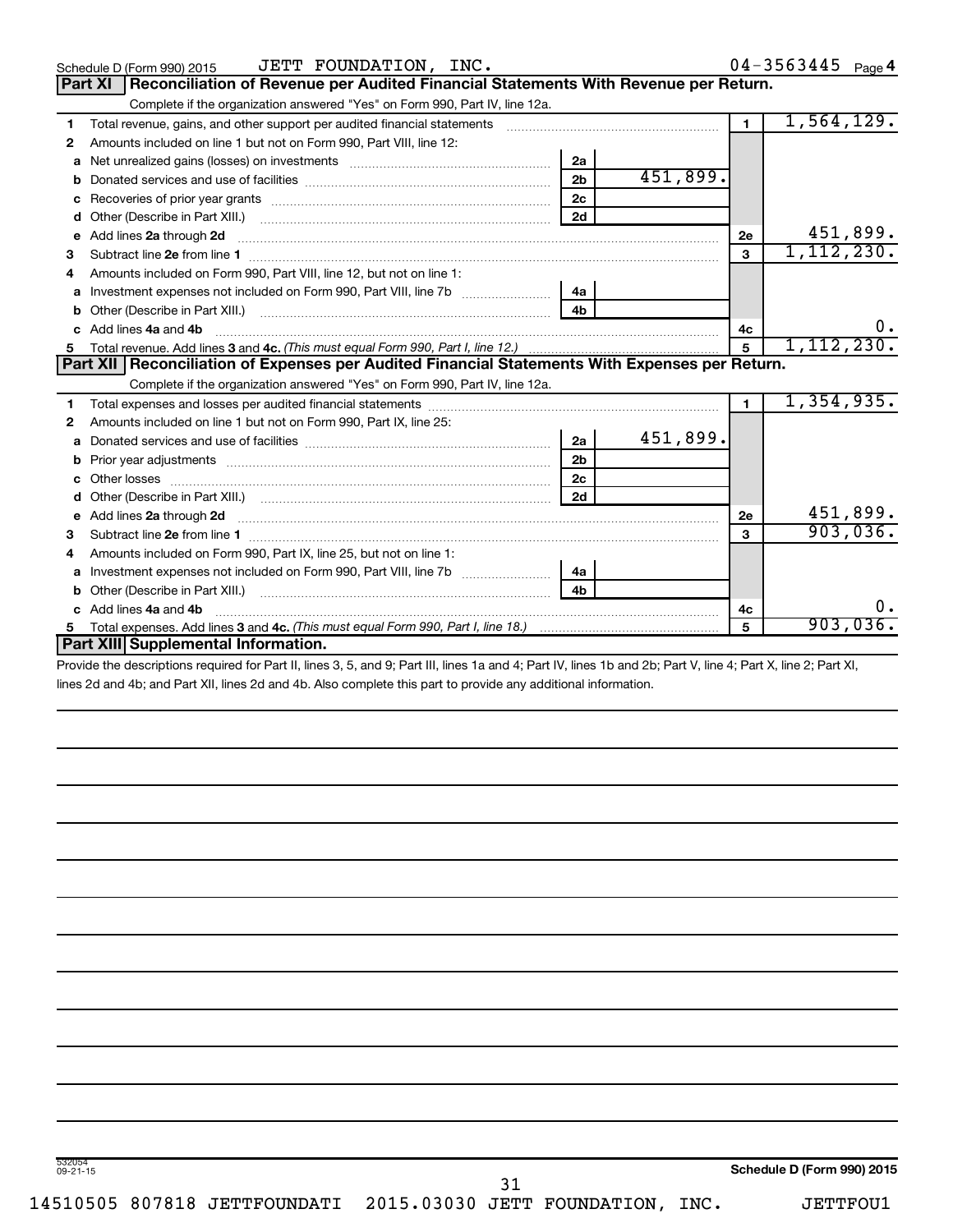| <b>SCHEDULE G</b><br>(Form 990 or 990-EZ)<br>Department of the Treasury<br>Internal Revenue Service                                                                                                                                                                                                                                                                                                                                                                                                                                                                                                                                                                                        | <b>Supplemental Information Regarding Fundraising or Gaming Activities</b><br>Complete if the organization answered "Yes" on Form 990, Part IV, lines 17, 18, or 19, or if the<br>organization entered more than \$15,000 on Form 990-EZ, line 6a.<br>Attach to Form 990 or Form 990-EZ.<br>Information about Schedule G (Form 990 or 990-EZ) and its instructions is at WWW.irs.gov/form990. |                                                          |                |                                                                            |                                                                            | OMB No. 1545-0047<br>015<br><b>Open to Public</b><br>Inspection |
|--------------------------------------------------------------------------------------------------------------------------------------------------------------------------------------------------------------------------------------------------------------------------------------------------------------------------------------------------------------------------------------------------------------------------------------------------------------------------------------------------------------------------------------------------------------------------------------------------------------------------------------------------------------------------------------------|-----------------------------------------------------------------------------------------------------------------------------------------------------------------------------------------------------------------------------------------------------------------------------------------------------------------------------------------------------------------------------------------------|----------------------------------------------------------|----------------|----------------------------------------------------------------------------|----------------------------------------------------------------------------|-----------------------------------------------------------------|
| Name of the organization                                                                                                                                                                                                                                                                                                                                                                                                                                                                                                                                                                                                                                                                   | JETT FOUNDATION, INC.                                                                                                                                                                                                                                                                                                                                                                         |                                                          |                |                                                                            | 04-3563445                                                                 | <b>Employer identification number</b>                           |
| Part I<br>required to complete this part.                                                                                                                                                                                                                                                                                                                                                                                                                                                                                                                                                                                                                                                  | Fundraising Activities. Complete if the organization answered "Yes" on Form 990, Part IV, line 17. Form 990-EZ filers are not                                                                                                                                                                                                                                                                 |                                                          |                |                                                                            |                                                                            |                                                                 |
| 1 Indicate whether the organization raised funds through any of the following activities. Check all that apply.<br>Mail solicitations<br>a<br>Internet and email solicitations<br>b<br>Phone solicitations<br>c<br>In-person solicitations<br>d<br>2 a Did the organization have a written or oral agreement with any individual (including officers, directors, trustees or<br>key employees listed in Form 990, Part VII) or entity in connection with professional fundraising services?<br>b If "Yes," list the ten highest paid individuals or entities (fundraisers) pursuant to agreements under which the fundraiser is to be<br>compensated at least \$5,000 by the organization. | e<br>f<br>Special fundraising events<br>g                                                                                                                                                                                                                                                                                                                                                     |                                                          |                | Solicitation of non-government grants<br>Solicitation of government grants | Yes                                                                        | <b>No</b>                                                       |
| (i) Name and address of individual<br>or entity (fundraiser)                                                                                                                                                                                                                                                                                                                                                                                                                                                                                                                                                                                                                               | (ii) Activity                                                                                                                                                                                                                                                                                                                                                                                 | (iii) Did<br>fundraiser<br>have custody<br>or control of | contributions? | (iv) Gross receipts<br>from activity                                       | (v) Amount paid<br>to (or retained by)<br>fundraiser<br>listed in col. (i) | (vi) Amount paid<br>to (or retained by)<br>organization         |
|                                                                                                                                                                                                                                                                                                                                                                                                                                                                                                                                                                                                                                                                                            |                                                                                                                                                                                                                                                                                                                                                                                               | <b>Yes</b>                                               | No             |                                                                            |                                                                            |                                                                 |
|                                                                                                                                                                                                                                                                                                                                                                                                                                                                                                                                                                                                                                                                                            |                                                                                                                                                                                                                                                                                                                                                                                               |                                                          |                |                                                                            |                                                                            |                                                                 |
|                                                                                                                                                                                                                                                                                                                                                                                                                                                                                                                                                                                                                                                                                            |                                                                                                                                                                                                                                                                                                                                                                                               |                                                          |                |                                                                            |                                                                            |                                                                 |
|                                                                                                                                                                                                                                                                                                                                                                                                                                                                                                                                                                                                                                                                                            |                                                                                                                                                                                                                                                                                                                                                                                               |                                                          |                |                                                                            |                                                                            |                                                                 |
|                                                                                                                                                                                                                                                                                                                                                                                                                                                                                                                                                                                                                                                                                            |                                                                                                                                                                                                                                                                                                                                                                                               |                                                          |                |                                                                            |                                                                            |                                                                 |
|                                                                                                                                                                                                                                                                                                                                                                                                                                                                                                                                                                                                                                                                                            |                                                                                                                                                                                                                                                                                                                                                                                               |                                                          |                |                                                                            |                                                                            |                                                                 |
|                                                                                                                                                                                                                                                                                                                                                                                                                                                                                                                                                                                                                                                                                            |                                                                                                                                                                                                                                                                                                                                                                                               |                                                          |                |                                                                            |                                                                            |                                                                 |
|                                                                                                                                                                                                                                                                                                                                                                                                                                                                                                                                                                                                                                                                                            |                                                                                                                                                                                                                                                                                                                                                                                               |                                                          |                |                                                                            |                                                                            |                                                                 |
|                                                                                                                                                                                                                                                                                                                                                                                                                                                                                                                                                                                                                                                                                            |                                                                                                                                                                                                                                                                                                                                                                                               |                                                          |                |                                                                            |                                                                            |                                                                 |
|                                                                                                                                                                                                                                                                                                                                                                                                                                                                                                                                                                                                                                                                                            |                                                                                                                                                                                                                                                                                                                                                                                               |                                                          |                |                                                                            |                                                                            |                                                                 |
|                                                                                                                                                                                                                                                                                                                                                                                                                                                                                                                                                                                                                                                                                            |                                                                                                                                                                                                                                                                                                                                                                                               |                                                          |                |                                                                            |                                                                            |                                                                 |
| Total<br>3 List all states in which the organization is registered or licensed to solicit contributions or has been notified it is exempt from registration<br>or licensing.                                                                                                                                                                                                                                                                                                                                                                                                                                                                                                               |                                                                                                                                                                                                                                                                                                                                                                                               |                                                          |                |                                                                            |                                                                            |                                                                 |
|                                                                                                                                                                                                                                                                                                                                                                                                                                                                                                                                                                                                                                                                                            |                                                                                                                                                                                                                                                                                                                                                                                               |                                                          |                |                                                                            |                                                                            |                                                                 |
|                                                                                                                                                                                                                                                                                                                                                                                                                                                                                                                                                                                                                                                                                            |                                                                                                                                                                                                                                                                                                                                                                                               |                                                          |                |                                                                            |                                                                            |                                                                 |
|                                                                                                                                                                                                                                                                                                                                                                                                                                                                                                                                                                                                                                                                                            |                                                                                                                                                                                                                                                                                                                                                                                               |                                                          |                |                                                                            |                                                                            |                                                                 |
|                                                                                                                                                                                                                                                                                                                                                                                                                                                                                                                                                                                                                                                                                            |                                                                                                                                                                                                                                                                                                                                                                                               |                                                          |                |                                                                            |                                                                            |                                                                 |
|                                                                                                                                                                                                                                                                                                                                                                                                                                                                                                                                                                                                                                                                                            |                                                                                                                                                                                                                                                                                                                                                                                               |                                                          |                |                                                                            |                                                                            |                                                                 |
| LHA For Paperwork Reduction Act Notice, see the Instructions for Form 990 or 990-EZ.                                                                                                                                                                                                                                                                                                                                                                                                                                                                                                                                                                                                       |                                                                                                                                                                                                                                                                                                                                                                                               |                                                          |                |                                                                            |                                                                            | Schedule G (Form 990 or 990-EZ) 2015                            |

532081 09-14-15

14510505 807818 JETTFOUNDATI 2015.03030 JETT FOUNDATION, INC. JETTFOU1 32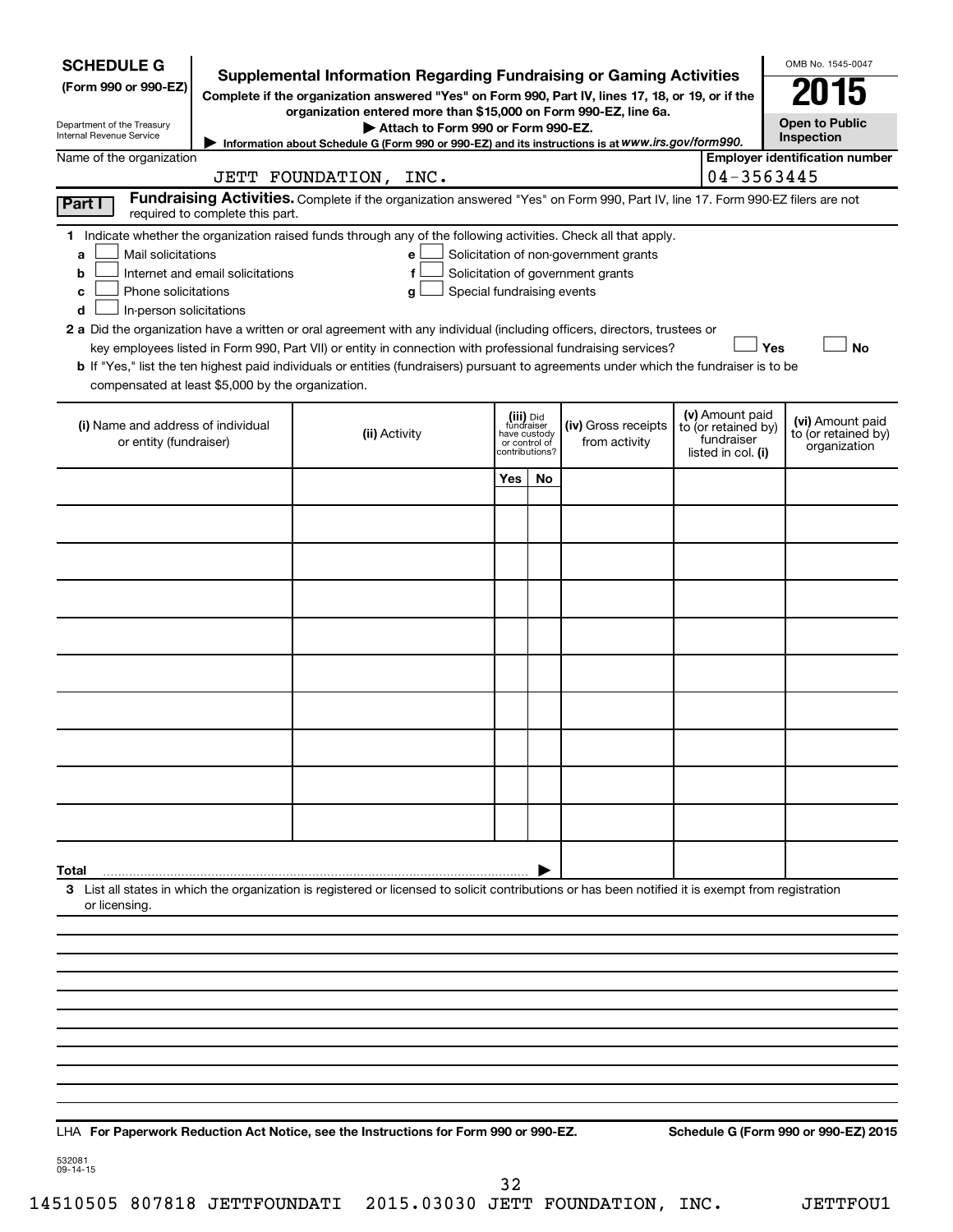### Schedule G (Form 990 or 990-EZ) 2015  ${\tt JETT}$   ${\tt FOUNDATION}$ ,  ${\tt INC.}$  04  $-$  3563445  ${\tt Page}$

Part II | Fundraising Events. Complete if the organization answered "Yes" on Form 990, Part IV, line 18, or reported more than \$15,000 of fundraising event contributions and gross income on Form 990-EZ, lines 1 and 6b. List events with gross receipts greater than \$5,000.

|                          |    | OF IDITIONS IN POSTED SHOWING THE ORIGINAL CONTRACT ON A SUBSTRAINING OF THE STATES OF SHOWING STREET IN A SUBSTRAINER ON A SUBSTRAINER ON A SUBSTRAINER ON A SUBSTRAINER ON A SUBSTRAINER ON A SUBSTRAINER ON A SUBSTRAINER O            |                               |                            |                  |                                      |
|--------------------------|----|-------------------------------------------------------------------------------------------------------------------------------------------------------------------------------------------------------------------------------------------|-------------------------------|----------------------------|------------------|--------------------------------------|
|                          |    |                                                                                                                                                                                                                                           | (a) Event $#1$<br>ANNUAL GOLF | $(b)$ Event #2<br>GALS FOR | (c) Other events | (d) Total events                     |
|                          |    |                                                                                                                                                                                                                                           | TOURNAMENT                    | CAL/TRI FOR                | 1                | (add col. (a) through                |
|                          |    |                                                                                                                                                                                                                                           | (event type)                  | (event type)               | (total number)   | col. (c)                             |
| Revenue                  | 1. |                                                                                                                                                                                                                                           | 114,474.                      | 118,093.                   | 15,463.          | 248,030.                             |
|                          |    |                                                                                                                                                                                                                                           | 56,307.                       | 116,043.                   | 2,053.           | 174,403.                             |
|                          |    |                                                                                                                                                                                                                                           |                               |                            |                  |                                      |
|                          | 3  | Gross income (line 1 minus line 2)                                                                                                                                                                                                        | 58,167.                       | 2,050.                     | 13,410.          | 73,627.                              |
|                          |    |                                                                                                                                                                                                                                           |                               |                            |                  |                                      |
|                          | 5  |                                                                                                                                                                                                                                           |                               |                            |                  |                                      |
| Direct Expenses          | 6  |                                                                                                                                                                                                                                           |                               |                            |                  |                                      |
|                          |    |                                                                                                                                                                                                                                           |                               |                            |                  |                                      |
|                          | 8  |                                                                                                                                                                                                                                           |                               |                            |                  |                                      |
|                          | 9  |                                                                                                                                                                                                                                           | 46, 250.                      | 8,548.                     | 10,550.          | 65,348.                              |
|                          |    | 10 Direct expense summary. Add lines 4 through 9 in column (d)                                                                                                                                                                            |                               |                            |                  | 65,348.                              |
| $\sqrt{\text{Part III}}$ |    | Gaming. Complete if the organization answered "Yes" on Form 990, Part IV, line 19, or reported more than                                                                                                                                  |                               |                            |                  | 8,279.                               |
|                          |    | \$15,000 on Form 990-EZ, line 6a.                                                                                                                                                                                                         |                               |                            |                  |                                      |
|                          |    |                                                                                                                                                                                                                                           |                               | (b) Pull tabs/instant      |                  | (d) Total gaming (add                |
| Revenue                  |    |                                                                                                                                                                                                                                           | (a) Bingo                     | bingo/progressive bingo    | (c) Other gaming | col. (a) through col. (c))           |
|                          |    |                                                                                                                                                                                                                                           |                               |                            |                  |                                      |
|                          | 1. |                                                                                                                                                                                                                                           |                               |                            |                  |                                      |
|                          |    |                                                                                                                                                                                                                                           |                               |                            |                  |                                      |
| <b>Direct Expenses</b>   | 3  |                                                                                                                                                                                                                                           |                               |                            |                  |                                      |
|                          | 4  |                                                                                                                                                                                                                                           |                               |                            |                  |                                      |
|                          |    |                                                                                                                                                                                                                                           |                               |                            |                  |                                      |
|                          |    |                                                                                                                                                                                                                                           | Yes<br>%                      | Yes<br>%                   | Yes<br>%         |                                      |
|                          | 6  | Volunteer labor                                                                                                                                                                                                                           | No                            | No                         | No               |                                      |
|                          | 7  | Direct expense summary. Add lines 2 through 5 in column (d)                                                                                                                                                                               |                               |                            |                  |                                      |
|                          | 8  |                                                                                                                                                                                                                                           |                               |                            |                  |                                      |
|                          |    |                                                                                                                                                                                                                                           |                               |                            |                  |                                      |
| 9                        |    | Enter the state(s) in which the organization conducts gaming activities:                                                                                                                                                                  |                               |                            |                  |                                      |
|                          |    | <b>b</b> If "No," explain:                                                                                                                                                                                                                |                               |                            |                  | Yes<br>No                            |
|                          |    | <u> 1989 - John Stone, Amerikaansk politiker (* 1918)</u>                                                                                                                                                                                 |                               |                            |                  |                                      |
|                          |    |                                                                                                                                                                                                                                           |                               |                            |                  |                                      |
|                          |    |                                                                                                                                                                                                                                           |                               |                            |                  | Yes<br>No                            |
|                          |    | <b>b</b> If "Yes," explain: <u>And a set of the set of the set of the set of the set of the set of the set of the set of the set of the set of the set of the set of the set of the set of the set of the set of the set of the set o</u> |                               |                            |                  |                                      |
|                          |    |                                                                                                                                                                                                                                           |                               |                            |                  |                                      |
|                          |    |                                                                                                                                                                                                                                           |                               |                            |                  |                                      |
|                          |    | 532082 09-14-15                                                                                                                                                                                                                           |                               |                            |                  | Schedule G (Form 990 or 990-EZ) 2015 |
|                          |    |                                                                                                                                                                                                                                           |                               |                            |                  |                                      |
|                          |    |                                                                                                                                                                                                                                           |                               |                            |                  |                                      |

14510505 807818 JETTFOUNDATI 2015.03030 JETT FOUNDATION, INC. JETTFOU1

33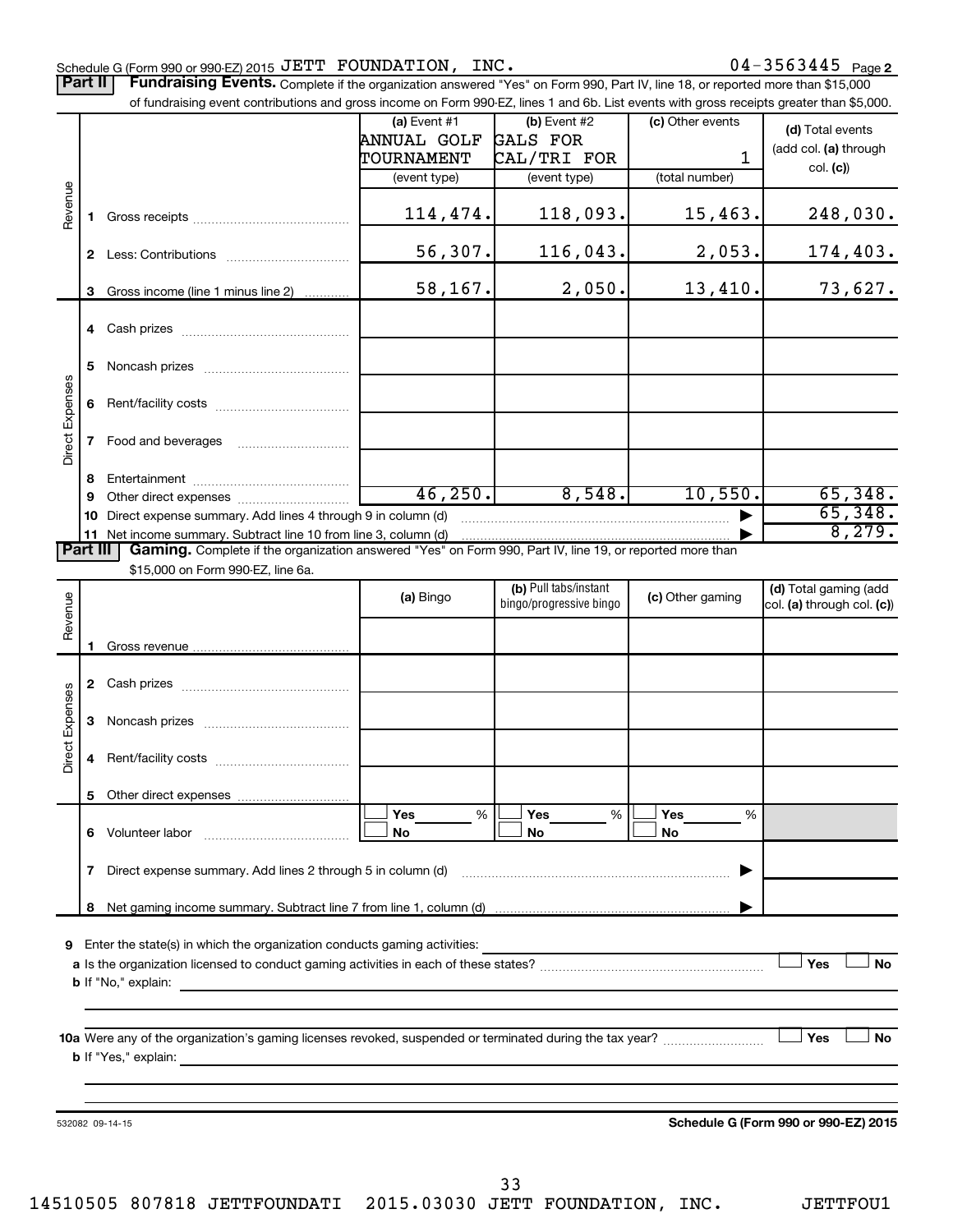| Schedule G (Form 990 or 990-EZ) 2015 JETT FOUNDATION, INC.                                                                                             | 04-3563445<br>Page 3                 |
|--------------------------------------------------------------------------------------------------------------------------------------------------------|--------------------------------------|
|                                                                                                                                                        | ∣ Yes<br><b>No</b>                   |
| 12 Is the organization a grantor, beneficiary or trustee of a trust or a member of a partnership or other entity formed                                | — ∣ Yes<br><b>No</b>                 |
| <b>13</b> Indicate the percentage of gaming activity conducted in:                                                                                     |                                      |
|                                                                                                                                                        | %                                    |
|                                                                                                                                                        | $\%$<br>13b                          |
| 14 Enter the name and address of the person who prepares the organization's gaming/special events books and records:                                   |                                      |
|                                                                                                                                                        |                                      |
| Address $\blacktriangleright$<br><u>and the contract of the contract of the contract of the contract of the contract of the contract of</u>            |                                      |
|                                                                                                                                                        | <b>No</b>                            |
|                                                                                                                                                        |                                      |
| of gaming revenue retained by the third party $\triangleright$ \$ _________________.                                                                   |                                      |
| c If "Yes," enter name and address of the third party:                                                                                                 |                                      |
| Name $\blacktriangleright$ $\lrcorner$                                                                                                                 |                                      |
|                                                                                                                                                        |                                      |
| 16 Gaming manager information:                                                                                                                         |                                      |
| Name $\triangleright$                                                                                                                                  |                                      |
| Gaming manager compensation > \$                                                                                                                       |                                      |
|                                                                                                                                                        |                                      |
|                                                                                                                                                        |                                      |
|                                                                                                                                                        |                                      |
| Director/officer<br>Employee<br>Independent contractor                                                                                                 |                                      |
|                                                                                                                                                        |                                      |
| <b>17</b> Mandatory distributions:<br>a Is the organization required under state law to make charitable distributions from the gaming proceeds to      |                                      |
|                                                                                                                                                        | $\Box$ Yes $\Box$ No                 |
| <b>b</b> Enter the amount of distributions required under state law to be distributed to other exempt organizations or spent in the                    |                                      |
| organization's own exempt activities during the tax year $\triangleright$ \$                                                                           |                                      |
| Part IV<br>Supplemental Information. Provide the explanations required by Part I, line 2b, columns (iii) and (v); and Part III, lines 9, 9b, 10b, 15b, |                                      |
| 15c, 16, and 17b, as applicable. Also provide any additional information (see instructions).                                                           |                                      |
|                                                                                                                                                        |                                      |
|                                                                                                                                                        |                                      |
|                                                                                                                                                        |                                      |
|                                                                                                                                                        |                                      |
|                                                                                                                                                        |                                      |
|                                                                                                                                                        |                                      |
|                                                                                                                                                        |                                      |
|                                                                                                                                                        |                                      |
|                                                                                                                                                        |                                      |
|                                                                                                                                                        |                                      |
|                                                                                                                                                        |                                      |
|                                                                                                                                                        |                                      |
|                                                                                                                                                        |                                      |
| 532083 09-14-15<br>34                                                                                                                                  | Schedule G (Form 990 or 990-EZ) 2015 |
|                                                                                                                                                        |                                      |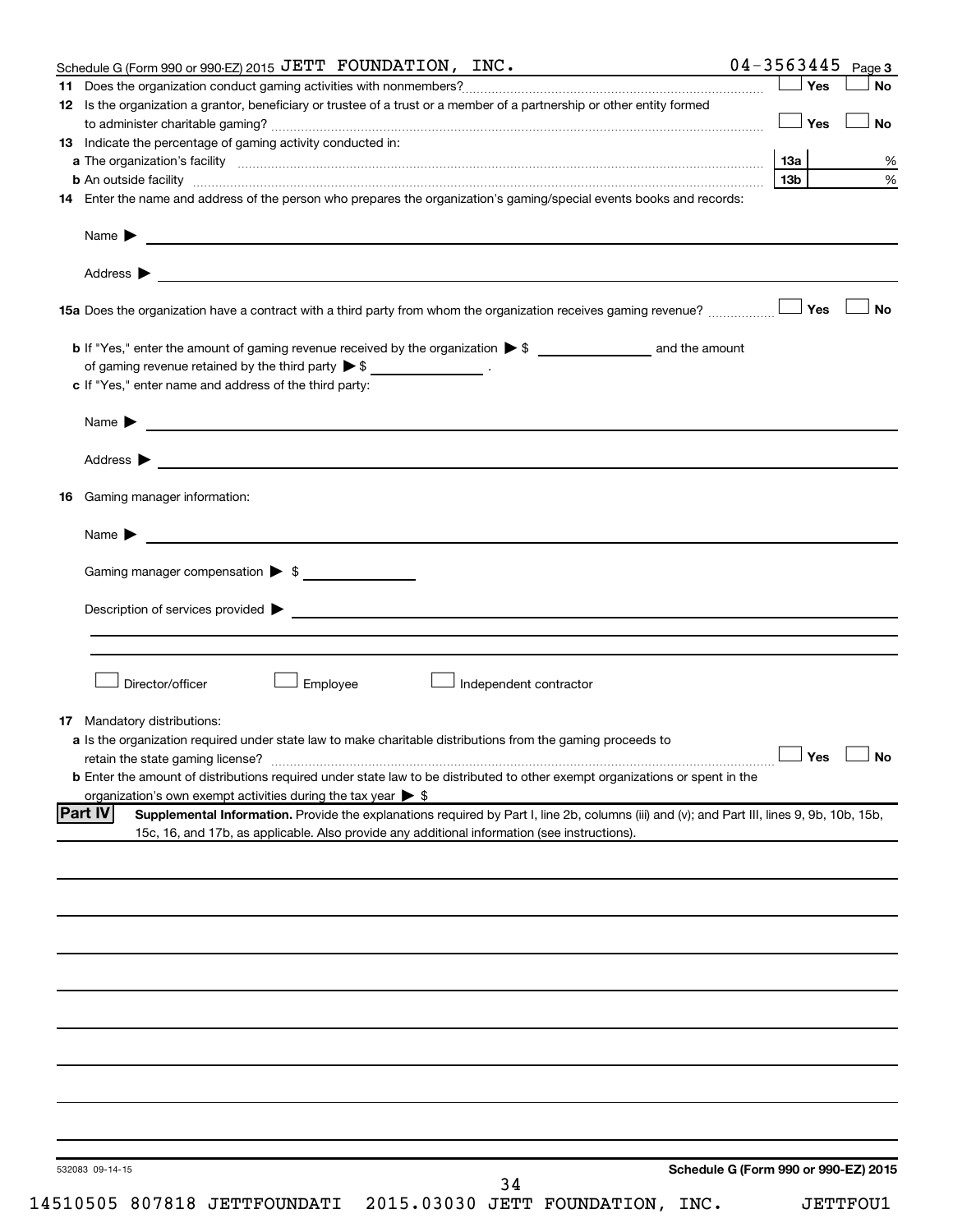| 532084<br>04-01-15 | 35 | Schedule G (Form 990 or 990-EZ) |
|--------------------|----|---------------------------------|
|                    |    |                                 |
|                    |    |                                 |
|                    |    |                                 |
|                    |    |                                 |
|                    |    |                                 |
|                    |    |                                 |
|                    |    |                                 |
|                    |    |                                 |
|                    |    |                                 |
|                    |    |                                 |
|                    |    |                                 |
|                    |    |                                 |
|                    |    |                                 |
|                    |    |                                 |
|                    |    |                                 |
|                    |    |                                 |
|                    |    |                                 |
|                    |    |                                 |
|                    |    |                                 |
|                    |    |                                 |
|                    |    |                                 |
|                    |    |                                 |
|                    |    |                                 |
|                    |    |                                 |
|                    |    |                                 |
|                    |    |                                 |
|                    |    |                                 |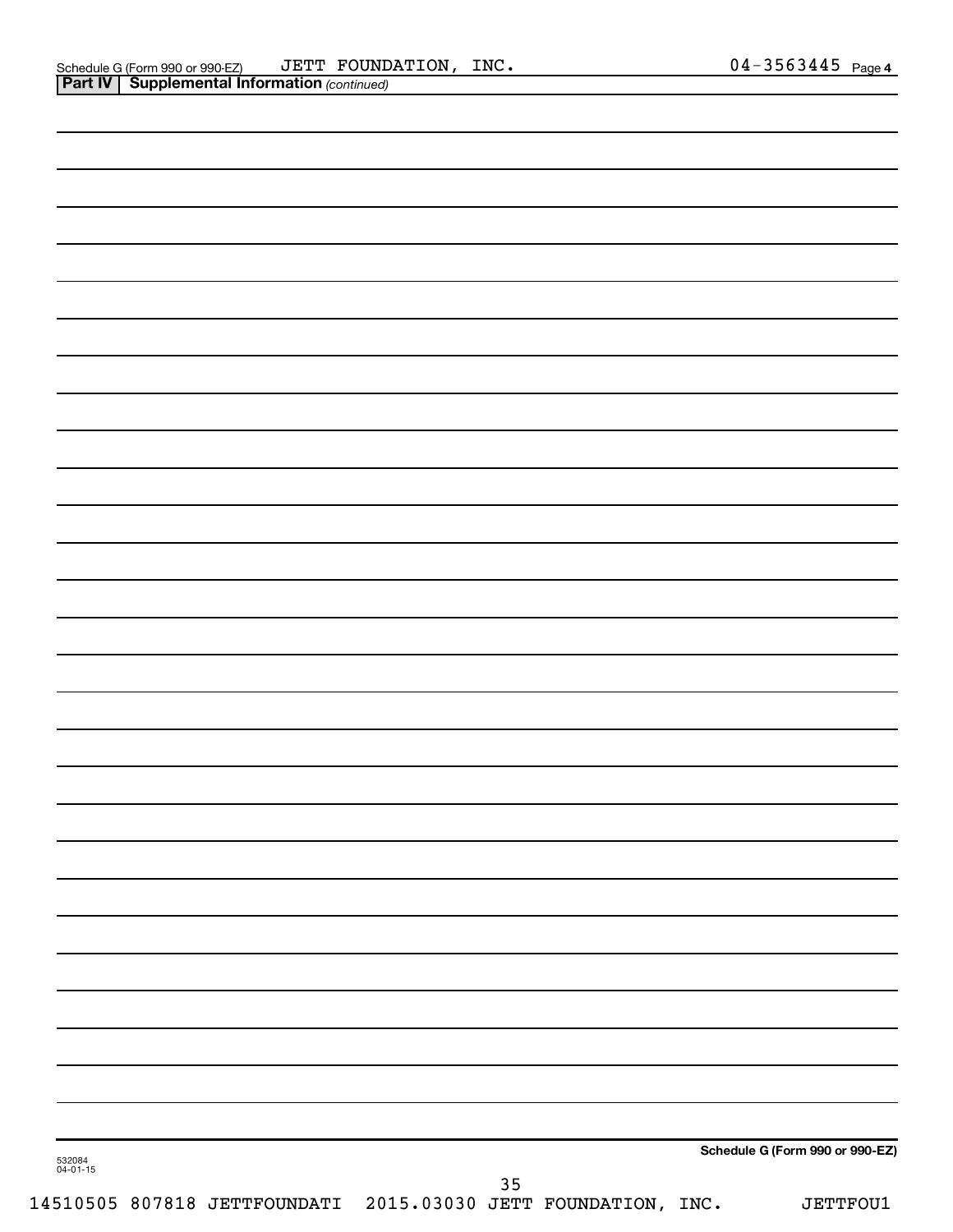| <b>Grants and Other Assistance to Organizations,</b><br><b>SCHEDULE I</b><br>(Form 990)<br>Governments, and Individuals in the United States<br>Complete if the organization answered "Yes" on Form 990, Part IV, line 21 or 22.<br>Attach to Form 990.<br>Department of the Treasury<br>Internal Revenue Service<br>Information about Schedule I (Form 990) and its instructions is at www.irs.gov/form990. |                                                                                                                                                                                                                                                                                           |           |                                  |                             |                                         |                                               |                                           |                                                     |  |
|--------------------------------------------------------------------------------------------------------------------------------------------------------------------------------------------------------------------------------------------------------------------------------------------------------------------------------------------------------------------------------------------------------------|-------------------------------------------------------------------------------------------------------------------------------------------------------------------------------------------------------------------------------------------------------------------------------------------|-----------|----------------------------------|-----------------------------|-----------------------------------------|-----------------------------------------------|-------------------------------------------|-----------------------------------------------------|--|
| Name of the organization                                                                                                                                                                                                                                                                                                                                                                                     |                                                                                                                                                                                                                                                                                           |           |                                  |                             |                                         |                                               |                                           | Inspection<br><b>Employer identification number</b> |  |
|                                                                                                                                                                                                                                                                                                                                                                                                              | JETT FOUNDATION, INC.                                                                                                                                                                                                                                                                     |           |                                  |                             |                                         |                                               |                                           | $04 - 3563445$                                      |  |
| Part I                                                                                                                                                                                                                                                                                                                                                                                                       | <b>General Information on Grants and Assistance</b>                                                                                                                                                                                                                                       |           |                                  |                             |                                         |                                               |                                           |                                                     |  |
| 1<br>$\mathbf{2}$                                                                                                                                                                                                                                                                                                                                                                                            | Does the organization maintain records to substantiate the amount of the grants or assistance, the grantees' eligibility for the grants or assistance, and the selection<br>Describe in Part IV the organization's procedures for monitoring the use of grant funds in the United States. |           |                                  |                             |                                         |                                               |                                           | $\boxed{\text{X}}$ Yes<br>  No                      |  |
| Part II                                                                                                                                                                                                                                                                                                                                                                                                      | Grants and Other Assistance to Domestic Organizations and Domestic Governments. Complete if the organization answered "Yes" on Form 990, Part IV, line 21, for any                                                                                                                        |           |                                  |                             |                                         |                                               |                                           |                                                     |  |
|                                                                                                                                                                                                                                                                                                                                                                                                              | recipient that received more than \$5,000. Part II can be duplicated if additional space is needed.                                                                                                                                                                                       |           |                                  |                             |                                         | (f) Method of                                 |                                           |                                                     |  |
|                                                                                                                                                                                                                                                                                                                                                                                                              | 1 (a) Name and address of organization<br>or government                                                                                                                                                                                                                                   | $(b)$ EIN | (c) IRC section<br>if applicable | (d) Amount of<br>cash grant | (e) Amount of<br>non-cash<br>assistance | valuation (book,<br>FMV, appraisal,<br>other) | (g) Description of<br>non-cash assistance | (h) Purpose of grant<br>or assistance               |  |
|                                                                                                                                                                                                                                                                                                                                                                                                              |                                                                                                                                                                                                                                                                                           |           |                                  |                             |                                         |                                               |                                           |                                                     |  |
| $\mathbf{2}$<br>3                                                                                                                                                                                                                                                                                                                                                                                            |                                                                                                                                                                                                                                                                                           |           |                                  |                             |                                         |                                               |                                           |                                                     |  |
|                                                                                                                                                                                                                                                                                                                                                                                                              |                                                                                                                                                                                                                                                                                           |           |                                  |                             |                                         |                                               |                                           |                                                     |  |

**For Paperwork Reduction Act Notice, see the Instructions for Form 990. Schedule I (Form 990) (2015)** LHA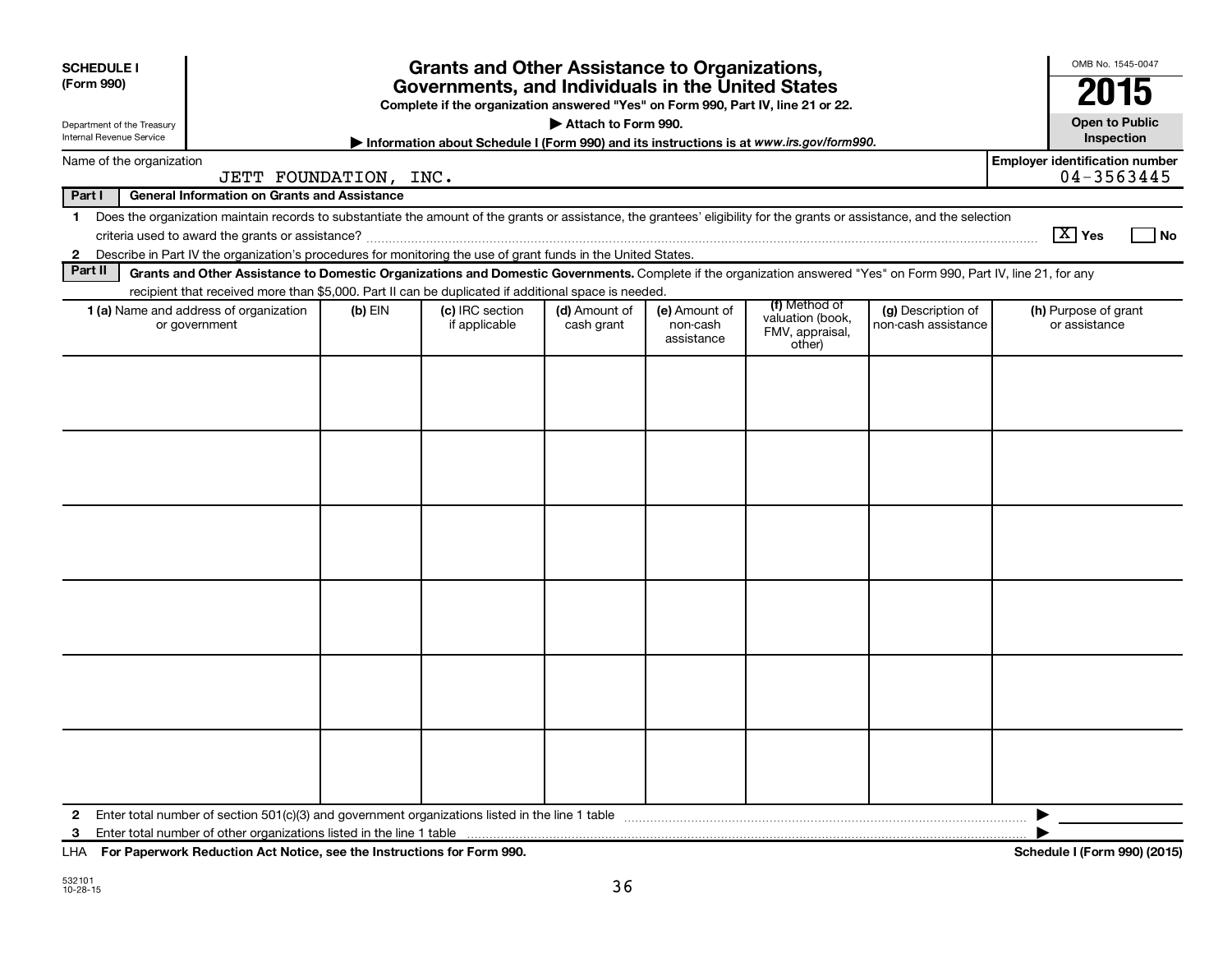Schedule I (Form 990) (2015)  $JETT$   $FOUNDATION$ ,  $INC.$   $1NC.$ 

**2**

Part III | Grants and Other Assistance to Domestic Individuals. Complete if the organization answered "Yes" on Form 990, Part IV, line 22. Part III can be duplicated if additional space is needed.

| (a) Type of grant or assistance | (b) Number of<br>recipients | (c) Amount of<br>cash grant | (d) Amount of non-<br>cash assistance | (e) Method of valuation<br>(book, FMV, appraisal, other) | (f) Description of non-cash assistance |
|---------------------------------|-----------------------------|-----------------------------|---------------------------------------|----------------------------------------------------------|----------------------------------------|
|                                 |                             |                             |                                       |                                                          |                                        |
|                                 |                             |                             |                                       |                                                          | WHEELS FOR WYATT VAN & MEDICAL         |
| DIRECT CLIENT ASSISTANCE        |                             | 11,404.                     |                                       | $0.$ $FMV$                                               | ASSISTANT                              |
|                                 |                             |                             |                                       |                                                          |                                        |
|                                 |                             |                             |                                       |                                                          |                                        |
|                                 |                             |                             |                                       |                                                          |                                        |
|                                 |                             |                             |                                       |                                                          |                                        |
|                                 |                             |                             |                                       |                                                          |                                        |
|                                 |                             |                             |                                       |                                                          |                                        |
|                                 |                             |                             |                                       |                                                          |                                        |
|                                 |                             |                             |                                       |                                                          |                                        |
|                                 |                             |                             |                                       |                                                          |                                        |
|                                 |                             |                             |                                       |                                                          |                                        |
|                                 |                             |                             |                                       |                                                          |                                        |
|                                 |                             |                             |                                       |                                                          |                                        |
|                                 |                             |                             |                                       |                                                          |                                        |

Part IV | Supplemental Information. Provide the information required in Part I, line 2, Part III, column (b), and any other additional information.

PART I, LINE 2:

THE BOARD APPROVES GRANTS GIVEN IN ADVANCE. AT THE COMPLETION OF THE

PROJECT, THE BOARD REVIEWS THE FINAL REPORT.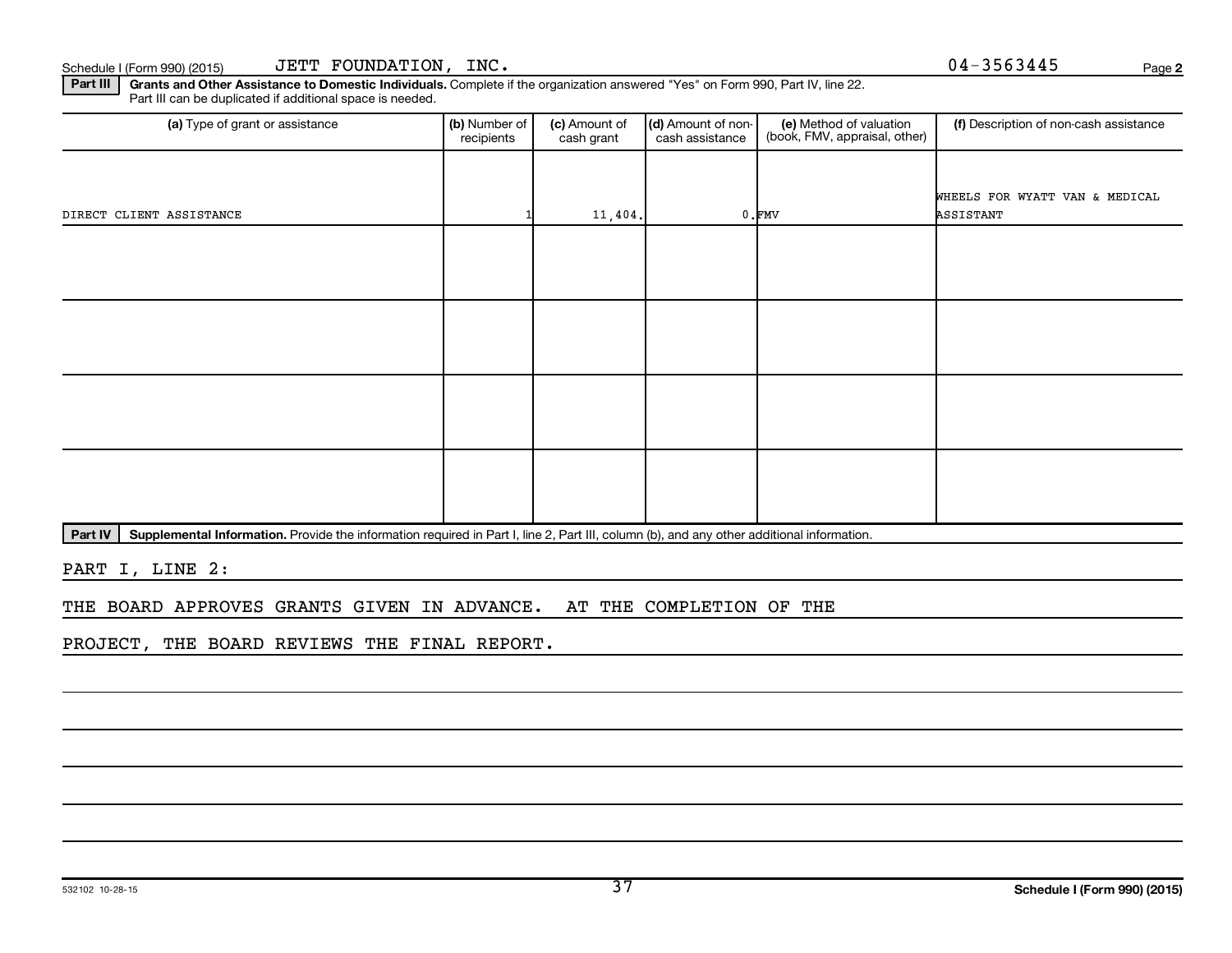OMB No. 1545-0047 Department of the Treasury Internal Revenue Service **Information about Schedule O (Form 990 or 990-EZ) and its instructions is at WWW.irs.gov/form990. Complete to provide information for responses to specific questions on Form 990 or 990-EZ or to provide any additional information. | Attach to Form 990 or 990-EZ. (Form 990 or 990-EZ) Open to Public Inspection Employer identification number** Name of the organization SCHEDULE O **Supplemental Information to Form 990 or 990-EZ** 2015<br>(Form 990 or 990-EZ) Complete to provide information for responses to specific questions on JETT FOUNDATION, INC. 04-3563445 FORM 990, PART III, LINE 1, DESCRIPTION OF ORGANIZATION MISSION: TO ENJOY A FULL LIFE. WHILE OUR EFFORTS ARE ONGOING AND WE WILL NOT STOP UNTIL WE FIND A CURE, WE RECOGNIZE THAT TIME IS OF THE ESSENCE FOR MANY OF THESE YOUNG BOYS AND THAT SIGNIFICANT FINANCIAL SUPPORT IS NEEDED NOW TO HELP MAKE A DIFFERENCE IN THEIR LIVES.

FORM 990, PART III, LINE 4A, PROGRAM SERVICE ACCOMPLISHMENTS:

INDEPENDENCE, CONFIDENCE AND LIFE SKILLS THROUGH TRADITIONAL CAMP

ACTIVITIES AND BY BRINGING CAMPERS NEW EXPERIENCES THROUGH ADAPTATION,

TECHNOLOGY, CREATIVITY, AND SPECIAL GUESTS

IN 2015, WE SERVED MORE THAN 65 CAMPERS AND WORKED WITH 85 VOLUNTEERS ACROSS 3 WEEKS IN 3 DIFFERENT GEOGRAPHICAL LOCATIONS, EAST, WEST AND THE ROCKIES. IN 2014, WE SERVED MORE THAN 60 CAMPERS AND WORKED WITH 80 VOLUNTEERS. IT IS NUMBERS LIKE THESE, IN ADDITION TO THE INTANGIBLE MEMORIES OF CAMP, THROUGH WHICH WE MEASURE AND BELIEVE IN THE MAGNITUDE OF THE IMPACT OF CAMP PROMISE.

ROUNDTABLES:

532211  $09 - 02 - 15$ LHA For Paperwork Reduction Act Notice, see the Instructions for Form 990 or 990-EZ. Schedule O (Form 990 or 990-EZ) (2015) THE JETT FOUNDATION HAS PARTNERED WITH OTHER DUCHENNE ORGANIZATIONS, INSTITUTIONS, PHARMACEUTICAL COMPANIES, CLINICIANS AND OTHER EXPERTS AROUND THE COUNTRY IN A SERIES OF REGIONAL ROUNDTABLE CLINICAL TRIAL DISCUSSIONS. THESE EVENTS HELP INFORM AND CREATE A DISCUSSION AROUND CLINICAL TRIALS OPTIONS BOTH LOCALLY AND WORLDWIDE. WITH THE DEVELOPMENT OF NEARLY 60 ONGOING DRUG TRIALS IN THE DUCHENNE SPACE, 38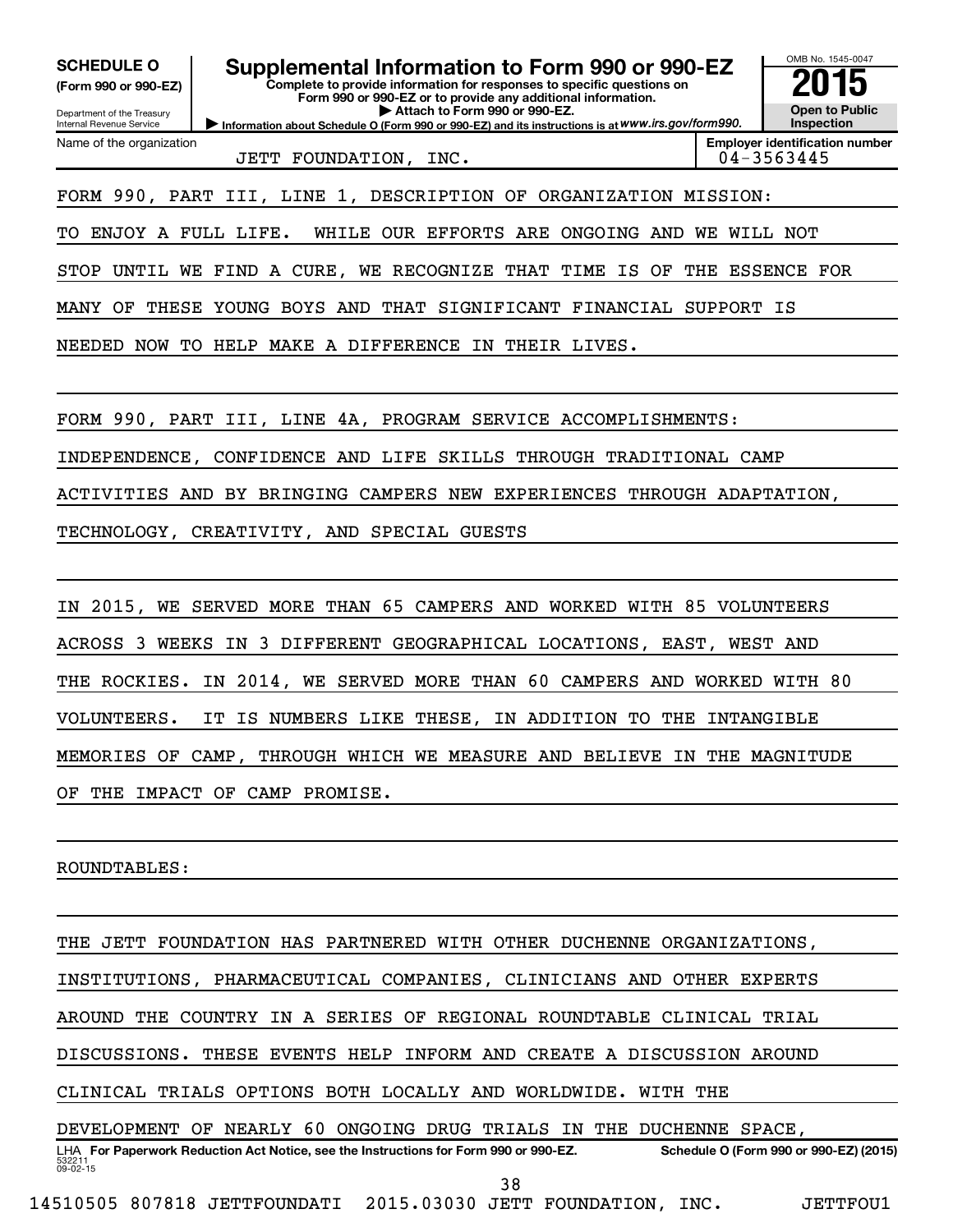Name of the organization

JETT FOUNDATION, INC.  $\vert$  04-3563445

**2 Employer identification number**

JETT FOUNDATION HAS BECOME A LEADER IN EDUCATING FAMILIES AND THE

BROADER COMMUNITY ABOUT CLINICAL TRIALS.

JETTRIDE:

JETTRIDE IS A DIRECT SERVICE PROGRAM FOR SIBLINGS OF BOYS AFFLICTED WITH DUCHENNE. THE JETTRIDE GIVES THESE INDIVIDUALS THE OPPORTUNITY TO CONNECT WITH OTHER TEENS WHO ARE LIVING THROUGH THE SAME EXPERIENCES IN ORDER TO BUILD LIFELONG FRIENDSHIP.

FORM 990, PART III, LINE 4B, PROGRAM SERVICE ACCOMPLISHMENTS: DUCHENNE.

FORM 990, PART III, LINE 4D, OTHER PROGRAM SERVICES:

RESEARCH:

DUCHENNE ALLIANCE AND DUCHENNE DASHBOARD:

THE DUCHENNE ALLIANCE IS AN ALLIANCE OF OVER TWENTY INDEPENDENT DUCHENNE ORGANIZATIONS (INCLUDING THE JETT FOUNDATION) DEDICATED TO ADVANCING OUR MISSIONS TO IMPROVE QUALITY OF LIFE, CARE AND TREATMENT OF THOSE AFFECTED BY DUCHENNE. THE GOAL OF THE ALLIANCE IS TO BUILD TRUST, SHARE KNOWLEDGE, LEVERAGE RESOURCES AND STREAMLINE BUSINESS PRACTICES TO SERVICE THE ENTIRE DUCHENNE COMMUNITY. THE DUCHENNE DASHBOARD IS A DIRECT SERVICE TOOL FOR RESEARCHERS AND NONPROFIT ORGANIZATIONS TO COMMUNICATE AND STREAMLINE FUNDING.

39

LEVERAGING RESEARCH COLLABORATIONS:

532212 09-02-15

**Schedule O (Form 990 or 990-EZ) (2015)**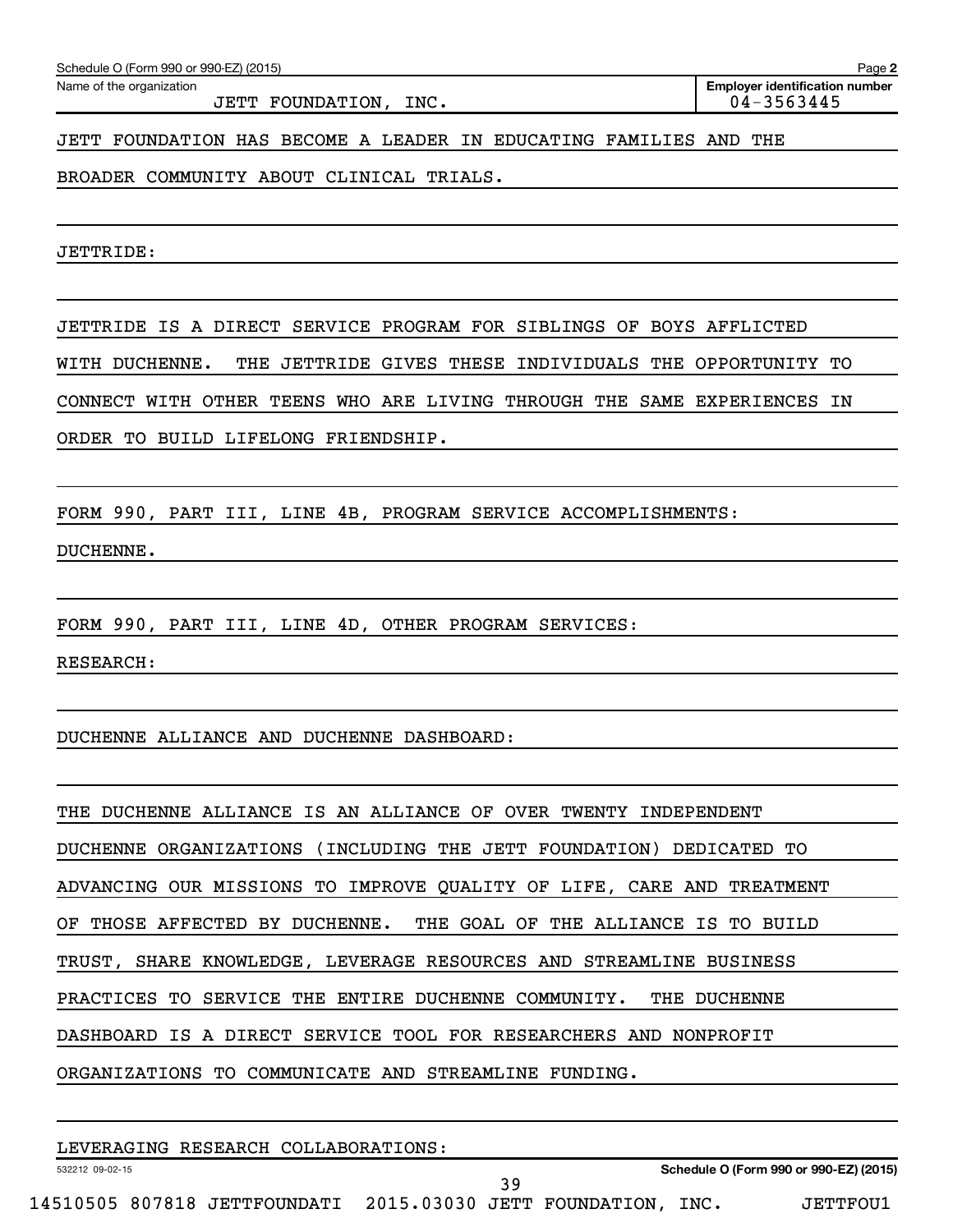THE JETT FOUNDATION HAS ALWAYS, AND CONTINUES TO SUPPORT RESEARCH IN A VARIETY OF WAYS INCLUDING, BUT NOT LIMITED TO, ADVOCATING FOR AND FACILITATING DONATIONS FROM OTHER NONPROFIT ORGANIZATIONS. THROUGH THE DUCHENNE ALLIANCE AND DUCHENNE DASHBOARD, THE JETT FOUNDATION HAS STRATEGICALLY LINKED NONPROFITS WITH RESEARCH FUNDING OPPORTUNITIES HELPING TO MOVE THE BEST RESEARCH FORWARD AS FAST AS POSSIBLE. THESE FINANCIAL STATEMENTS DO NOT REFLECT THE RESULTS OF THESE BENEFICIAL RESEARCH RELATIONSHIPS.

EXPENSES \$ 128,853. INCLUDING GRANTS OF \$ 0. REVENUE \$ 0.

FORM 990, PART VI, SECTION B, LINE 11:

THE GOVERNING BODY REVIEWS THE FORM 990 FOR ACCURACY AND COMPLETENESS

BEFORE BEING FILED WITH THE INTERNAL REVENUE SERVICE.

FORM 990, PART VI, SECTION B, LINE 12C:

THE ORGANIZATION'S GOVERNING BODY REQUIRES AN ANNUAL DECLARATION FROM ALL BOARD MEMBERS AND SENIOR MANAGEMENT AS TO THE EXISTENCE AND DISCLOSURE OF ANY POTENTIAL CONFLICTS OF INTEREST. THE BOARD MEMBERS SIGN A DISCLOSURE STATEMENT. ANY POTENTIAL CONFLICTS ARE DISCUSSED BY THE DIS-INTERESTED BOARD MEMBERS, WHILE THE PARTY IN POTENTIAL CONFLICT IS REQUIRED TO LEAVE THE ROOM. BOARD MEETING MINUTES WILL DOCUMENT THE DISCUSSION AND DECISION MAKING PROCESS. IN THE EVENT OF A POTENTIAL CONFLICT, PROCEDURES TO OBTAIN COMPETITIVE BIDS AND DILIGENCE ON FAIR MARKET VALUE WILL BE ESTABLISHED.

|                 |  | FORM 990, PART VI, SECTION B, LINE 15:                                    |  |    |  |  |  |                                        |
|-----------------|--|---------------------------------------------------------------------------|--|----|--|--|--|----------------------------------------|
|                 |  | THE ORGANIZATION'S GOVERNING BODY REVIEWS SALARY DATA, MARKET CONDITIONS  |  |    |  |  |  |                                        |
|                 |  | AND OTHER APPLICABLE DATA FOR DETERMINING THE COMPENSATION OF THE CEO AND |  |    |  |  |  |                                        |
| 532212 09-02-15 |  |                                                                           |  |    |  |  |  | Schedule O (Form 990 or 990-EZ) (2015) |
|                 |  |                                                                           |  | 40 |  |  |  |                                        |
|                 |  | $14510505$ 807818 JETTFOUNDATI 2015.03030 JETT FOUNDATION, INC.           |  |    |  |  |  | JETTFOU1                               |